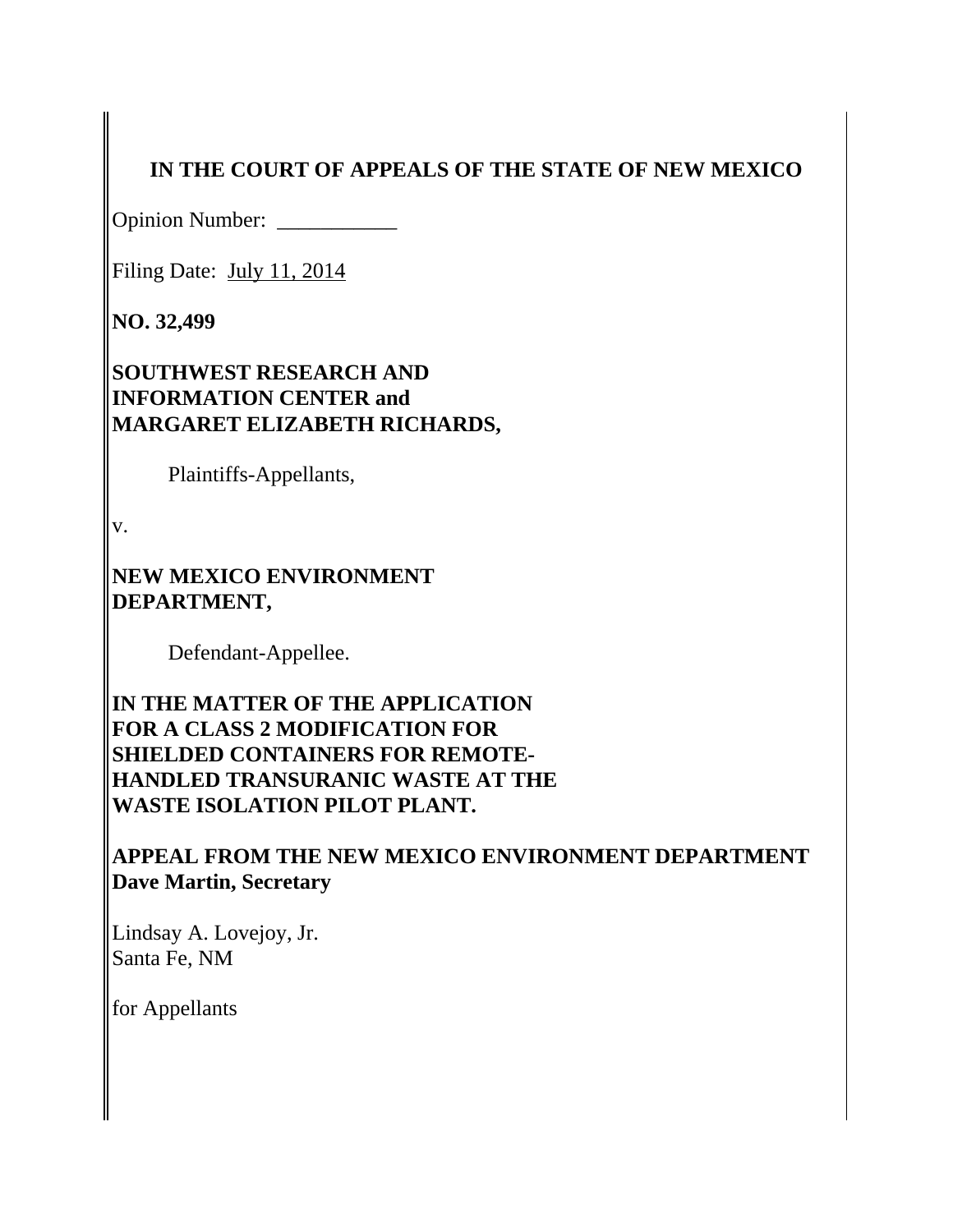New Mexico Environment Department Charles de Saillan, Special Assistant Attorney General Santa Fe, NM

for Appellee

Kenneth J. Gonzales, United States Attorney, District of New Mexico Michael H. Hoses, Assistant United States Attorney Albuquerque, NM

United States Department of Energy Environment and Natural Resources Division Robert G. Dreher, Acting Assistant Attorney General Eileen T. McDonough, Environmental Defense Section Washington, D.C.

for Intervenor United States Department of Energy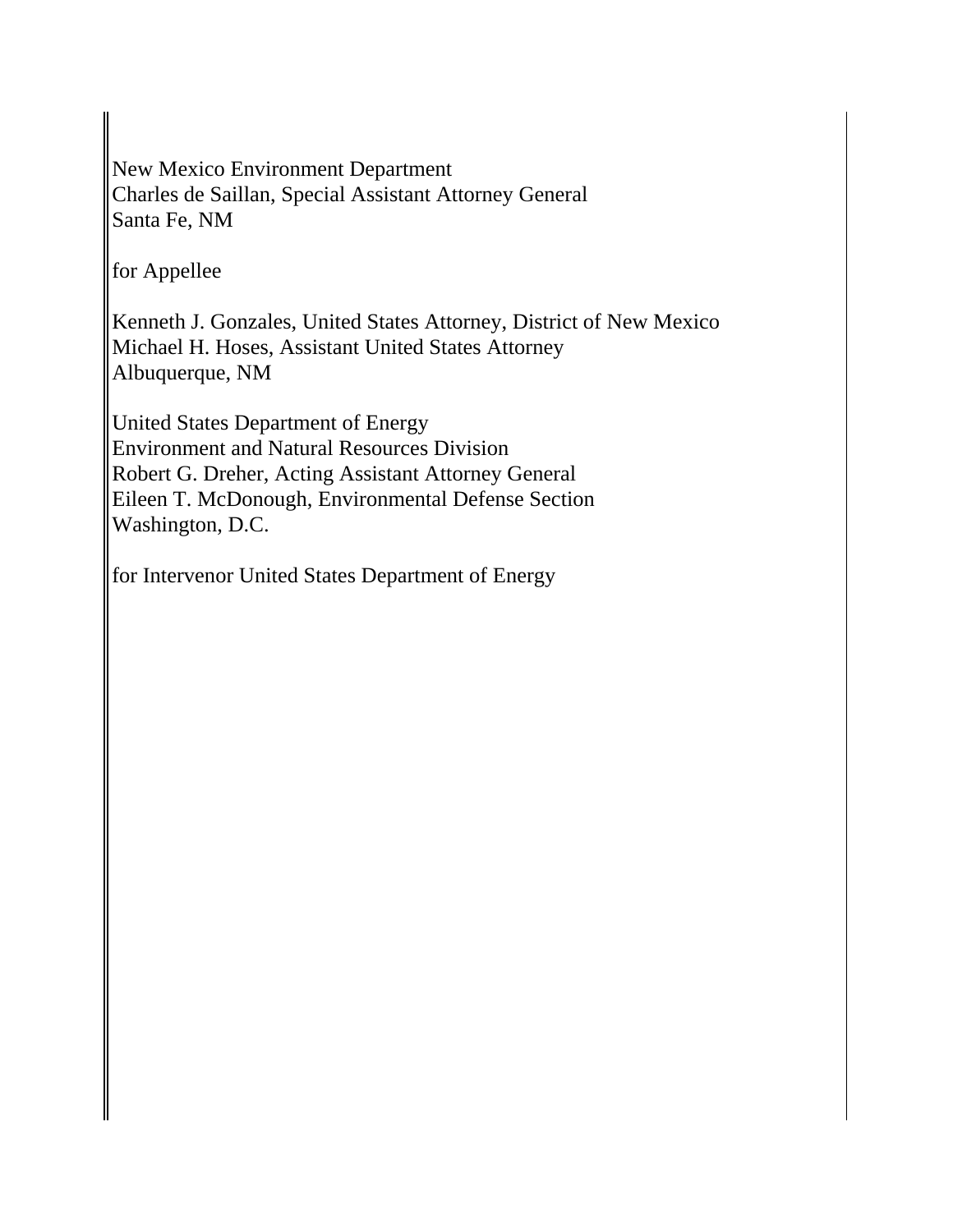#### **OPINION**

## **SUTIN, Judge.**

## **INTRODUCTORY COMMENTS**

**{1}** This case was submitted to a panel of this Court in December 2013. As will be discussed in detail in this Opinion that follows this preface, the appeal raised legal, procedural questions related to the New Mexico Energy Department's (NMED) approval of a permit modification request to allow the WIPP site to accept waste in a newly developed shielded container. As this Court was working toward issuance of an opinion in this matter, news of the February 2014 fire and radiation leak at the WIPP site led the Court to determine that prudence warranted postponing the issuance of an opinion until more was known about the February 2014 incidents. In April 2014, we set a hearing for June 26, 2014, and ordered the parties to apprise the Court of the impact of the recent developments, if any, on the issues before the Court in this appeal. The hearing notice stated, in part:

The Court in particular requests the views of the parties as to whether it should continue its analyses and deliberations at this time in light of the uncertainty about what may or may not be required or changed in the future in regard to operations and safety equipment that may have some impact on the issues before the Court.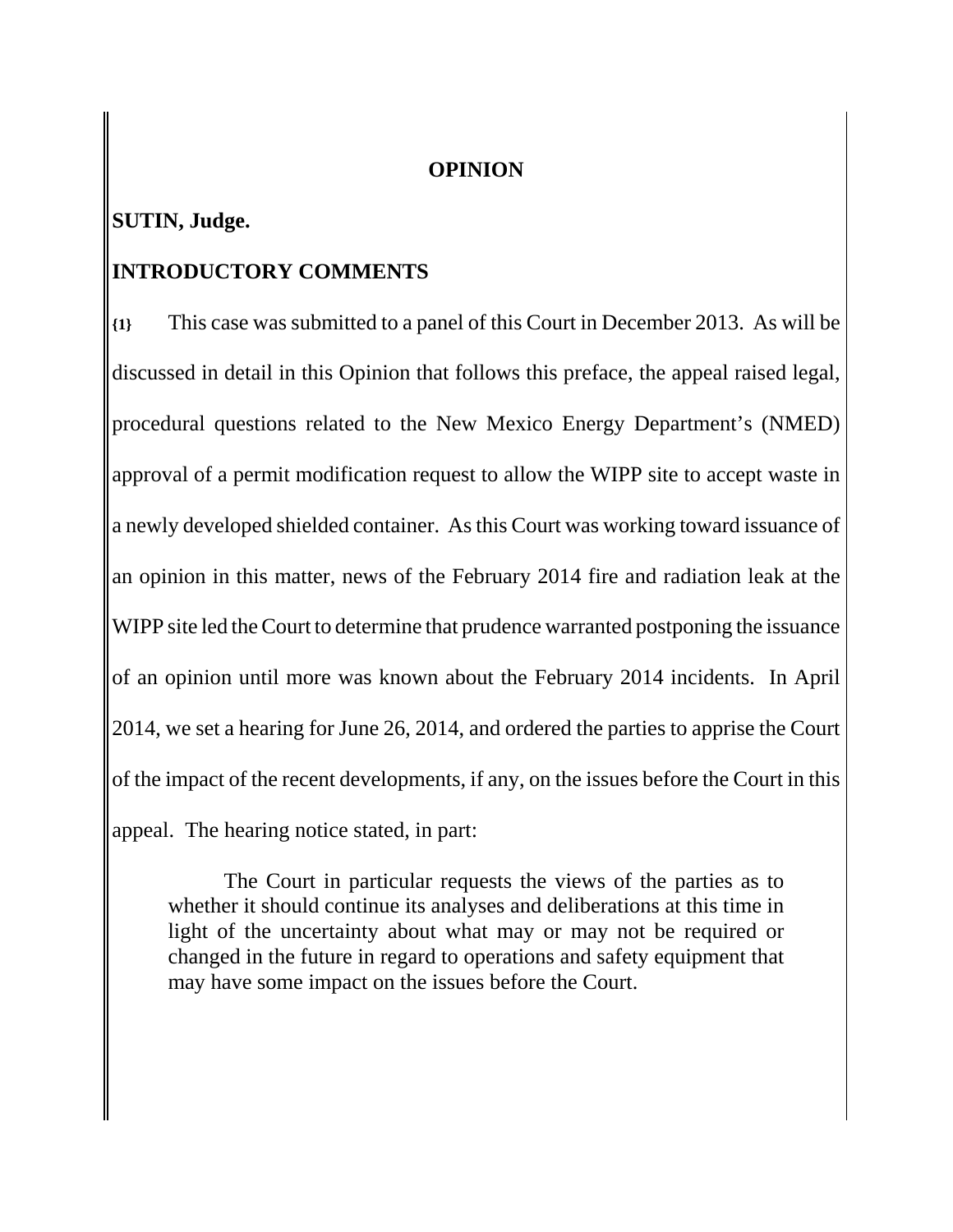Attorneys representing NMED, the federal Department of Energy (DOE), and Southwest Research and Information Center (Southwest Research) presented their respective views in the June 26, 2014, hearing.

**{2}** All parties agreed in the hearing that the WIPP site was closed and that it was not possible to estimate, with any degree of certainty, when the site would open. Southwest Research indicated that the site may never again be reopened given the extent of the contamination of the site. Based on the facts known to date, the extensive amount of investigation and analysis devoted to resolving the issues and the amount of money being allocated by Congress for recovery and opening, NMED was confident that the site would open at some point. DOE also expressed confidence that the site would open, but likely not before 2015 or 2016.

**{3}** Southwest Research's position at the hearing was that it was premature to make a decision on the propriety of the shielded container-related modification given the many uncertainties, including, without limitation, what caused the radiation leak, whether a decision must be made to close WIPP permanently, whether, if WIPP is opened at some point, the opening will be subject to material changes in drums or shielded containers, in procedures for storage, and in infrastructure requiring a redesign of the WIPP site and its functions. Southwest Research requested that this Court remand the matter to NMED with instructions to revisit the approval of the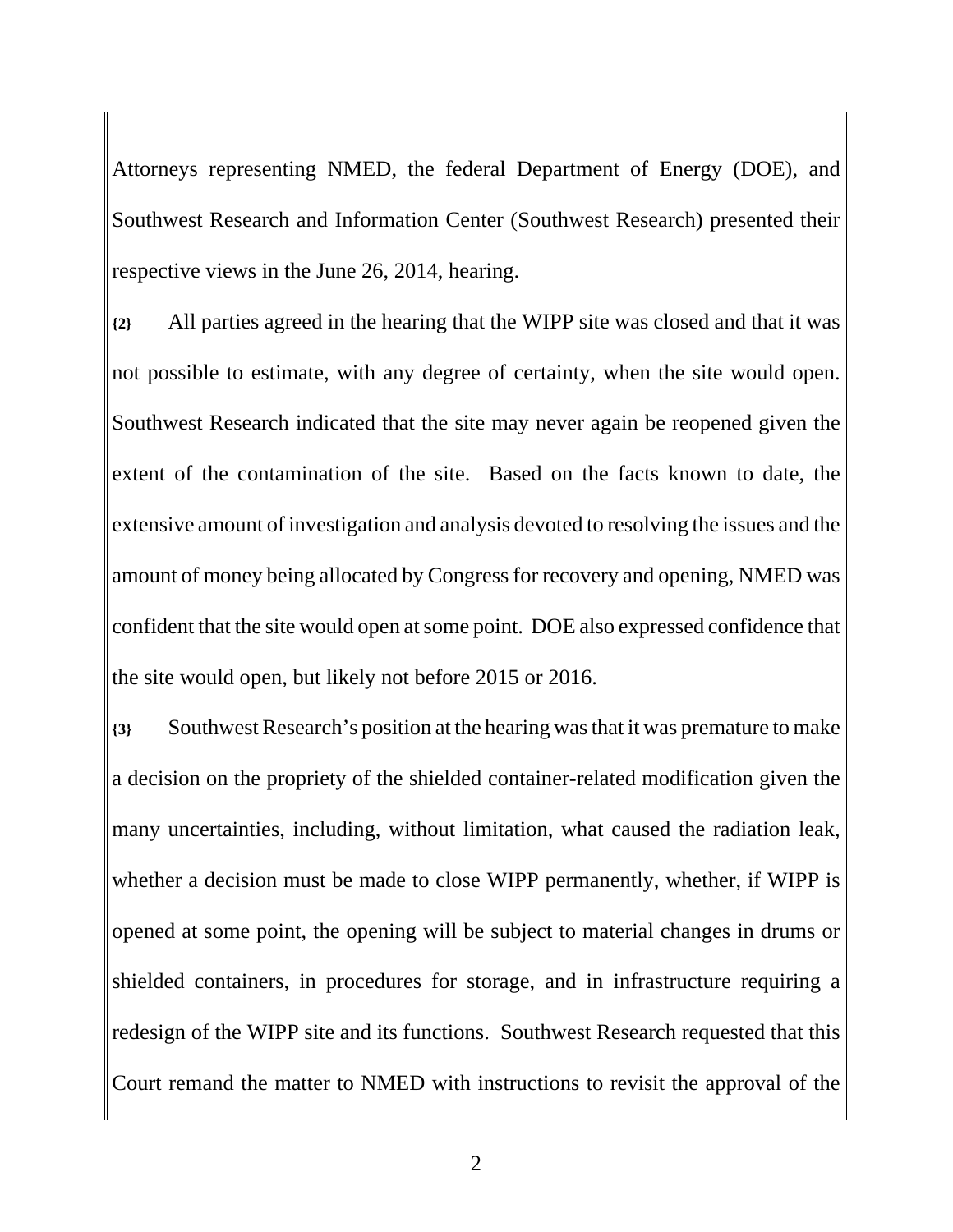shielded container-related permit modification request. In Southwest Research's view, remand would allow NMED to consider the propriety of the permit modification in the context of any changes to WIPP that will likely be required as a result of the February 2014 incidents before the facility may open.

**{4}** NMED and DOE shared a view that it was not likely that anything that arose from the ongoing investigations and analyses of the February 2014 incidents would impact the issues in the case before this Court. NMED and DOE indicated that there was no reason to believe that changes relating to waste storage in the future, upon the opening of the site would impact or affect the storage of shielded containers as allowed in the present modification, and that all of the issues in the present appeal had been fully aired before the NMED, and that, therefore, a decision from this Court was warranted. Further, NMED and DOE expressed their desire for an opinion in the present appeal in order to provide some certainty for planning purposes with respect to the shielded containers in the context of developing plans to reopen the WIPP site. NMED and DOE also gave assurances that if, during the continuing investigations and analyses of the February 2014 incidents and issues arising out of those incidents, it was determined that any changes required could have an impact on the storage of shielded containers, NMED and DOE would address that as it arose and, if necessary, vacate or amend the relevant permit modification.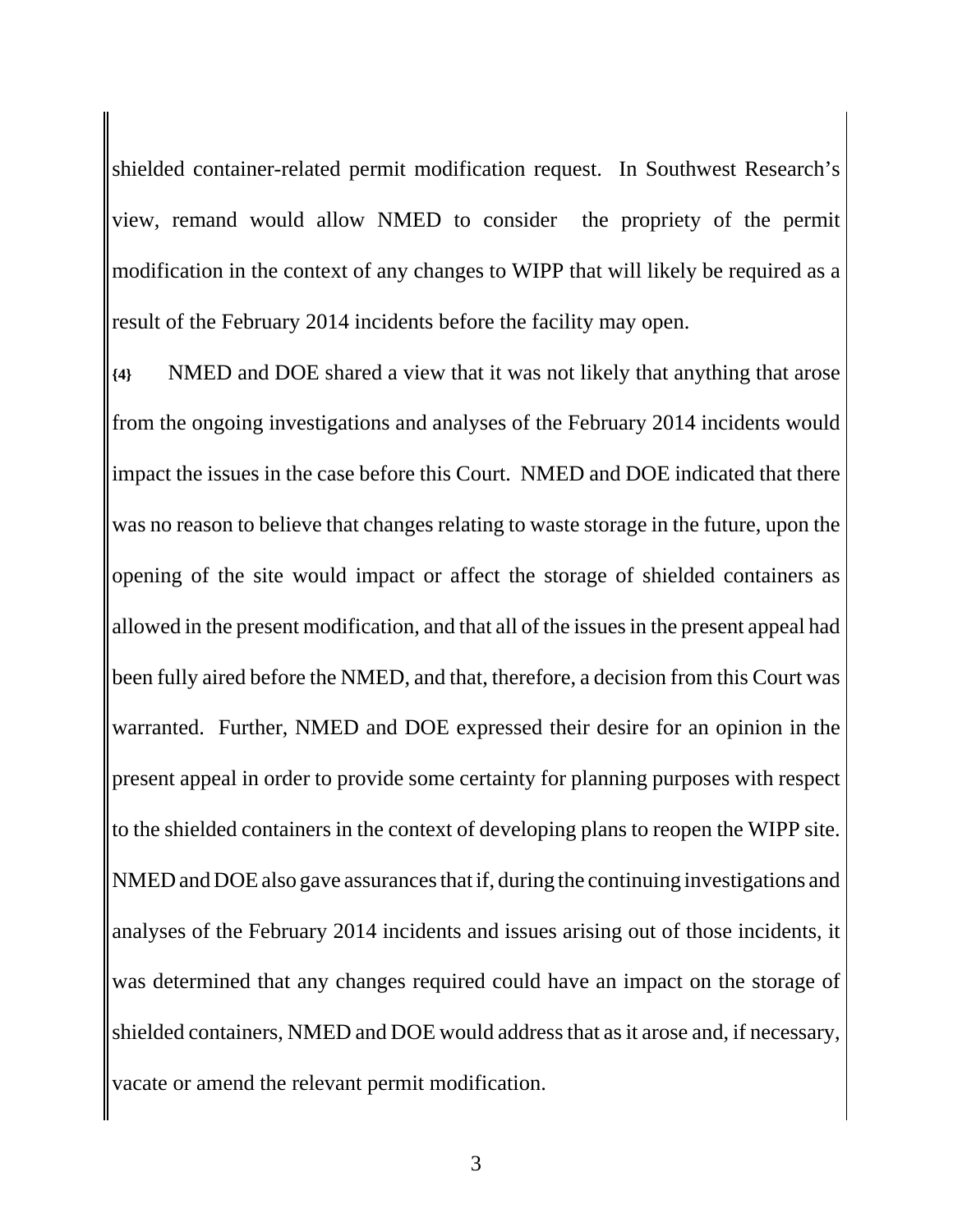**{5}** This Court required the June 26, 2014, hearing because it was clear that the February 2014 incidents and the ongoing extensive investigations and analyses were a matter of important and ongoing public interest. After the discussions at the hearing, the Court has determined to address the merits of the issues on appeal.

**{6}** In the Opinion that follows, we affirm NMED's approval of the permit modification request to allow WIPP to accept shielded containers. In issuing this Opinion, we point to four important circumstances. First, when this case was submitted to the Court, the February 2014 incidents had not yet occurred. The parties have devoted considerable time and expense to this case, which involves issues that may recur concerning the permit modification process. Second, other than the uncertainty that will not be fully quelled until the numerous investigations into the February 2014 incidents are complete and the conclusions reported, there is nothing before the Court at this time indicating that there will be any changes at WIPP that will impact the issues before this Court. The facts at this point do not indicate that either the fire or the leak was in any way related to a shielded container or its storage at the WIPP site. Third, based on the statements and representations of NMED and DOE, implementation of changes at WIPP may require a permit modification or modifications that may include necessary material changes concerning the storage of shielded containers. Fourth, regardless, NMED has assured the Court that, as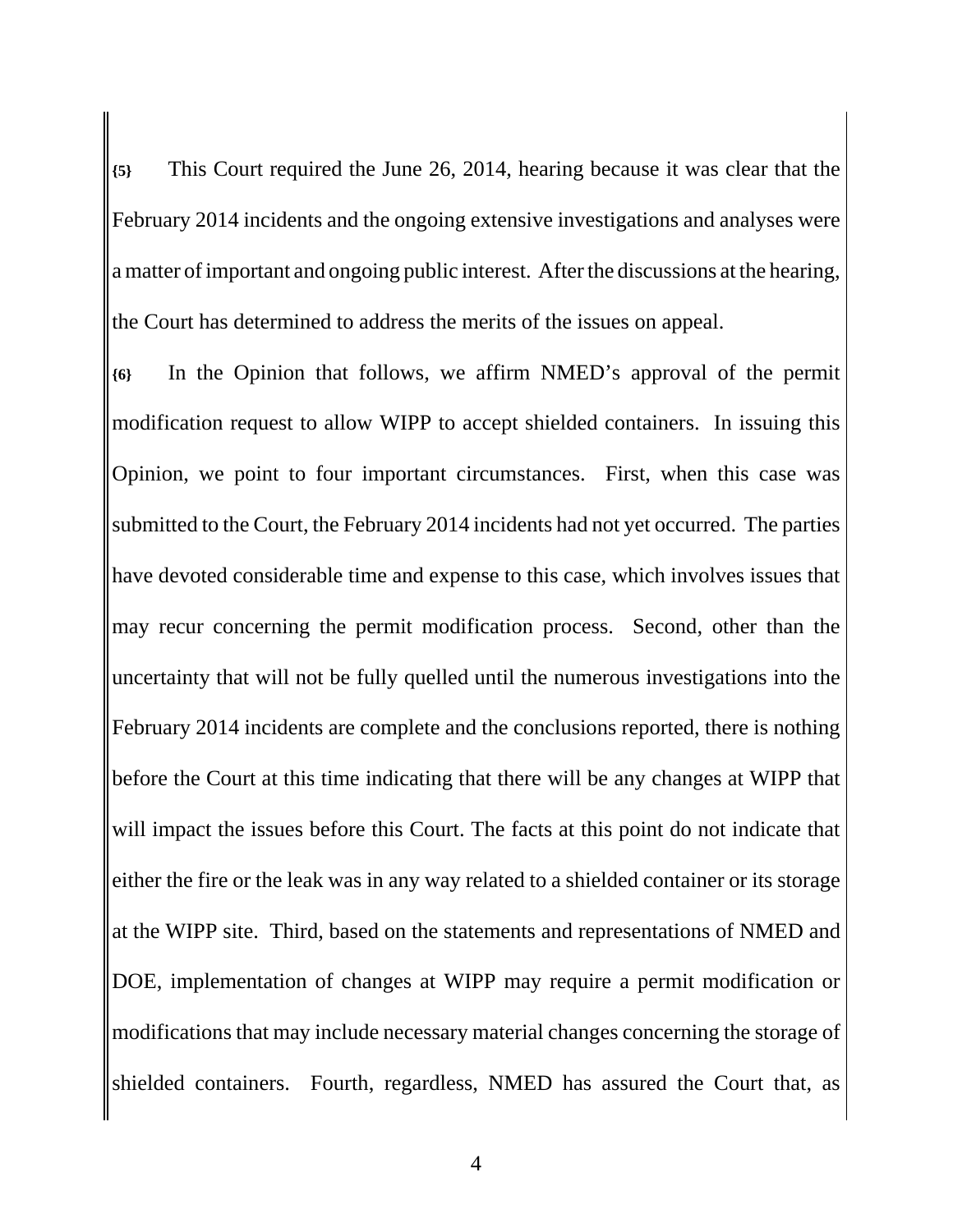regulations require, it will address any changes that may impact the storage of shielded containers, including whether the permit modification related to shielded containers should be amended, suspended, or revoked.

## **MERITS**

**{7}** Appellants Southwest Research and Information Center (Southwest Research) and Margaret Elizabeth Richards appeal a decision by NMED to modify the operating permit for the Waste Isolation Pilot Plant (WIPP or the facility). The modification allows the addition of a shielded container to the facility that, in turn, will allow remote-handled waste to be managed within WIPP under the protocols applicable to contact-handled waste. At issue is whether the permit modification request complied with the applicable regulations and whether NMED appropriately approved the modification under Class 2 procedures that do not require a public hearing, rather than Class 3 procedures that do require a public hearing. We affirm NMED's decision. **BACKGROUND**

## **General Information Regarding WIPP and the Permit**

**{8}** WIPP is an underground repository for defense-related transuranic radioactive waste (waste) near Carlsbad, New Mexico. WIPP was constructed and opened pursuant to the Waste Isolation Pilot Plant Land Withdrawal Act of 1991, Pub. L. No. 102-579, 106 Stat. 4777 (1992), as amended by Pub. L. No. 104-201, 110 Stat. 2422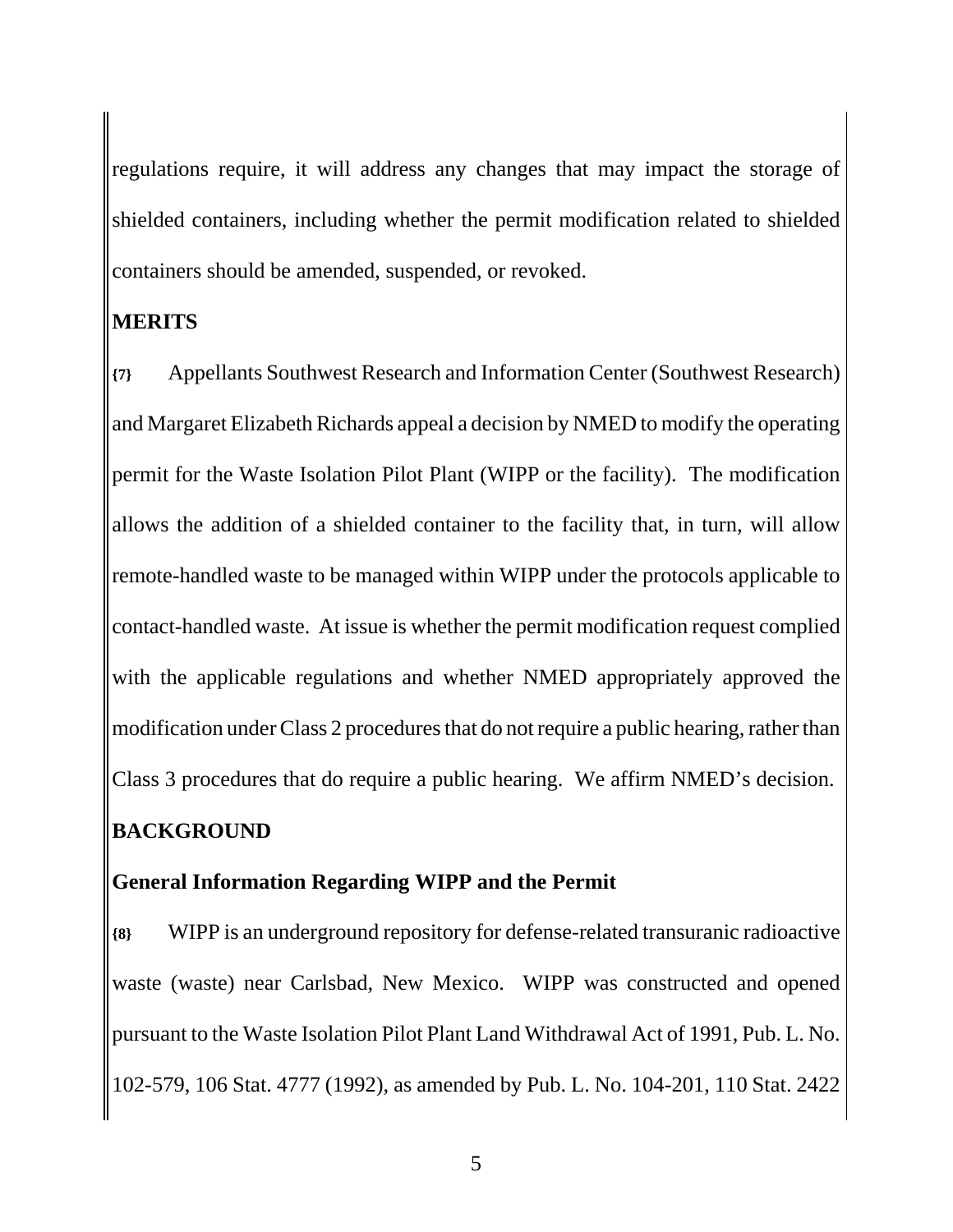(1996). WIPP is federally owned and is operated by DOE and a private contractor, Nuclear Waste Partnership LLC (collectively, the Permittees), pursuant to a permit issued in 1999, and modified in 2006, by the Secretary of NMED.

**{9}** The permit is governed by the New Mexico Hazardous Waste Act, NMSA 1978, §§ 74-4-1 to -14 (1977, as amended through 2010), and the New Mexico Hazardous Waste Management Regulations. *See* § 74-4-3(D), (F) (stating that, in the context of the Hazardous Waste Act, "director" and "secretary" are synonyms meaning the secretary of NMED and "division" or "department" means NMED); *see also* NMSA 1978, § 74-1-8(A)(13) (2000) (stating that the Environmental Improvement Board shall adopt rules applicable to the management of hazardous waste); § 74-4-4(A) (same); 20.4.1.1 to .3 NMAC (6/14/2000) (stating that the hazardous waste management regulations applicable to the storage of hazardous waste were adopted by the Environmental Improvement Board pursuant to the Board's statutory authority). Throughout this Opinion, we refer to the actions of the director or the secretary as those of NMED. The Hazardous Waste Act comports with its federal analog, the Resource Conservation and Recovery Act, 42 U.S.C. §§ 6901 to 6992k (2006), and therefore, NMED is authorized to administer and enforce the state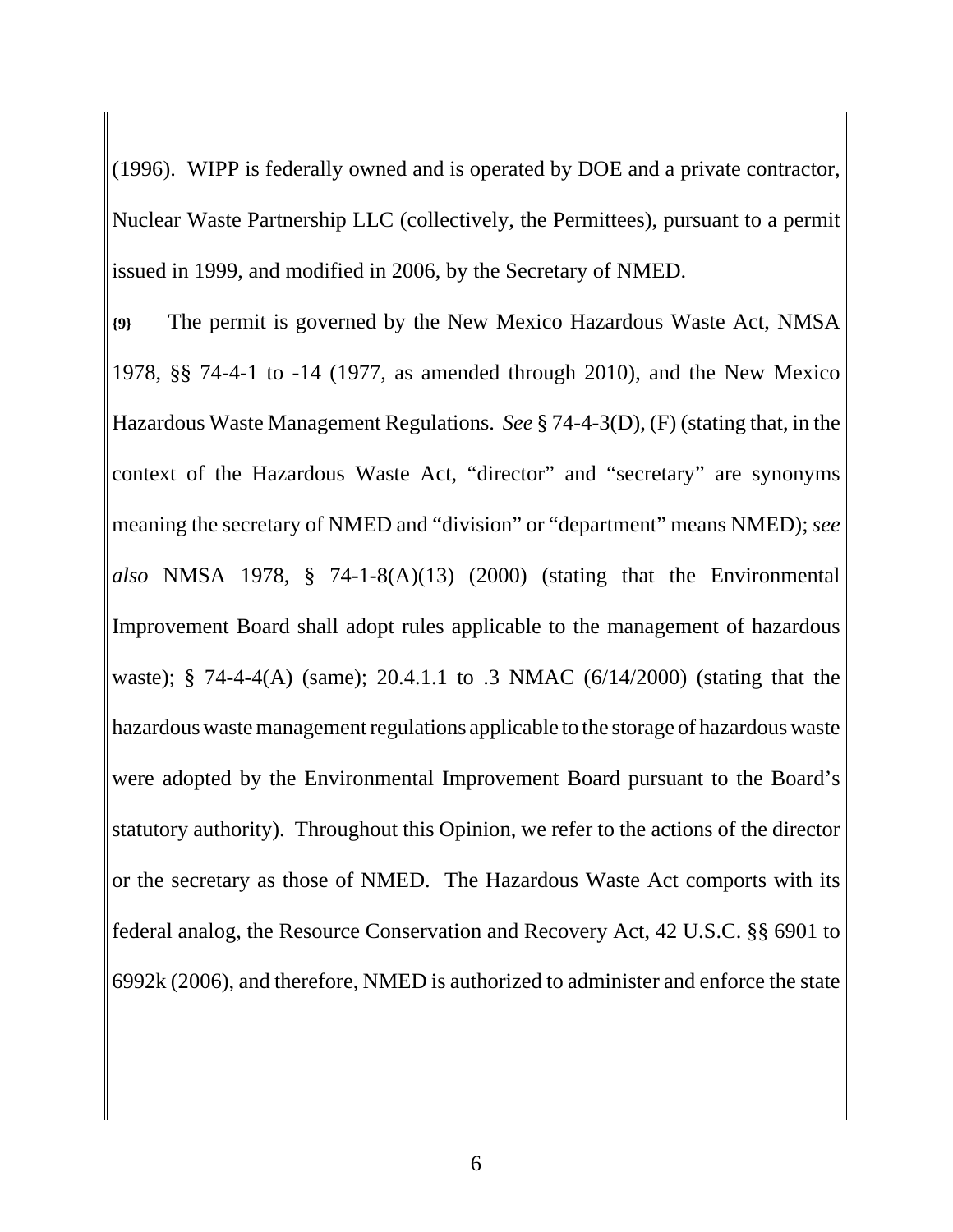hazardous waste management program under the Hazardous Waste Act in lieu of a federal program. $<sup>1</sup>$ </sup>

**{10}** Two categories of waste are stored at WIPP: contact-handled and remotehandled. Contact-handled waste is that with a surface dose rate not greater than 200 millirems per hour, which can be handled manually without personnel protective equipment. *See* Pub. L. No. 102-579, § 2(3), 106 Stat. at 4777 (defining contacthandled waste). WIPP was permitted to and began receiving contact-handled waste in 1999. Remote-handled waste is that with a surface dose rate of 200 millirems per hour or greater, which must be handled remotely using machines. *See* Pub. L. No. 102-579, § 2(12), 106 Stat. at 4778 (defining remote-handled waste). WIPP was permitted to receive remote-handled waste in 2006 and began receiving it in 2007. Contact-handled waste is placed on the floor of the underground disposal rooms, otherwise known as "panels," and remote-handled waste is placed in boreholes in the walls of the panels.

<sup>&</sup>lt;sup>1</sup> See Authorized State hazardous waste programs, 42 U.S.C. § 6926(b) (2006) (authorizing a state to carry out a hazardous waste program in lieu of a federal program provided that, among other things, the state program is equivalent to the federal program); New Mexico; Decision on Final Authorization of State Hazardous Waste Management Program, 50 Fed. Reg. 1515-01, 1515 (Jan. 11, 1985) (granting New Mexico final authorization to operate its hazardous waste management program); State of New Mexico: Final Authorization of State Hazardous Waste Management Program, 55 Fed. Reg. 28,397-01, 28,397 (July 11, 1990) (granting New Mexico final authorization to regulate the mixed waste component).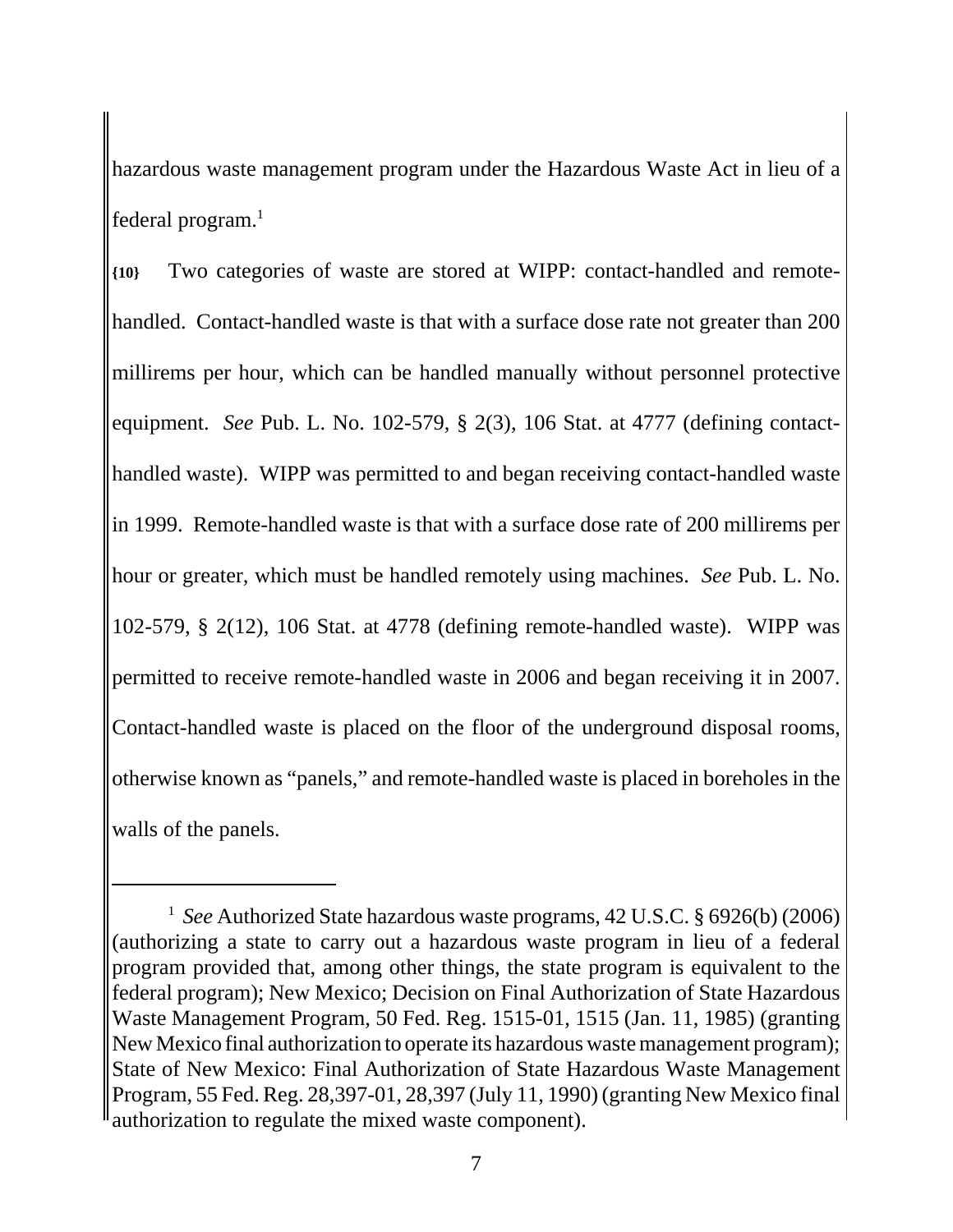**{11}** The permit limits the total amount of contact-handled and remote-handled waste that can be disposed of at WIPP to 148,500 cubic meters of contact-handled waste and 2,635 cubic meters of remote-handled waste. The permit also limits the amount of each type of waste that can be placed in WIPP's eight respective panels.

**{12}** In March 2011, the United States Environmental Protection Agency (the EPA) announced its decision to approve DOE's request to place a portion of its remotehandled waste in specially designed shielded containers on the floor of the disposal rooms at WIPP rather than in the boreholes. By its letter, the EPA explained that once remote-handled waste was properly loaded into the shielded containers, it may be treated as contact-handled waste. The EPA explained that DOE's request to use the shielded containers was intended to "enhance the efficiency of facility operations[.]" The EPA's letter acknowledged, however, that DOE would "separately need a hazardous waste permit modification from [NMED]" in order to implement its proposed use of the shielded containers at WIPP.

#### **Permit Modification Requests**

**{13}** Permittees may submit permit modification requests to NMED, and the secretary is charged with issuing a decision thereupon. *See* § 74-4-4.2(D), (G)(2) (stating that "a permit may be modified at the request of the permittee" and that decision is within the purview of the secretary). Depending on the nature of the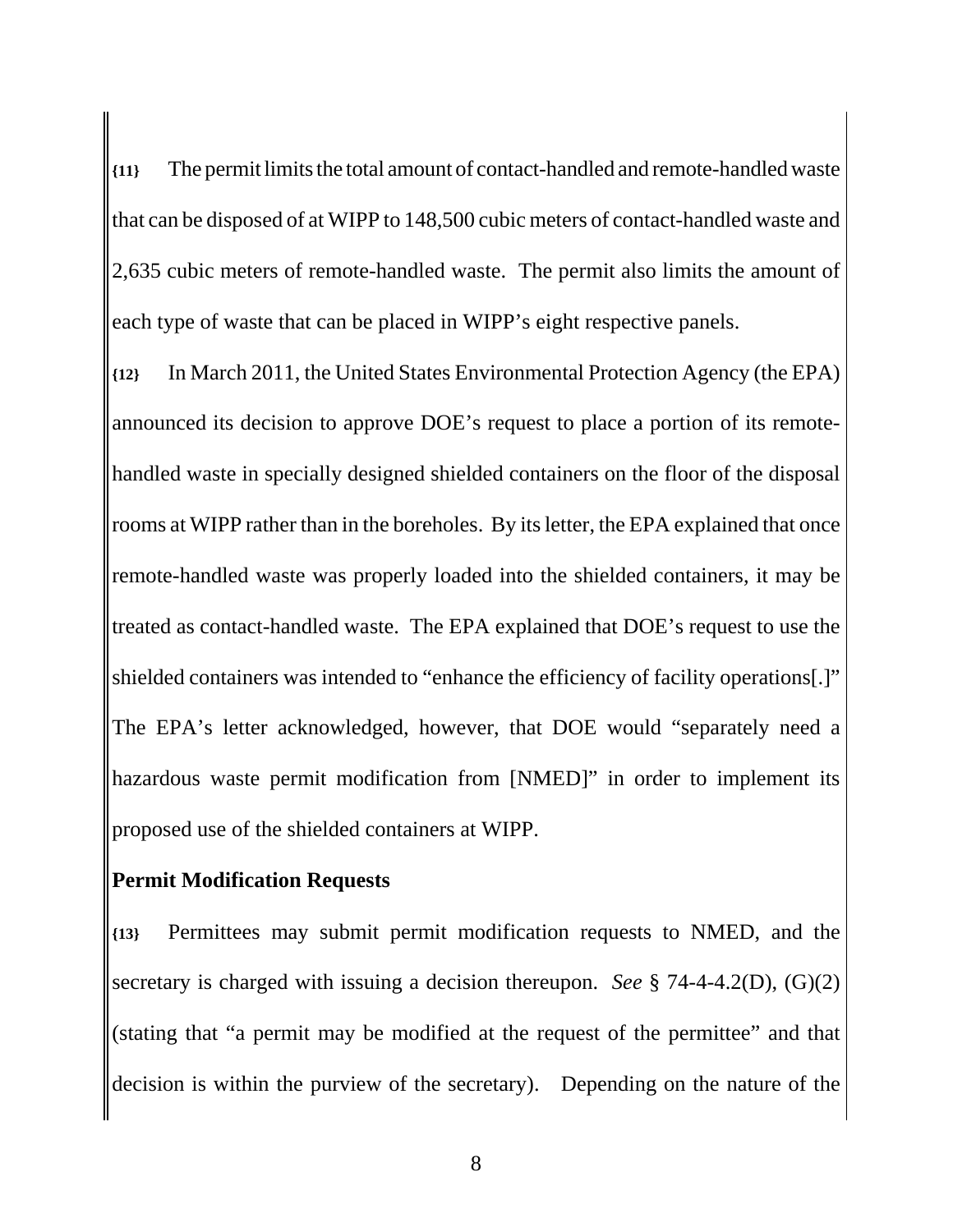intended modification, the modification request will be classified as Class 1, Class 2, or Class 3. *See* Permit modification at the request of the permittee, 40 C.F.R. § 270.42 (2013); 20.4.1.900 NMAC (3/1/2009) (adopting 40 C.F.R Part 270); 20.4.1.901(B)(1) NMAC (3/1/2009) (stating that the secretary may modify a permit pursuant to 40 C.F.R. Part 270). Each class of modification is subject to a specific set of procedures. Class 1 modifications include "routine changes, such as changing typographical errors, upgrading plans and records maintained by the facility, or replacing equipment with functionally equivalent equipment." Permit Modifications for Hazardous Waste Management Facilities, 53 Fed. Reg. 37,912-01, 37,913 (Sept. 28, 1988). "Class 2 modifications address common or frequently occurring changes needed to maintain a facility's capability to manage wastes safely or to conform with new regulatory requirements." *Id.* "Class 3 modifications cover major changes that substantially alter the facility or its operations." *Id.* Class 1 and Class 2 modifications are considered "minor permit modifications[.]" 20.4.1.901(B)(6) NMAC. Class 2 and Class 3 modification procedures are relevant to this appeal.

**{14}** Class 2 modifications and Class 3 modifications have similar initial requirements. *See* 40 C.F.R. § 270.42(b), (c). They both require the permittee to submit a modification request describing the exact change to be made to the permit conditions, identifying the class of the requested modification, explaining why the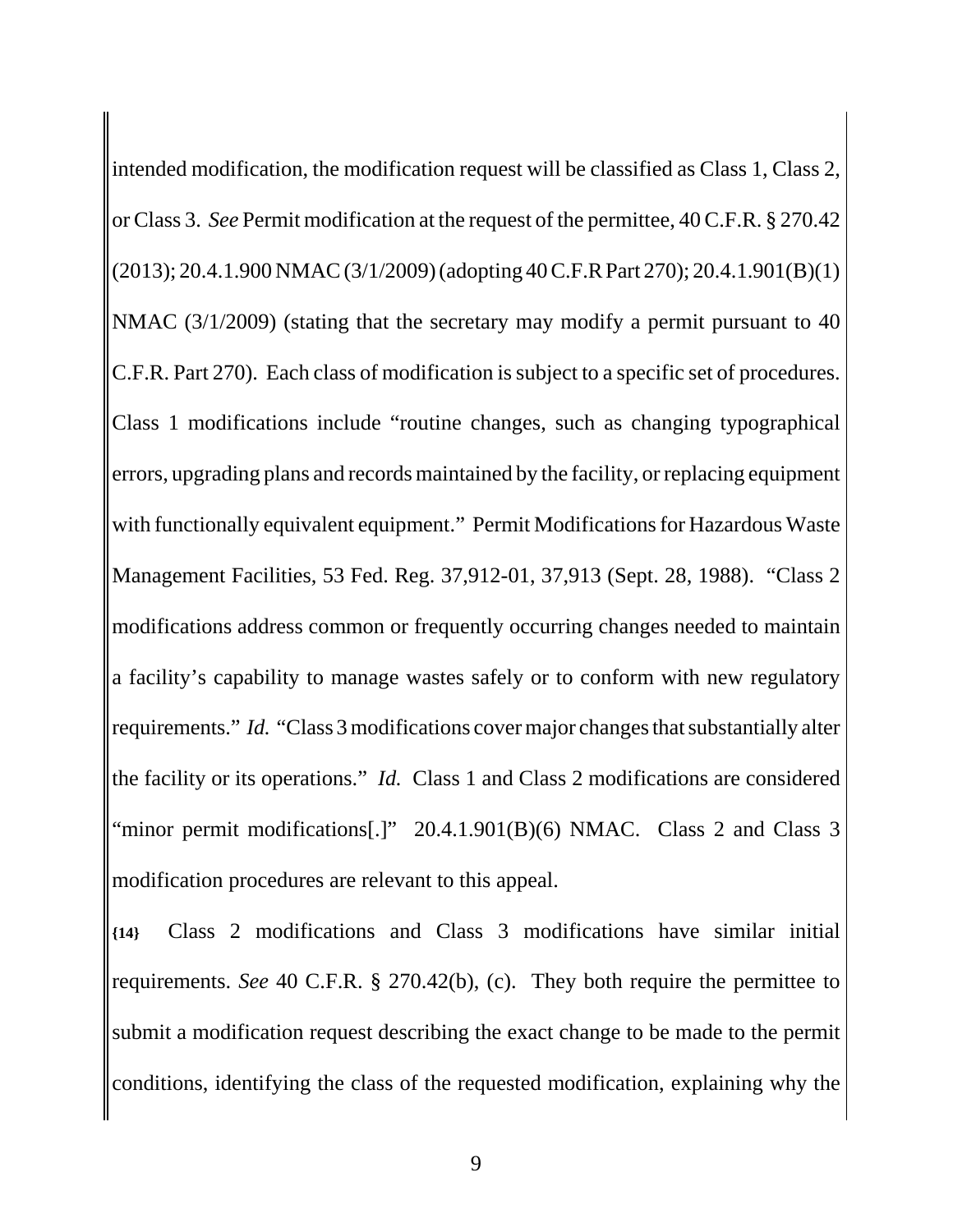modification is needed, and providing other materials required by regulations. *See* 40 C.F.R. § 270.42(b)(1), (c)(1). Likewise, among other things, they each require the permittee to give public notice of the modification request that includes the announcement of a sixty-day comment period and announcement of the date, time, and place for a public meeting to be held within the comment period and in the vicinity of the permitted facility. *See* 40 C.F.R. § 270.42(b)(2)-(5), (c)(2)-(5).

**{15}** Within ninety days of a Class 2 request, NMED must take one of five actions on the modification request, that is, NMED, in relevant part, may (1) approve the request (with or without changes), (2) deny the request, or (3) determine that the request must follow the procedures for a Class 3 modification request. 40 C.F.R.  $\S 270.42(b)(6)(i)(A)-(C)$ . The regulations enumerate the following bases upon which NMED may deny or change the terms of a Class 2 permit modification request: (1) "[t]he modification request is incomplete[,]" (2) "[t]he requested modification does not comply with the appropriate . . . requirements[,]" or (3) "[t]he conditions of the modification fail to protect human health and the environment." 40 C.F.R. § 270.42(b)(7). Likewise, the regulations enumerate the following bases upon which NMED may determine that the Class 2 modification request must follow Class 3 procedures: "(1) [t]here is significant public concern about the proposed modification; or (2) [t]he complex nature of the change requires the more extensive procedures of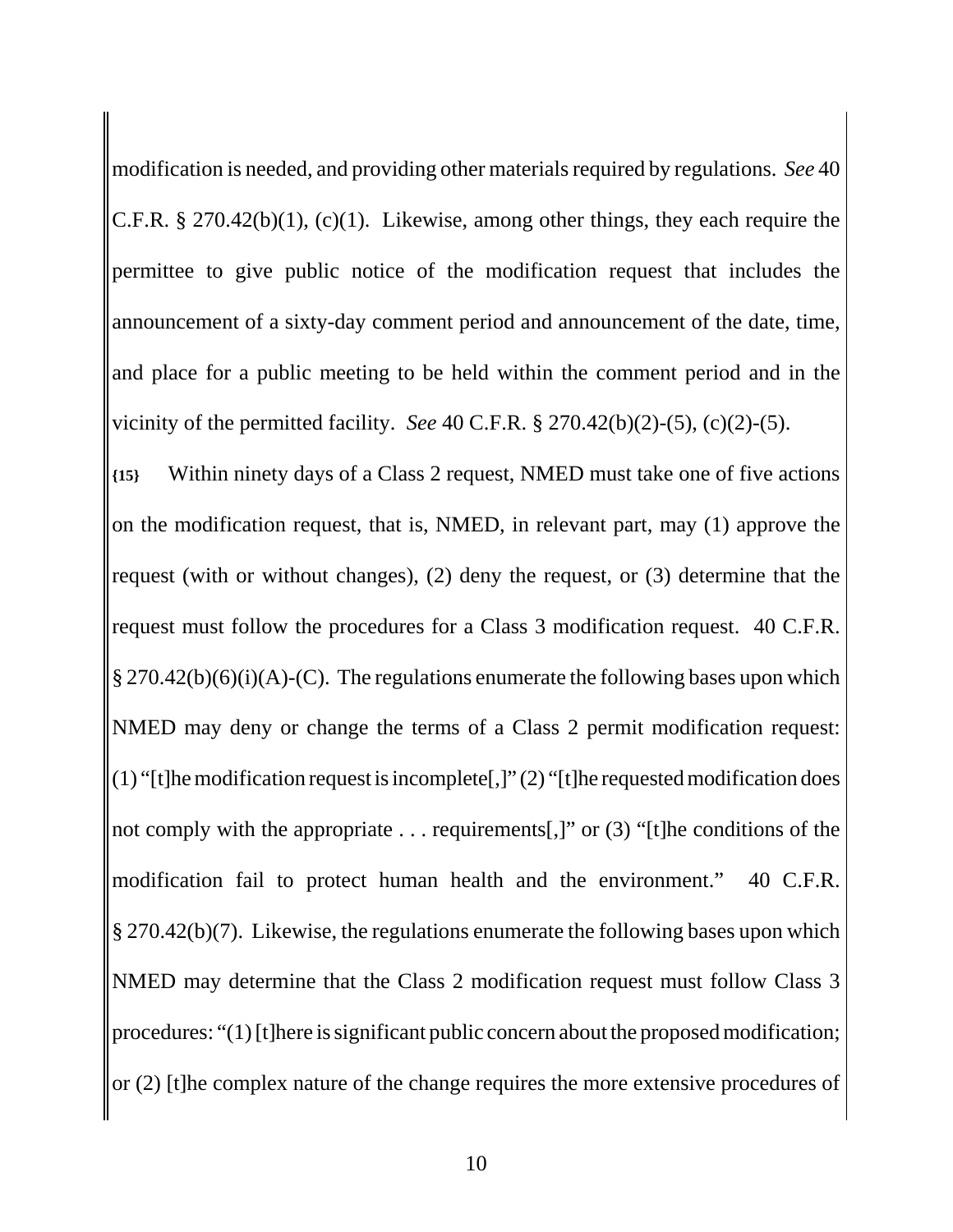Class 3." 40 C.F.R. § 270.42(b)(6)(i)(C). In making a decision as to a Class 2 modification request, NMED is required to "consider all written comments submitted to [NMED] during the public comment period and must respond in writing to all significant comments in [the] decision." 40 C.F.R. § 270.42(b)(6)(vi).

**{16}** Unlike Class 2 circumstances, in a Class 3 modification request, NMED must give notice and opportunity for a public hearing. *See* § 74-4-4.2(H) (stating that NMED may not rule upon a major modification request without an opportunity for a public hearing); 20.4.1.901(F) NMAC (governing public hearings). A public hearing is an adversarial proceeding held before a hearing officer. *See* 20.4.1.901(F) NMAC. The public hearing must be held within the sixty-day comment period. *See* 40 C.F.R. § 270.42(c)(4); Public hearings, 40 C.F.R. § 124.12(c) (2000). "After the conclusion of the [sixty]-day comment period, [NMED] must grant or deny the permit modification request according to the permit modification procedures of 40 C.F.R. Part 124[.]" 40 C.F.R. § 270.42(c)(6). Additionally, in a Class 3 modification request, NMED must "consider and respond to all significant written comments received during the [sixty]-day comment period." *Id.*

# **The September 2011 Modification Request**

**{17}** On September 29, 2011, the Permittees submitted a Class 2 permit modification request to NMED seeking to implement use of the shielded containers at WIPP. In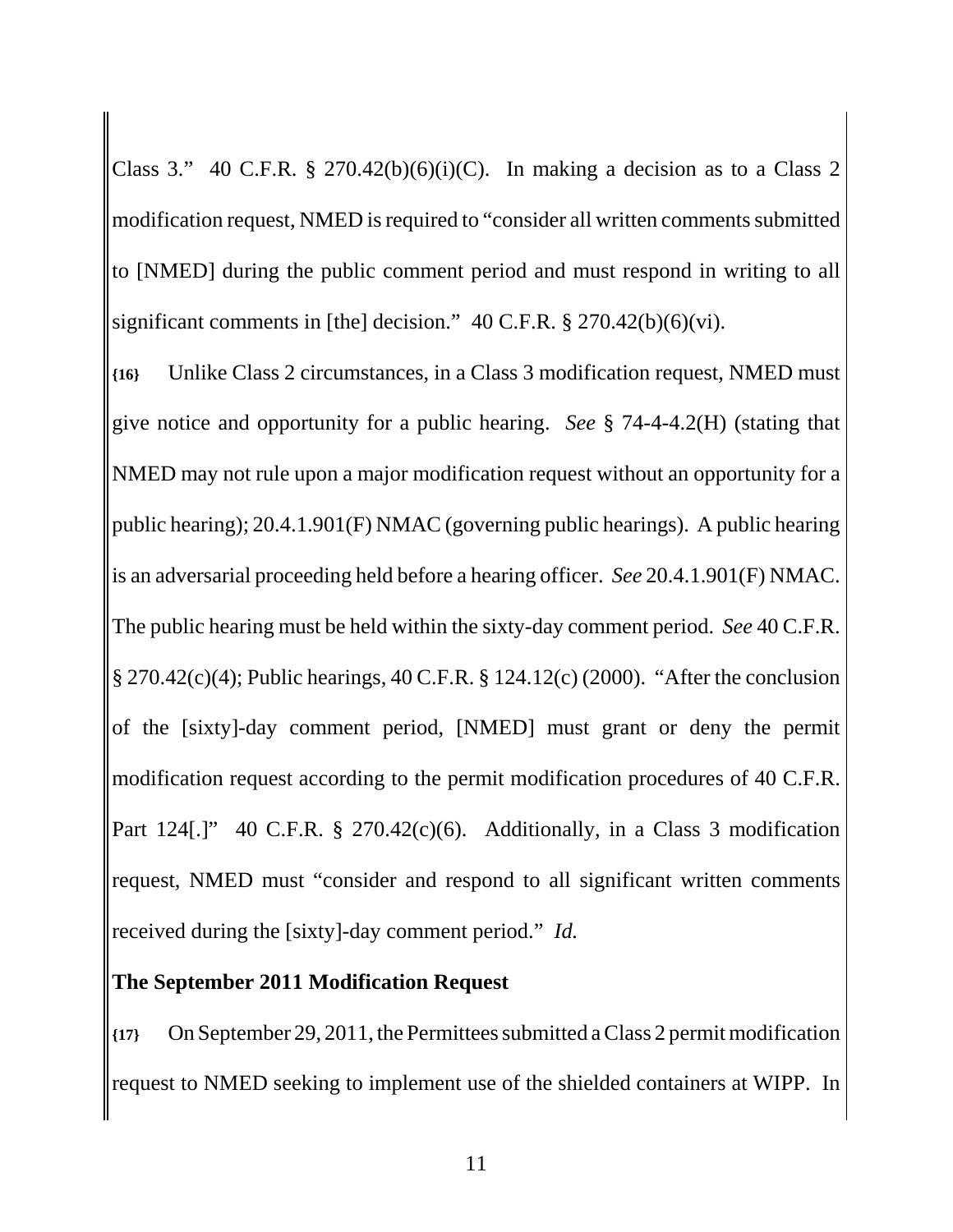an overview of the modification request, the Permittees described the requested change, in relevant part, as one to add "a new gamma shielded container for managing remote-handled . . . waste as contact[-]handled . . . waste since it meets the surface dose rate of [contact-handled] . . . waste[.]" In response to the permit modification request, Southwest Research and a number of members of the public responded by sending letters to NMED expressing concern about the proposed use of shielded containers and requesting that the modification be considered a Class 3 modification request instead of a Class 2 modification request.

**{18}** By a December 22, 2011, letter, NMED notified the Permittees that it was "appropriate for [NMED] to process the modification request as a Class 3 permit modification" because there was substantial public concern about the requested modification and because the complex nature of the changes required the more extensive Class 3 procedures. But in a December 28, 2011, letter, NMED retracted the December 22, 2011, letter and then, by a letter dated January 31, 2012, NMED issued a decision in which, among other things, it denied the request to add provisions for shielded containers. The denial, which will be discussed in greater detail as necessary later in this Opinion, was based primarily on the deficiencies and "technical inadequacies" in the modification request.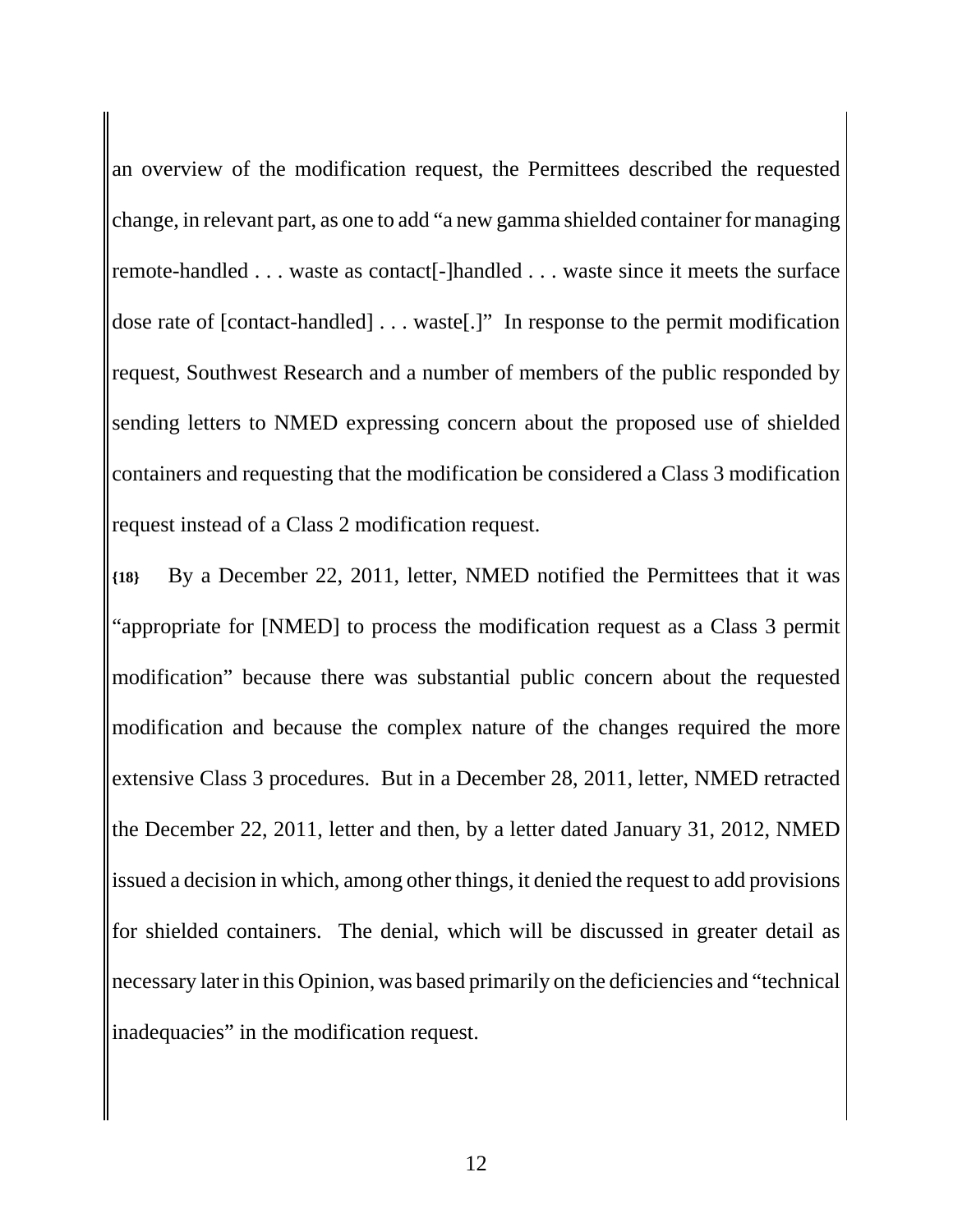# **The July 2012 Modification Request**

**{19}** On July 5, 2012, the Permittees submitted a new Class 2 permit modification request for the addition of the shielded containers. The modification request was subject to a sixty-day public comment period that ran from July 12, 2012, through September 10, 2012. The Permittees held public meetings on the proposed modification on August 14 and 16, 2012. NMED received 206 comments from the public, including one from Southwest Research; nearly all of the letters requested a public hearing. By a "final determination" letter dated November 1, 2012, NMED approved, with changes not at issue in this appeal, the requested Class 2 permit modification. This appeal followed.

**{20}** Appellants raise eight points on appeal in support of two overarching arguments. First, Appellants argue that, for a number of reasons, the permit modification request did not comply with the applicable regulations, and therefore, it could not lawfully be granted by NMED. Second, Appellants argue that approval was improper under Class 2 procedures and should instead have been determined under Class 3 procedures. DOE intervened and argues in support of NMED's decision. We conclude that Appellants' arguments provide no basis for reversal and affirm NMED's approval of the permit modification.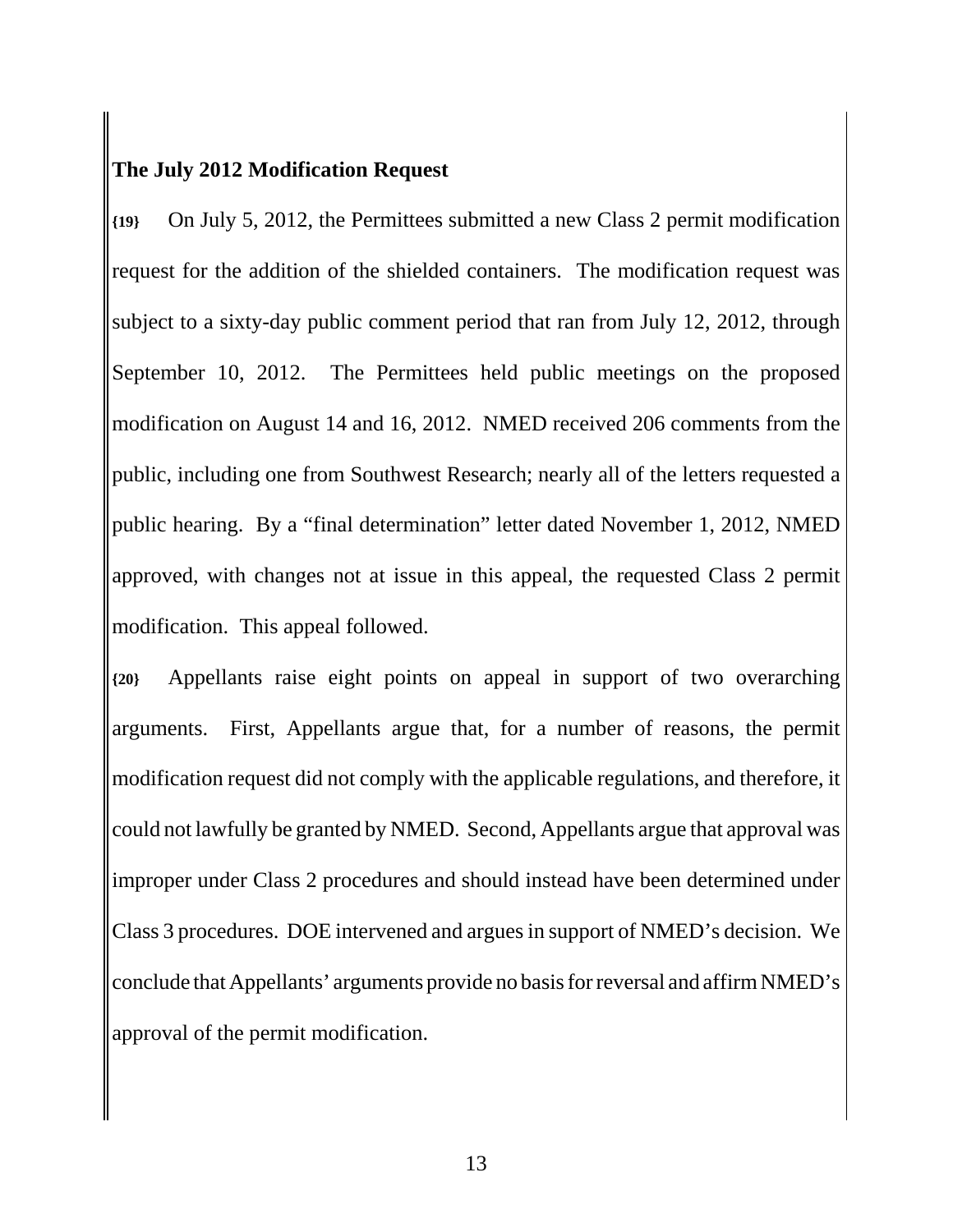# **DISCUSSION**

#### **Standard of Review**

**{21}** This Court may set aside the Secretary's decision if it is arbitrary and capricious or an abuse of discretion, not supported by substantial evidence, or otherwise not in accordance with the law. Section  $74-4-14(C)$ . "The burden is on the parties challenging the agency order to make this showing." *N.M. Attorney Gen. v. N.M. Pub. Regulation Comm'n*, 2013-NMSC-042, ¶ 9, 309 P.3d 89 (internal quotation marks and citation omitted). In seven of their eight points, Appellants argue that the Secretary's decision was arbitrary and capricious. "A ruling by an administrative agency is arbitrary and capricious if it is unreasonable or without a rational basis, when viewed in light of the whole record." *Gila Res. Info. Project v. N.M. Water Quality Control Comm'n*, 2005-NMCA-139, ¶ 16, 138 N.M. 625, 124 P.3d 1164 (internal quotation marks and citation omitted). In their final point, Appellants argue that NMED abused its discretion. "An agency . . . abuses its discretion when its decision is contrary to logic and reason." *Oil Transp. Co. v. N.M. State Corp. Comm'n*, 1990-NMSC-072, ¶ 25, 110 N.M. 568, 798 P.2d 169. The appellate courts generally accord deference to an agency's determination of a factual matter within its specialized expertise and do not substitute judgment for that of the agency. *Plains*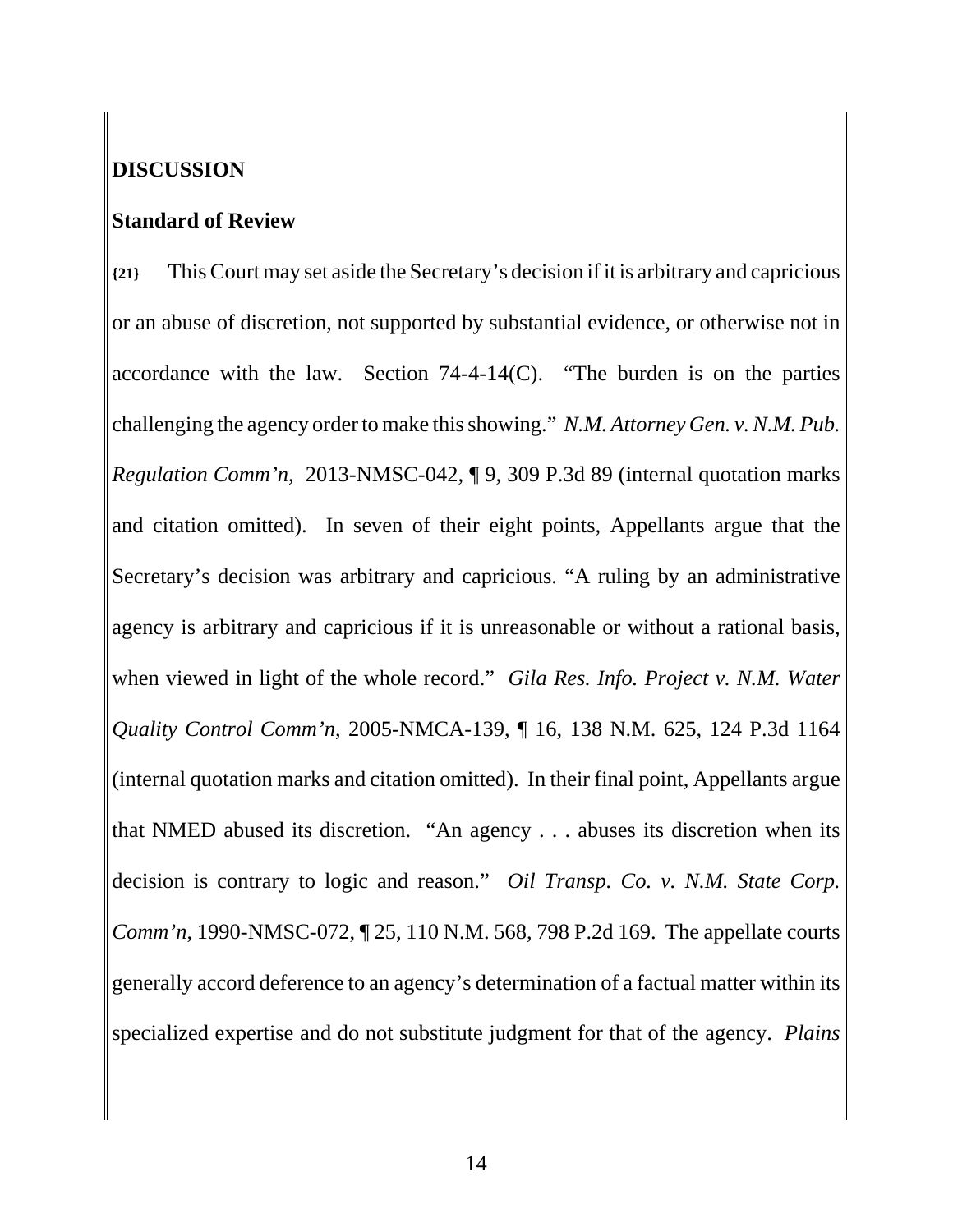*Elec. Generation & Transmission Coop., Inc. v. N.M. Pub. Util. Comm'n*, 1998- NMSC-038, ¶ 7, 126 N.M. 152, 967 P.2d 827.

# **I. Appellants' Arguments Regarding the Modification Request's Compliance With the Applicable Regulations**

**{22}** Appellants raise five points in support of their position that the modification request did not meet the requirements of the applicable regulations. We consider each in turn and conclude that none of the five points demonstrates a basis for reversal of NMED's decision.

## **A. The Need for the Proposed Modification**

**{23}** Pursuant to 40 C.F.R. § 270.42(b)(1)(iii), a Class 2 modification request must explain why the modification is needed. Although the Permittees provided a "need" statement in their modification request, Appellants fault the Permittees for not having honestly stated the need for the modification and fault NMED for not having determined or recognized for itself what Appellants believe to be the unstated actual need that the modification serves. Because NMED granted the modification request notwithstanding the alleged deficiency in the need statement, Appellants request reversal on the basis that NMED's decision was arbitrary and capricious.

**{24}** In their modification request, the Permittees identified three reasons for the need to add shielded containers as acceptable waste containers at WIPP. Summarized, those reasons were (1) the need to accommodate generator sites' use of shielded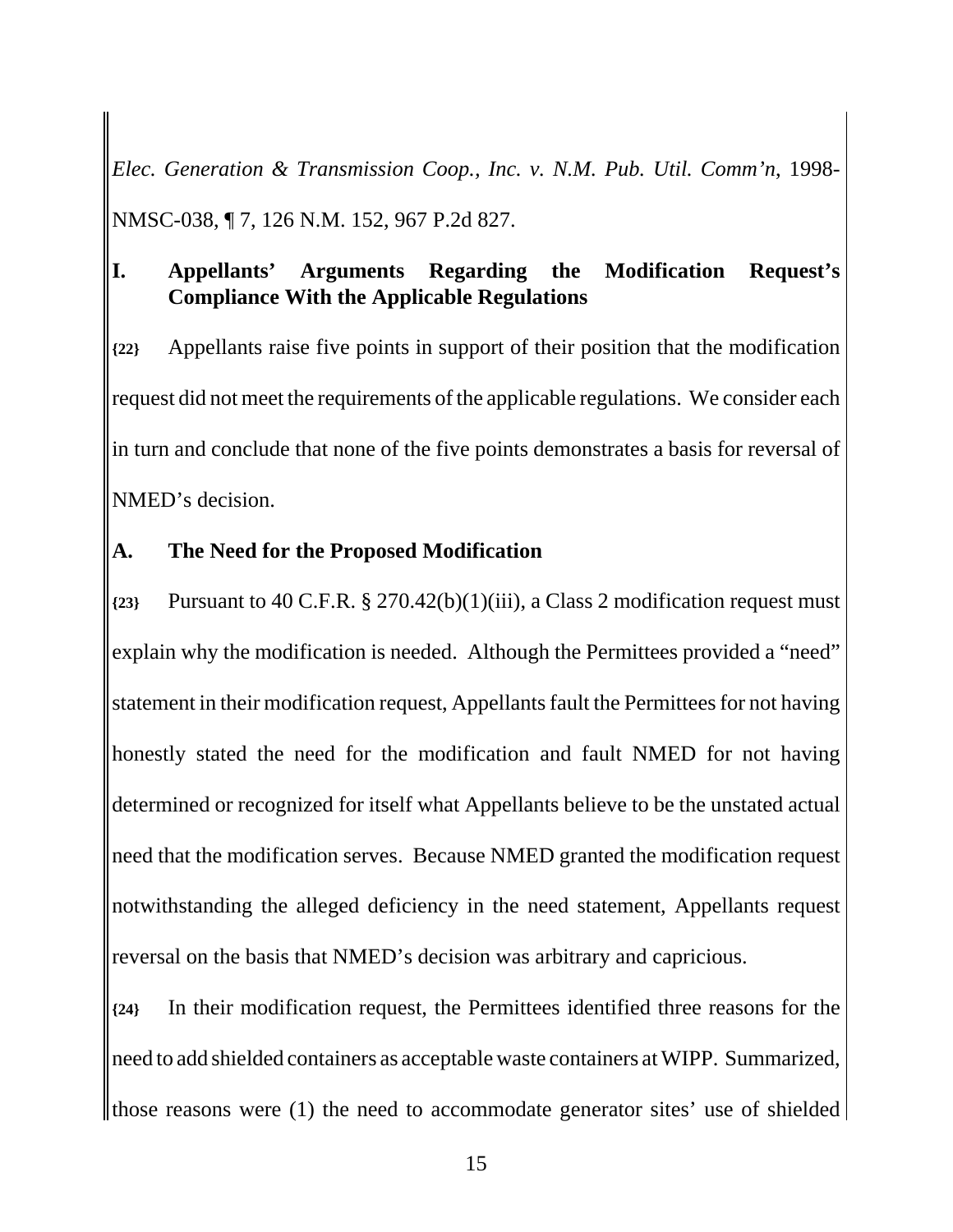containers, (2) to increase the efficiency of the shipment of remote-handled waste, and (3) to increase the efficiency with which remote-handled waste is managed, processed, and handled at WIPP. According to the Permittees' modification request, generator  $sites<sup>2</sup>$  were turning to the use of shielded containers because the containers were "expected to reduce the time and personnel necessary for the packaging of" remotehandled waste at generator sites. Additionally, shipping remote-handled waste in shielded containers would permit three times the amount of waste per shipment than remote-handled waste in non-shielded containers. And, in terms of the waste processing time, use of the shielded containers, which allow the remote-handled waste to be handled as contact-handled waste, "is inherently less complex" than handling it as remote-handled waste. Thus, for example, the Permittees explained that a pallet of shielded containers "can be managed from unloading to disposal in about two hours versus the eight to ten hours needed for" handling remote-handled waste in a nonshielded container. The Permittees also stated that, in terms of the remote-handled waste disposal limits, the remote-handled waste stored in the shielded containers would be characterized as, and count against, the limits applicable to remote-handled waste. NMED argues that the Permittees' explanation of the need to use shielded

<sup>&</sup>lt;sup>2</sup> Generator sites are places from which the waste originates; waste is originally placed in containers at these sites.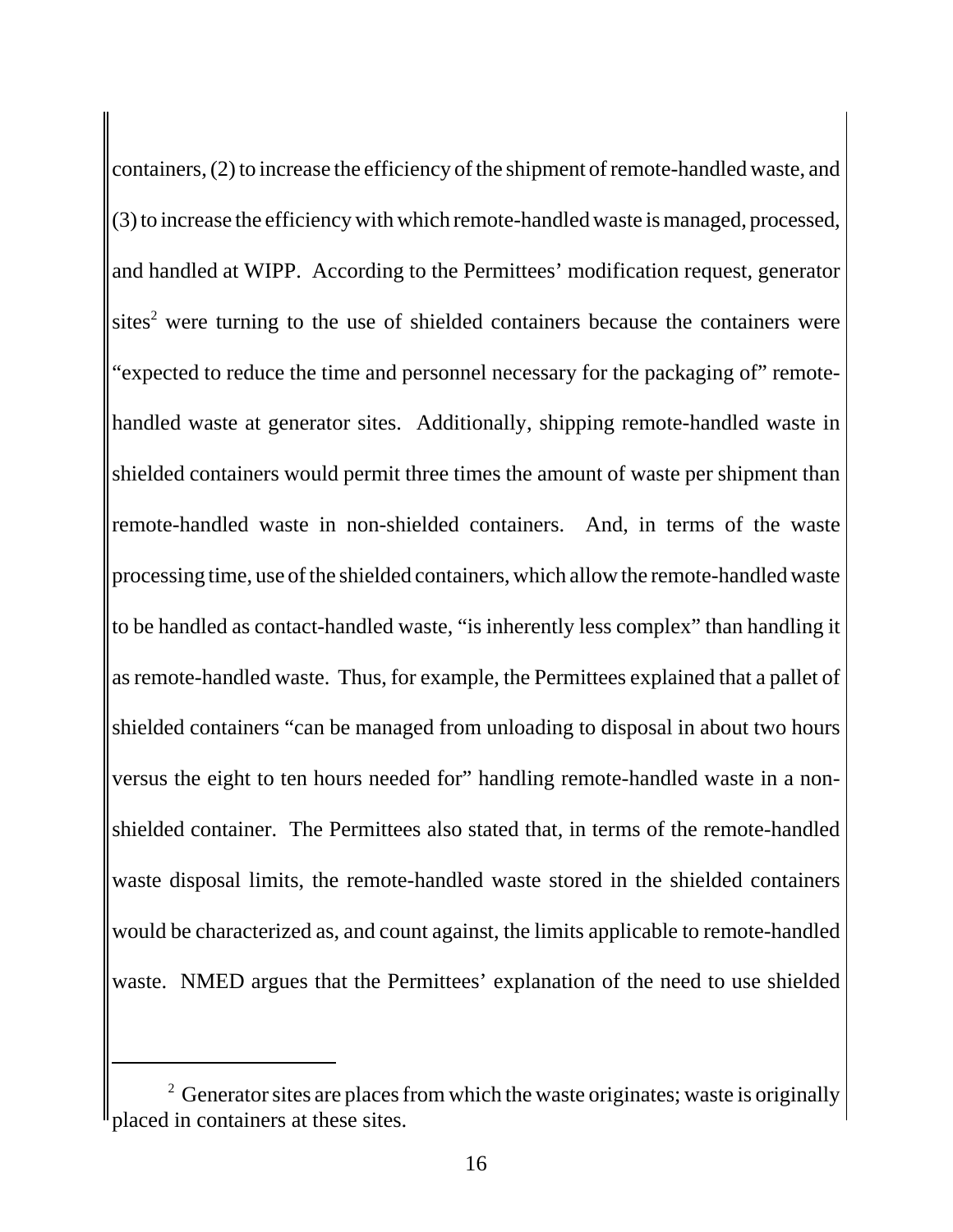containers at WIPP, which was certified to be "true, accurate, and complete," constituted substantial evidence supporting the need for modification.

**{25}** Appellants argue that, contrary to the reasons stated in the modification request, the real and unstated reason that the Permittees needed the modification was to make up for their earlier inefficient use of remote-handled storage capacity at WIPP. Appellants argue that Permittees placed contact-handled waste in Panels 1 through 3 prior to their receipt of any remote-handled waste, which resulted in a lost opportunity to place any remote-handled waste in boreholes in those panels because remotehandled waste must be placed first. They also argue that Permittees underused the borehole capacity in Panels 4 and  $5<sup>3</sup>$ . Because shielded containers will allow placement of remote-handled waste on panel floors, the real need to use them, according to Appellants, stems from the lost capacity to store remote-handled waste within the unused or underused boreholes of Panels 1 through 5.

**{26}** Appellants' argument regarding an ulterior reason behind the Permittees' need for modifying the permit to allow the use of shielded containers is speculative and not clearly supported by evidence in the record. At most, Appellants' argument illustrates

<sup>&</sup>lt;sup>3</sup> Panel 4 has a maximum capacity for 356 cubic meters of remote-handled waste, but has a final waste volume of 176 cubic meters of remote-handled waste. Panel 5 has a maximum capacity for 445 cubic meters of remote-handled waste, but has a final waste volume of 235 cubic meters of remote-handled waste.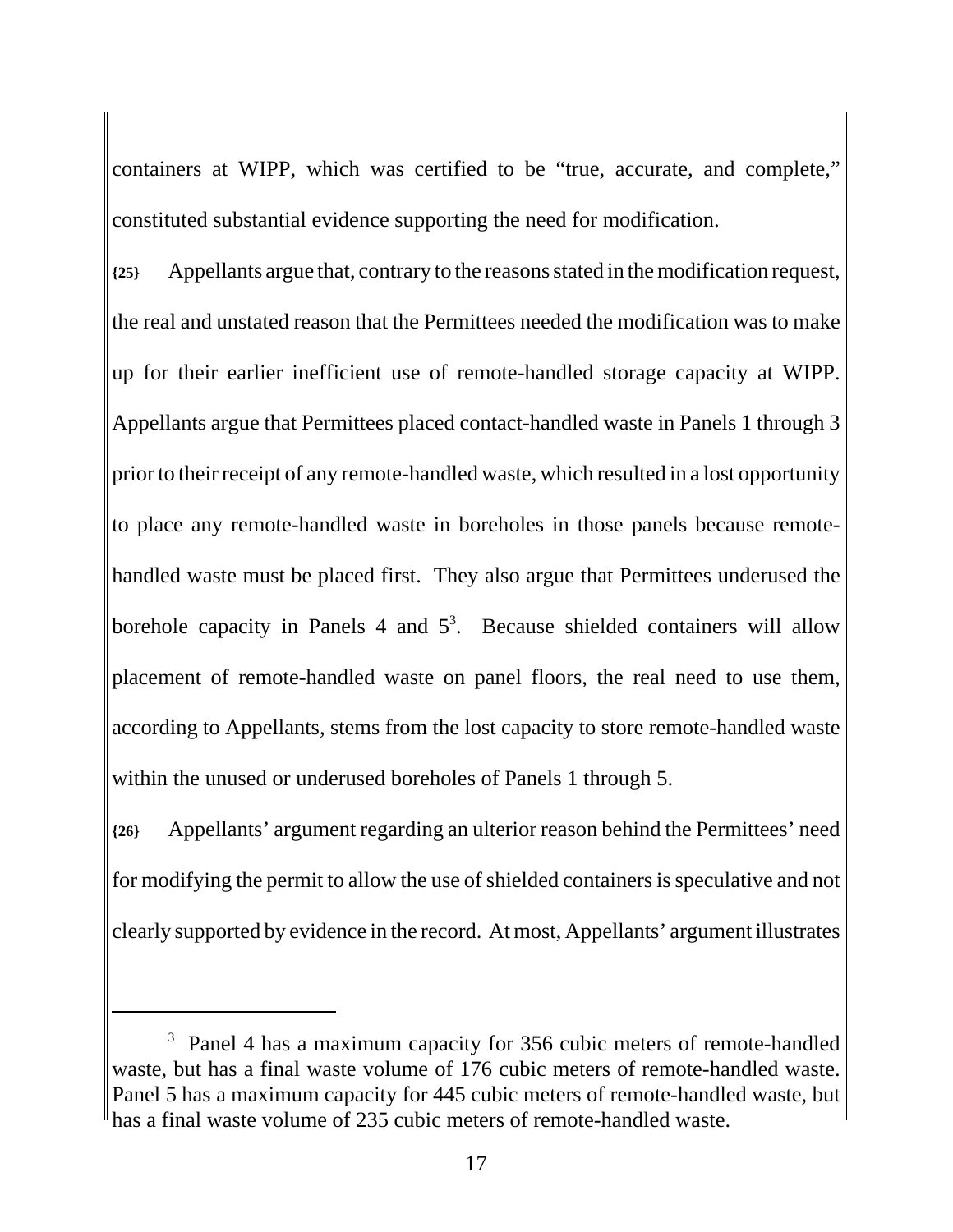a possible advantage the Permittees will gain from using the shielded containers, but we are not persuaded that it illuminates an ulterior motive by the Permittees for the requested modification. NMED determined that the Permittees' statement of need was justified by the reasons stated, substantiated by data, and constituted an "adequate statement" of the need. And Appellants have not demonstrated otherwise. *See N.M. Attorney Gen.*, 2013-NMSC-042, ¶ 9 (stating that the appellant bears the burden of demonstrating reversible error in the agency's decision).

**{27}** Appellants also argue that the use of shielded containers could violate the panel limits on remote-handled waste. Appellants tie this argument to a separate issue—whether the use of shielded containers will allow the Permittees to exceed the permitted limit of remote-handled waste that may be stored at WIPP. Appellants argue that NMED reverses itself in stating that the remote-handled waste limits do not apply to remote-handled waste in shielded containers because those containers constitute contact-handled waste. But Appellants' argument confuses NMED's position regarding the limit of remote-handled waste that WIPP may receive with its position regarding the management of remote-handled waste in shielded containers by the Permittees.

**{28}** At the crux of this issue is the distinction between designating waste as remotehandled or contact-handled for purposes of measuring the amount of waste stored at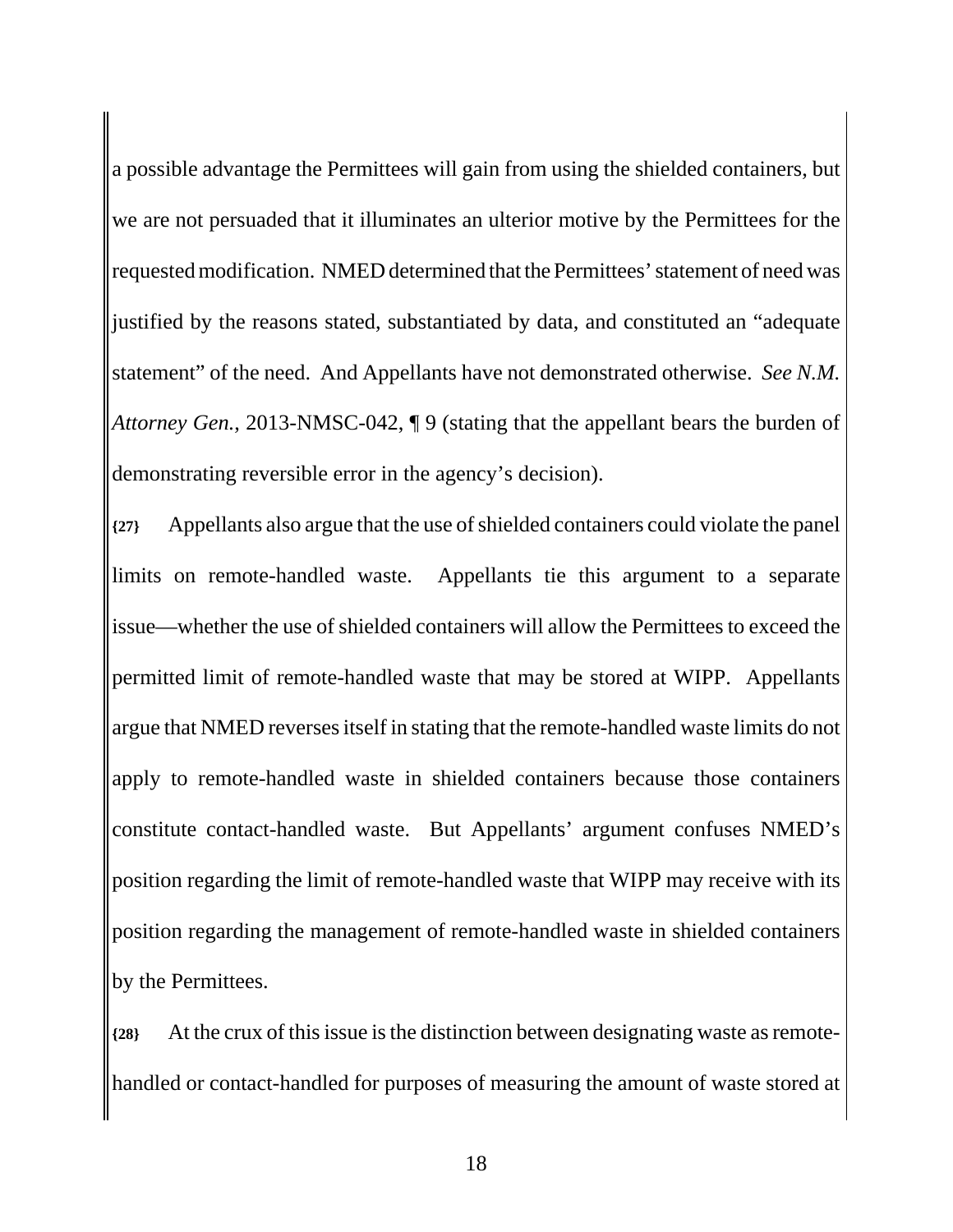WIPP versus the waste designation for purposes of managing the waste once it is at WIPP. On the one hand is the limit of remote-handled waste that is permitted to be stored at WIPP. As noted earlier in this Opinion, WIPP is permitted to receive a total of 2,635 cubic meters of remote-handled waste. According to the modified permit, remote-handled waste that is placed in shielded containers will count against the limited volume of remote-handled waste that may be stored at WIPP. Thus, the record does not support Appellants' view that the use of shielded containers provides a loophole through which the Permittees can exceed the overall permitted volume of remote-handled waste stored at WIPP.

**{29}** On the other hand is the management of waste within WIPP. Panels 4 through 8 are designated to store a limited amount of remote-handled and contact-handled waste respectively. For purposes of management and storage within the facility, the designation of waste as remote-handled versus contact-handled is, under the permit and according to federal regulation, determined by the amount of surface radiation or "surface dose rate." *See* Pub. L. No. 102-579, § 2(3), 106 Stat. at 4777 (defining contact-handled waste); Pub. L. No. 102-579, § 2(12), 106 Stat. at 4778 (defining remote-handled waste). Thus, remote-handled waste within a shielded container with a surface dose rate not greater than 200 millirems per hour can be managed by WIPP as contact-handled waste. *See* Pub. L. No. 102-579, § 2(3), 106 Stat. at 4777 (stating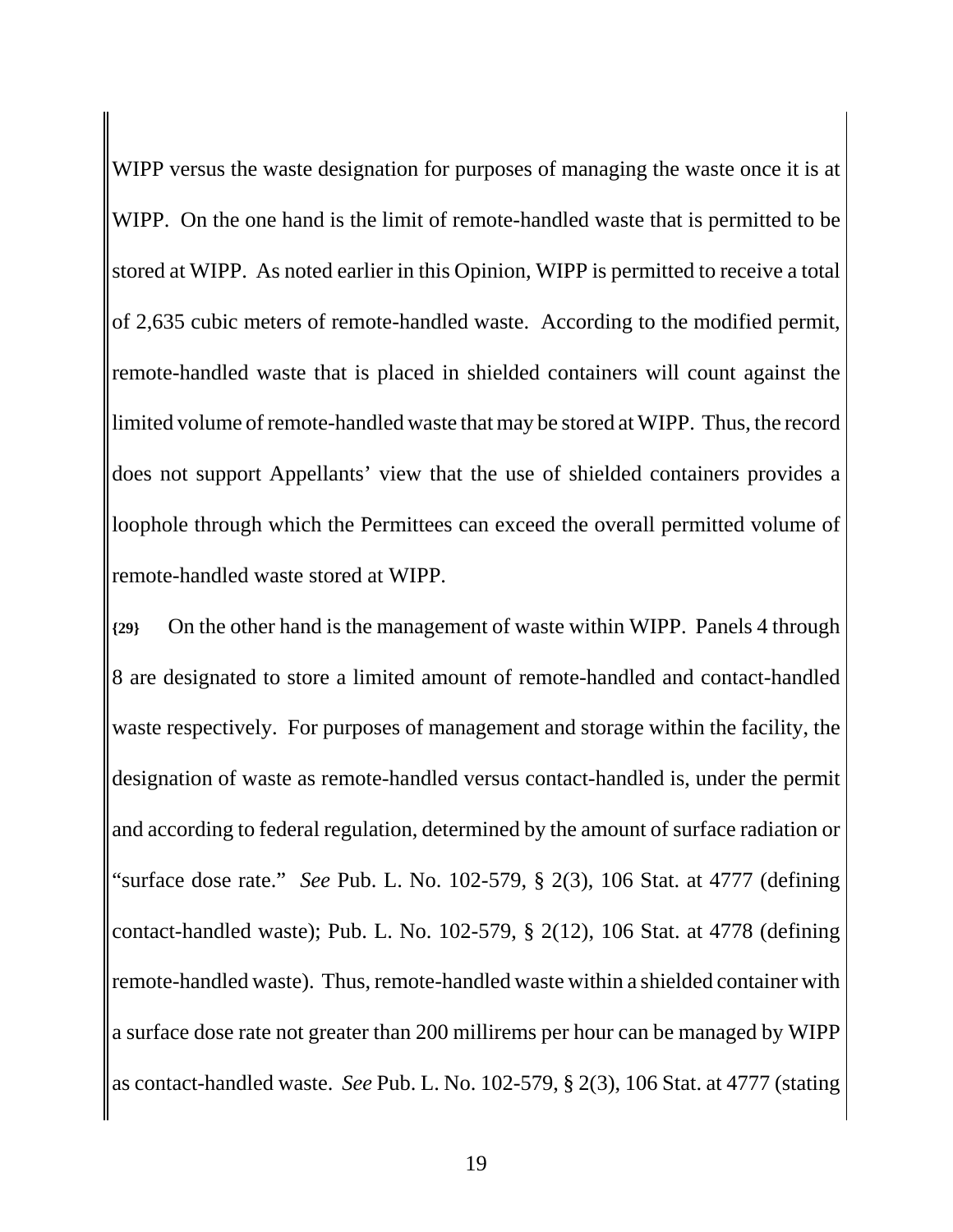that contact-handled waste is that with a surface dose rate not greater than 200 millirems per hour). In effect, this allows the Permittees to store remote-handled waste within shielded containers on the floors of the panels within the panel limits applicable to contact-handled waste. As explained by NMED, in response to public comments, the limits applicable to each panel will remain unchanged. To the extent that Appellants view the modification request as reflecting an underlying "need" or intention to modify or eliminate remote-handled waste limits, Appellants' view is unsupported by the record and, therefore, is unpersuasive.

**{30}** In sum, NMED concluded that the Permittees adequately stated the need for the modification. And Appellants have not demonstrated that NMED's conclusion in that regard was arbitrary and capricious. *See N.M. Attorney Gen.*, 2013-NMSC-042, ¶ 9 (stating that the appellant bears the burden of demonstrating reversible error in the agency's decision); *Gila Res. Info. Project*, 2005-NMCA-139, ¶ 16 ("A ruling by an administrative agency is arbitrary and capricious if it is unreasonable or without a rational basis, when viewed in light of the whole record." (internal quotation marks and citation omitted)). Therefore, this issue provides no basis for reversal.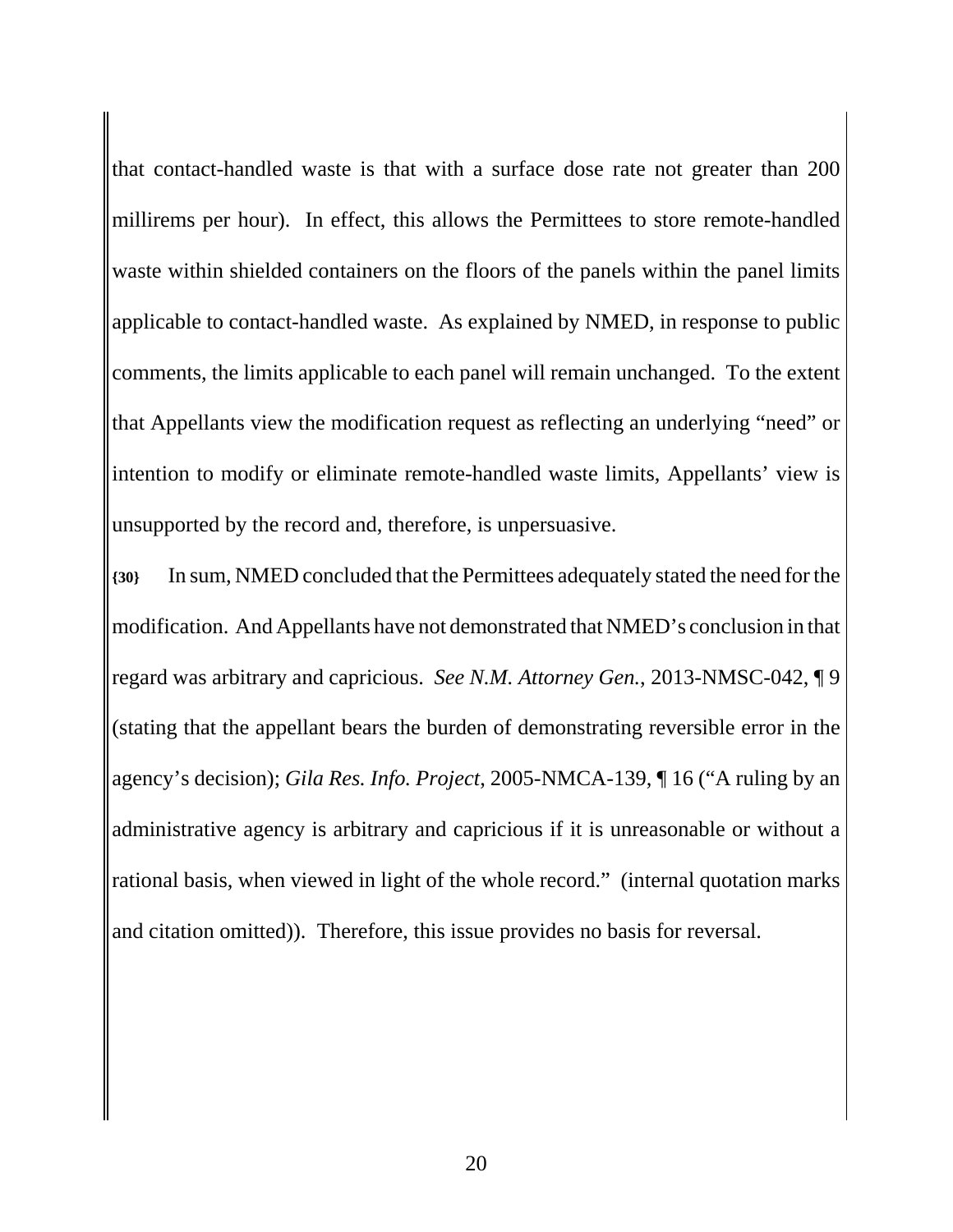#### **B. Enforcement of the Surface Dose Rate Limits**

**{31}** Appellants argue that the modification request was deficient in that it failed to show how the critical surface dose rate limit for shielded containers would be maintained. On that basis, Appellants argue NMED acted arbitrarily and capriciously under 40 C.F.R. § 270.42(b)(7)(iii) by approving a modification that fails to protect human health and the environment. *See id.* (stating that "[NMED] may deny or change the terms of a Class 2 permit modification" if "[t]he conditions of the modification fail to protect human health and the environment"); *Titus v. City of Albuquerque*, 2011-NMCA-038, ¶ 29, 149 N.M. 556, 252 P.3d 780 (recognizing that use of the term "may" evokes discretion). Further, Appellants argue that NMED acted contrary to 40 C.F.R.  $\S$  270.42(b)(6)(vi) by failing "to explain its reasoning in declining to protect against an admitted risk." *See id.* (stating that "[NMED] must consider all written comments submitted to [NMED] during the public comment period and must respond in writing to all significant comments in [the] decision"). **{32}** Appellants assert that the surface dose rate for shielded containers will, on average, be much closer to the 200-millirems-per-hour limit for usual contact-handled waste drums and that the prospect of contents shifting during shipment of the waste to WIPP creates a "serious likelihood" that the shielded containers will exceed that limit. Appellants also assert that the EPA and DOE "recognize that shifting is a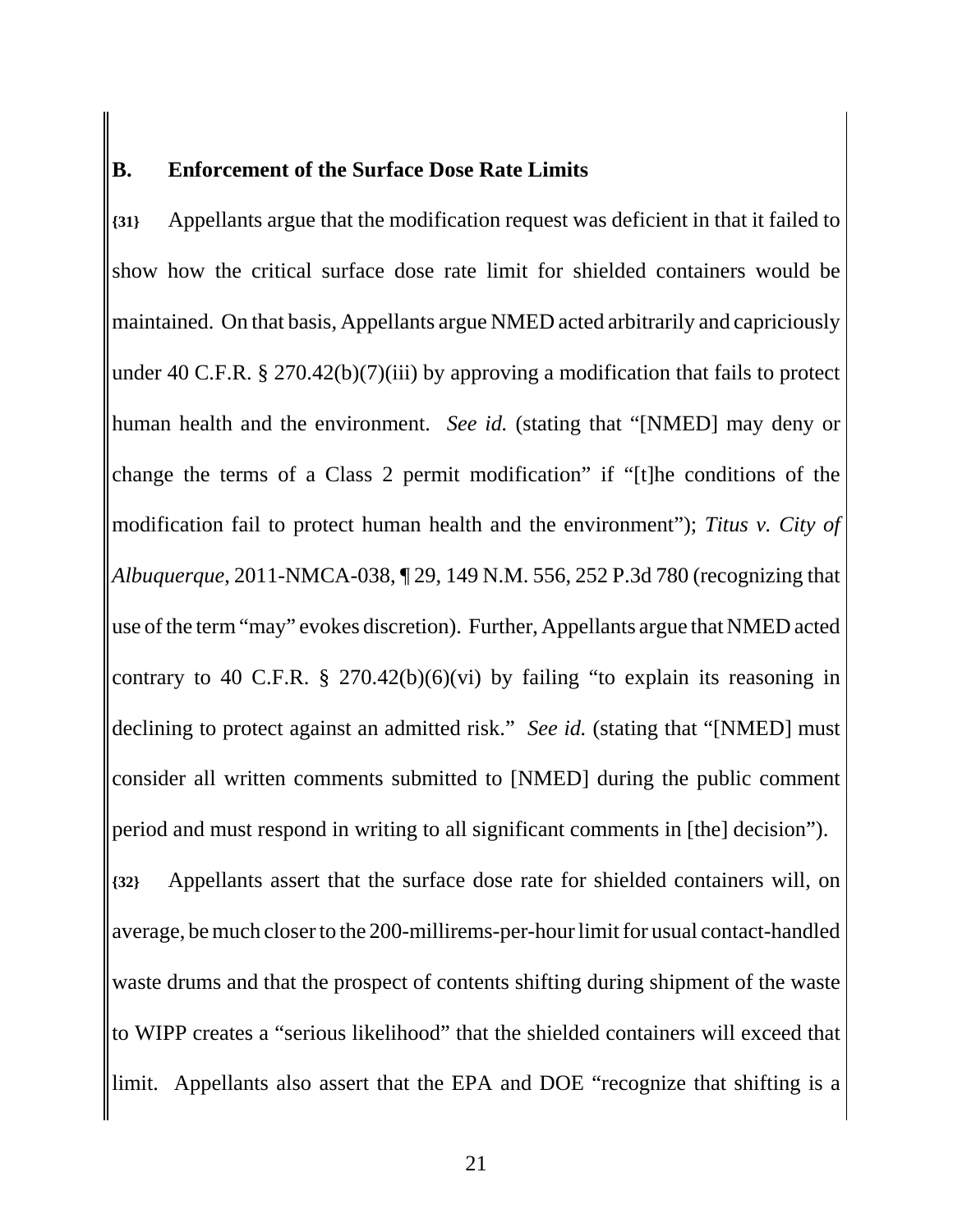serious risk." In support of this argument, Appellants cite a portion of a final draft report titled "Review of DOE Planned Change Request for Shielded Containers for Remote-Handled . . . Waste."

**{33}** The report, prepared for the EPA by an independent contractor, summarized the contractor's "technical review of the shielded container [planned change request]." The report indicates that before the EPA would approve the use of shielded containers, the United States Nuclear Regulatory Commission and the Department of Transportation must approve the shipping container design, and a safety analysis must be prepared by DOE. DOE was allowed, pursuant to applicable regulations, to "selfcertify that the shielded container [met] the [applicable] requirements[.]" DOE demonstrated compliance with the requirements by conducting a series of "analyses, tests, and evaluations performed on the shielded container to demonstrate" that the packaging design met relevant requirements.

**{34}** Based on its review of DOE's self-certification testing, the EPA submitted several comments to DOE for clarification or resolution. The comments and responses were detailed in the report prepared by the independent contractor. Appellants' argument that the EPA and DOE "recognize that shifting is a serious risk" is based upon one such comment by the EPA.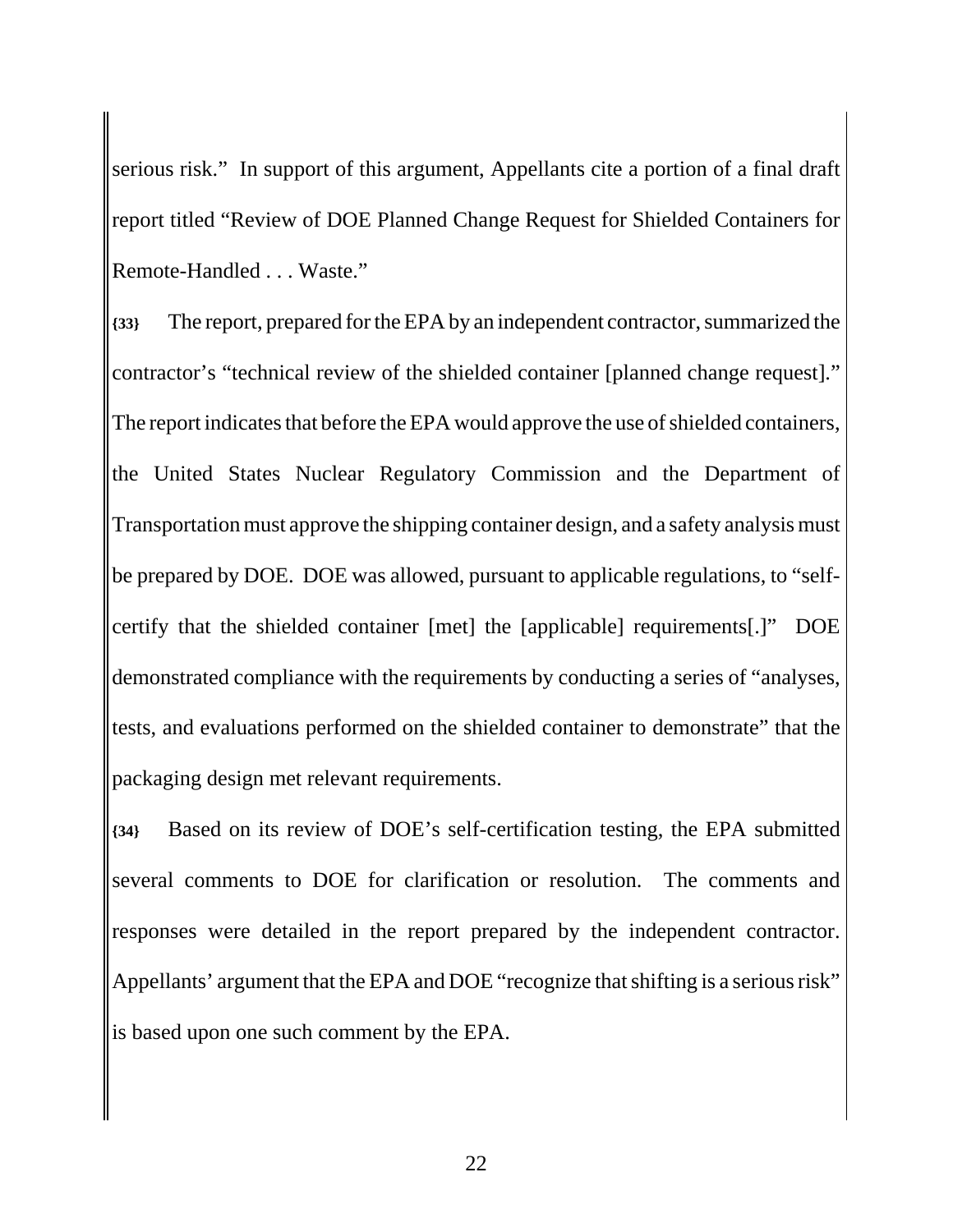**{35}** In response to a representation by DOE regarding a test used to determine whether significant changes in radiation would result depending on the weight of a particular shipment, the EPA raised two questions. First, the EPA asked why, if DOE had determined that radiation levels did not vary depending on the weight of the shipment, it did not expressly so state. Second, the EPA asked that DOE show where it had addressed movement of point sources of radiation and what actions would have to be taken to prevent such movement. In response to the EPA's comment, DOE stated, in relevant part, that "[i]t is the responsibility of the shipper to ensure that there is adequate bracing within the . . . internal payload container such that the point radiation source doesn't move during transportation to cause a significant increase . . . in the external radiation levels." It further explained that specific loading instructions were provided in a handling and operation manual, and the instructions would be "revised to further instruct the shipper to securely fasten and position contents . . . in a manner to prevent a significant increase in the level of radiation at the external surface of the [shielded containers] as a result of movement during transport." Based on review of DOE's "self-certification activities and responses to EPA comments," the independent contractor concluded that the relevant Department of Transportation requirements were met.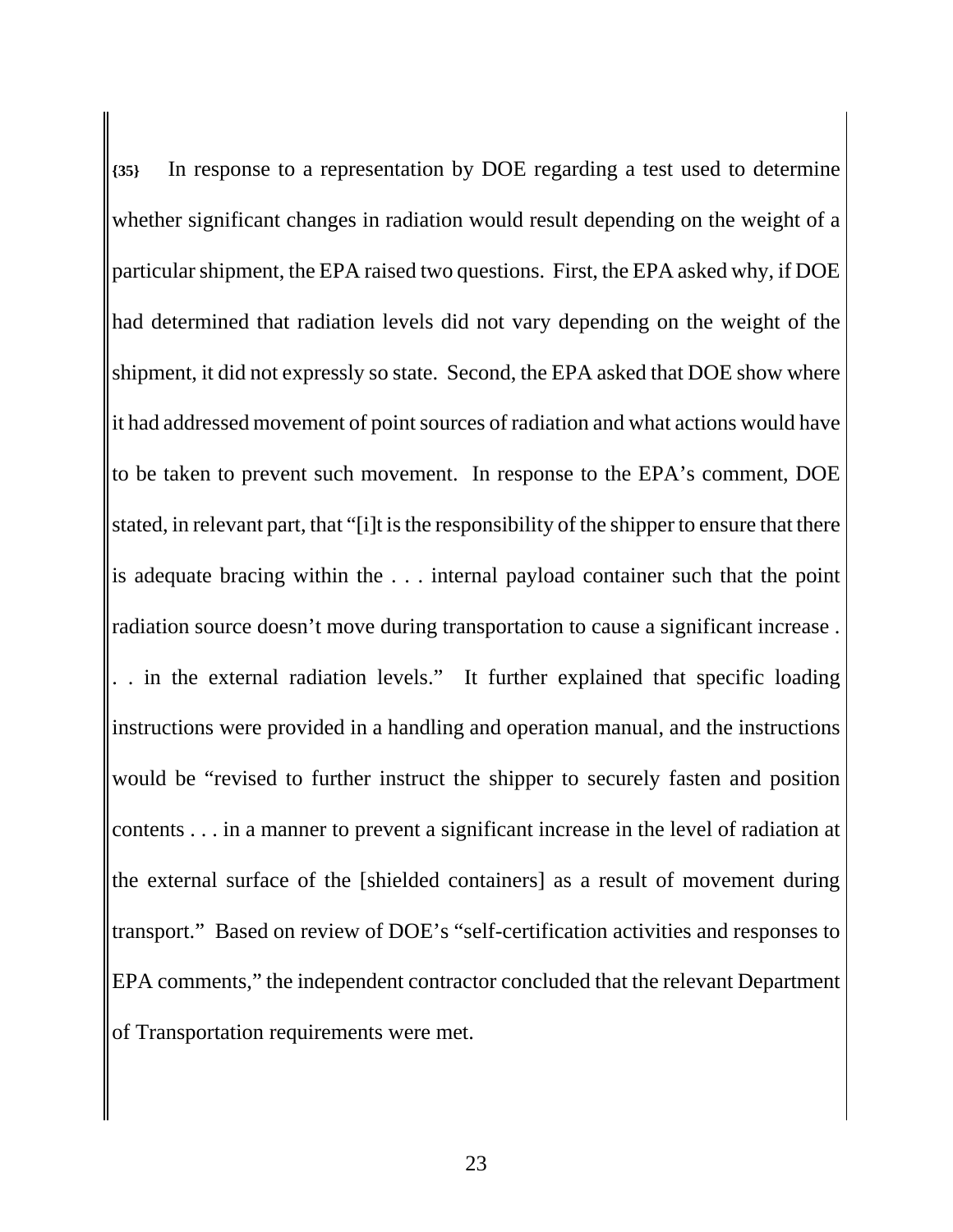**{36}** Subsequently, the EPA announced that it "propose[d] to allow the emplacement of shielded container[s] . . . at WIPP, on the condition that, prior to shipping the shielded containers to WIPP, DOE implement[ed] a consistent complex-wide procedure to ensure that the shielded containers remain below the . . . 200 millirem[s] per hour dose limit for contact-handled waste." This condition was met, and the EPA gave its final approval on August 8, 2011.

**{37}** NMED responded to public comments regarding shifting by noting that the EPA's final approval of the use of shielded containers was contingent upon DOE addressing this concern. NMED also explained that shifting was not a serious concern because DOE "generator sites are subject to packaging requirements to minimize any shifting of wastes." Generator sites' shipping requirements include standards requiring the use of specific containers and measurement devices before the waste is placed within any container. Further, NMED argues DOE and its contractors are responsible for adhering to federal regulations applicable to the shipment of waste. Thus, NMED argues there are significant safeguards in place to minimize the risk of shifting.

**{38}** Appellants' citation to the EPA's questions of DOE does not show that the possibility of waste shifting led to an abuse of discretion due to a serious risk to human health and the environment that should have led NMED to deny the permit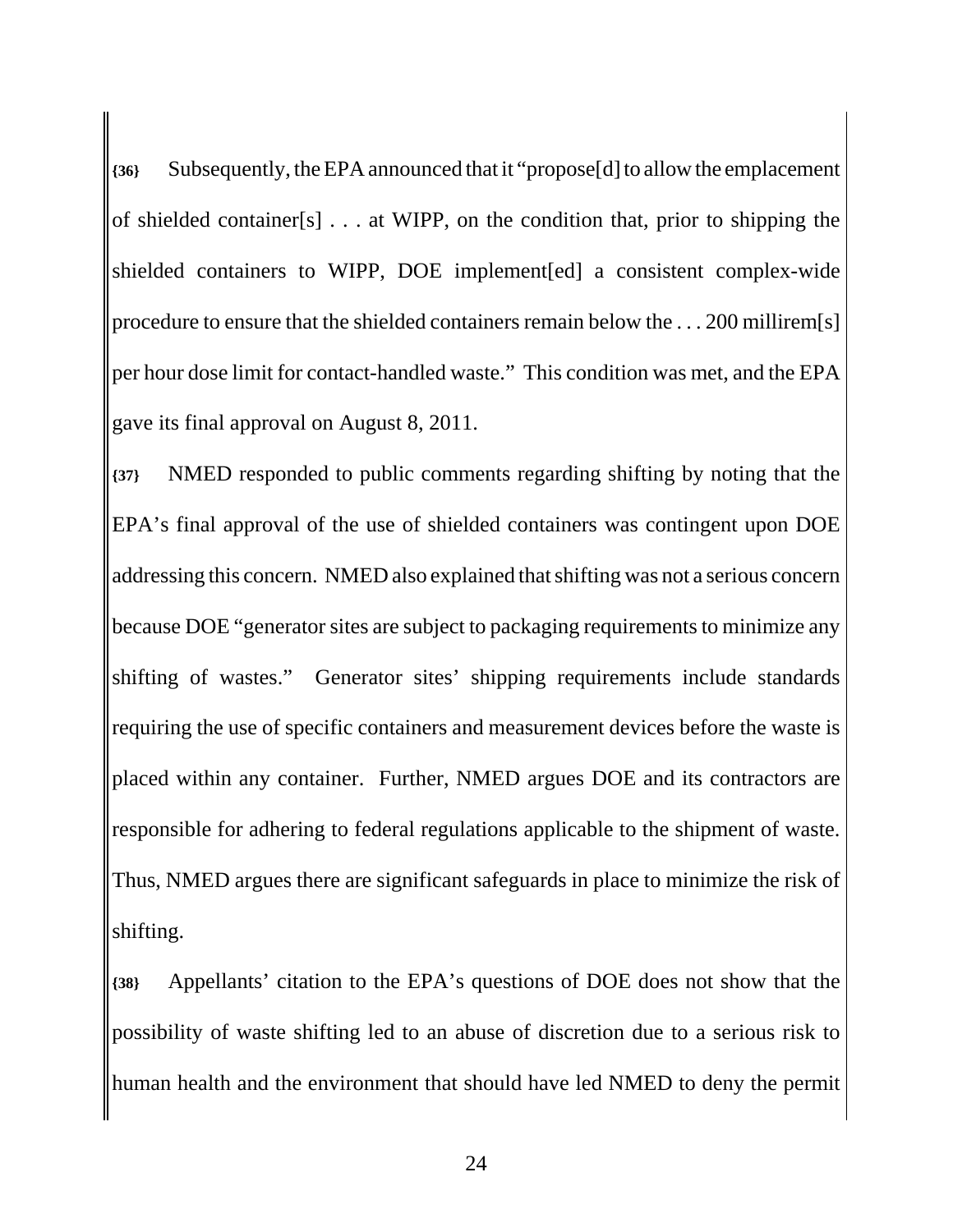modification, and Appellants do not cite further evidence or authority in support of that proposition. To the extent that the EPA had questions regarding the possibility of waste shifting during transportation, its final approval of DOE's use of shielded containers indicates that the concern was adequately addressed. We will not assume, without evidence to the contrary, that NMED abused its discretion by not requiring safeguards over and above those applicable to DOE and its contractors in regard to the transportation of shielded containers. In sum, we are unable to conclude that NMED acted arbitrarily or capriciously under 40 C.F.R. § 270.42(b)(7)(iii)*. See Gila Res. Info. Project*, 2005-NMCA-139,  $\P$  16 (stating the arbitrary and capricious standard); *Oil Transp. Co.*, 1990-NMSC-072,  $\P$  25 ("An agency . . . abuses its discretion when its decision is contrary to logic and reason."). Therefore, Appellants' argument in this regard provides no basis for reversal.

# **C. The Permitted Height of Stacked Containers**

**{39}** Appellants argue that NMED acted arbitrarily and capriciously under 40 C.F.R. § 270.42(b)(7)(iii) by not adequately restricting the stacking height of shielded containers. *See id.* (granting NMED discretion to deny a modification request when the requested modification"fail[s] to protect human health and the environment"). In support of their argument, Appellants cite a phrase from the modification request in which the Permittees stated that "[i]n order to meet the stacking stability requirements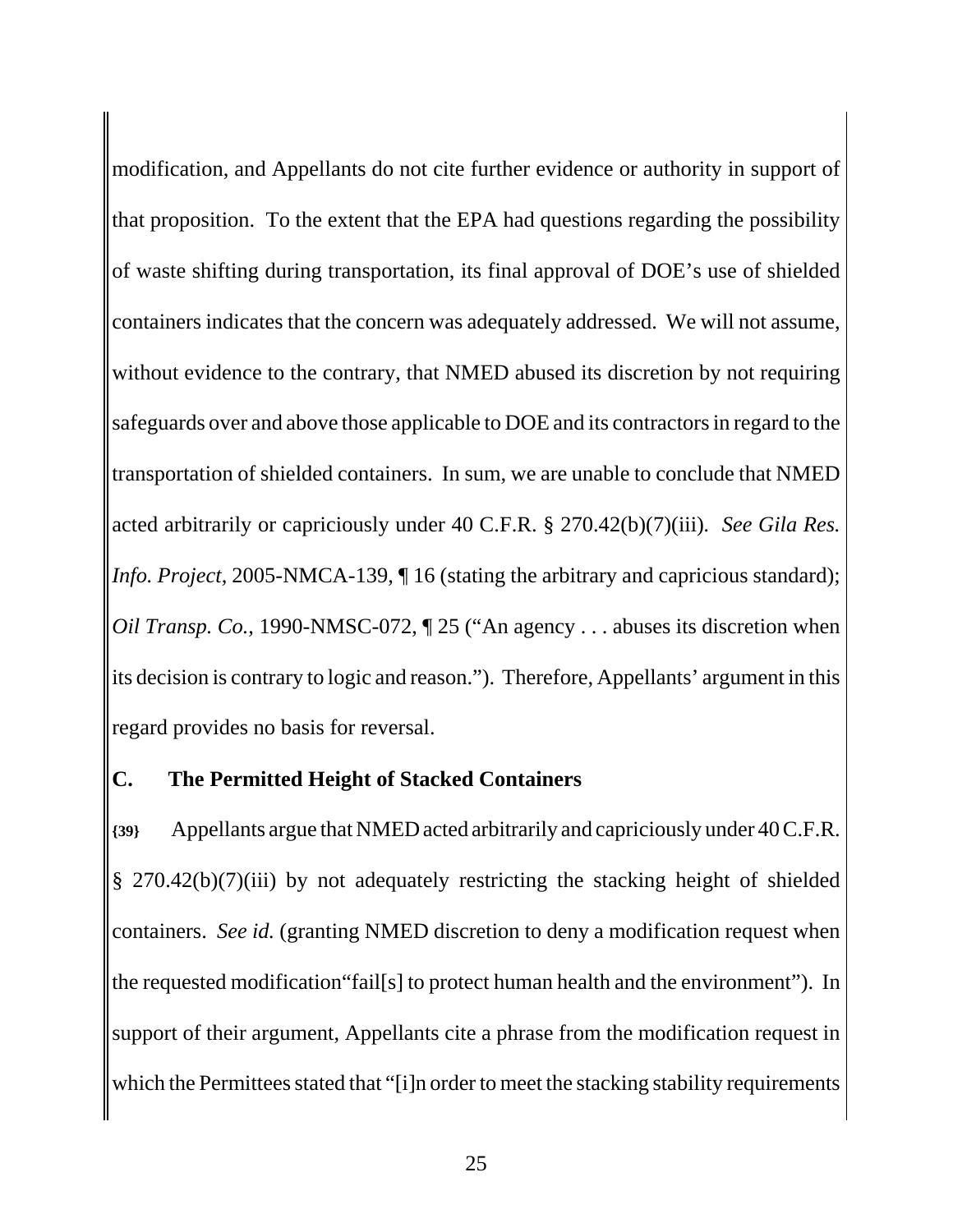. . ., shielded containers will not be stacked more than two high[.]" And they compare that statement with the modified permit, which states, in relevant part, that "[c]ontainers will be stacked in the best manner to provide stability for the stack (which is up to three containers high) and to make best use of available space." According to Appellants, the parenthetical statement allowing containers to be stacked "up to three containers high" fails to protect human health and the environment because it allows Permittees to stack the containers in an unstable formation.

**{40}** NMED and DOE respond that the permit's requirement that the containers be stacked in "the best manner to provide stability" prohibits unstable stacking. Thus, to the extent that stacking the containers in a two-high stack is to provide the best stability, the Permittees are required by the permit to stack the containers no more than two high. NMED argues further that because "the modified permit expressly forbids the stacking of containers in an unstable manner[,]" the alleged problem identified by Appellants is resolved by the language of the modified permit.

**{41}** Appellants argue that this Court cannot rely on the foregoing explanation provided by NMED because, in response to a public comment regarding the stacking concern, NMED did not expressly state "that a general direction to stack containers 'in the best manner' adequately protects against" unstable stacking. Therefore, according to Appellants, this explanation cannot provide a basis for affirming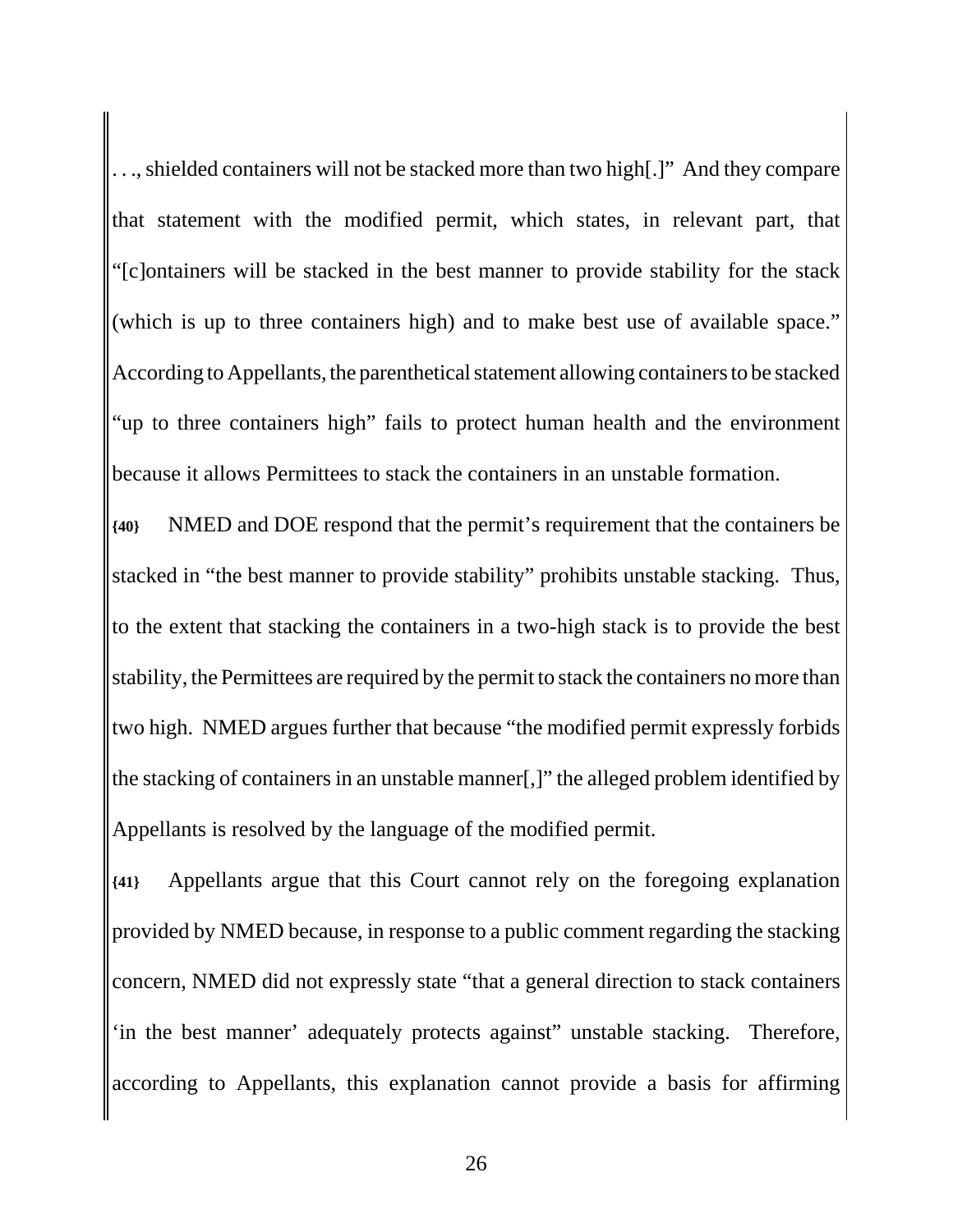NMED's decision because it constitutes a "post hoc rationalization" made for the first time on appeal in support of NMED's decision. *See Rio Grande Chapter of Sierra Club v. N.M. Mining Comm'n*, 2003-NMSC-005, ¶ 11, 133 N.M. 97, 61 P.3d 806 (recognizing that "courts are not free to accept *post hoc* rationalizations of counsel in support of agency decisions, because a reviewing court must judge propriety of agency action solely on grounds invoked by [the] agency"). We do not find this argument persuasive.

**{42}** The requirement that containers be stacked "in the best manner to provide stability" is stated in the modified permit. The modified permit, including the at-issue stacking-stability requirement, was before NMED when it issued its response to the public's comments. NMED's failure to specifically raise the stacking-stability requirement in response to public comment is not a bar to raising it now since the atissue language was obviously before NMED when the modified permit was approved, thereby providing a ground on which NMED's approval was based. *Id.* (recognizing that this Court must judge an agency's action on the grounds invoked by the agency). That NMED omitted the stacking-stability requirement explanation from its response to the public comment does not necessarily mean that the later expressed rationalization was post hoc.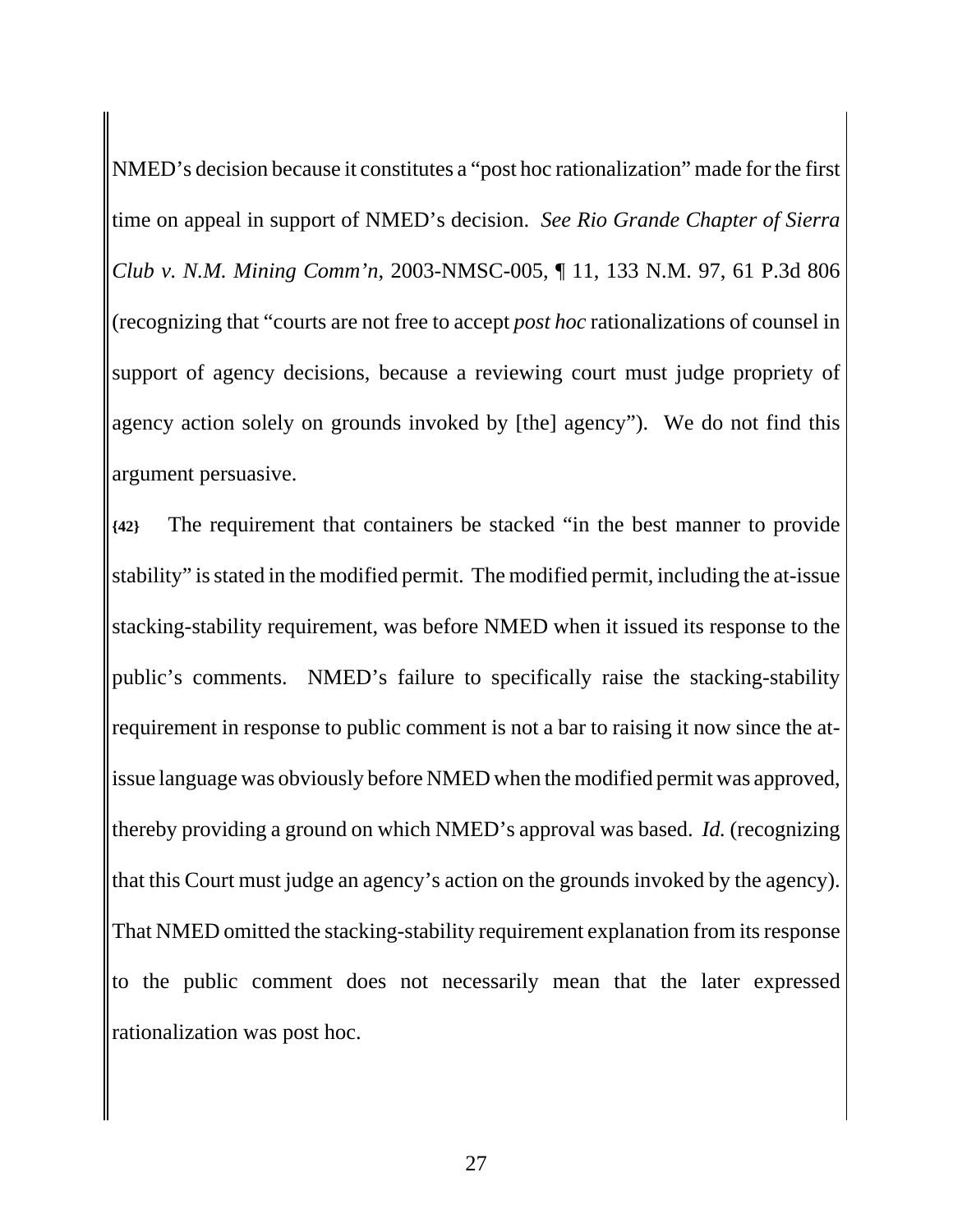**{43}** Based on the requirement in the modified permit that the containers must be stacked in the best manner to provide stability, we cannot say that NMED's approval of the modified permit was arbitrary or capricious. NMED has broad discretion in interpreting the applicable regulations, including 40 C.F.R. § 270.42(b)(7)(iii). *See N.M. Attorney Gen.*, 2013-NMSC-042,  $\P$  10 (recognizing that deference is accorded to an agency's interpretation of a regulation that it is charged with administering). That NMED did not exercise its discretion to deny the permit reflects its view that the requirement that the Permittees stack the containers in "the best manner to provide stability" adequately protected human health and the environment. We will not substitute our judgment for that of NMED in this regard. *Plains Elec. Generation & Transmission*, 1998-NMSC-038, ¶ 7 (stating that the appellate courts defer to the agency's decision when reviewing decisions requiring expertise in highly technical areas and that our judgment will not be substituted for that of the agency).

**{44}** Further, we note that in response to a public comment as to the inherent flexibility in the modified permit, NMED emphasized that the up-to-three-high language will allow "the Permittees to develop procedures to determine a stacking height as appropriate depending upon certain containers or combination of containers."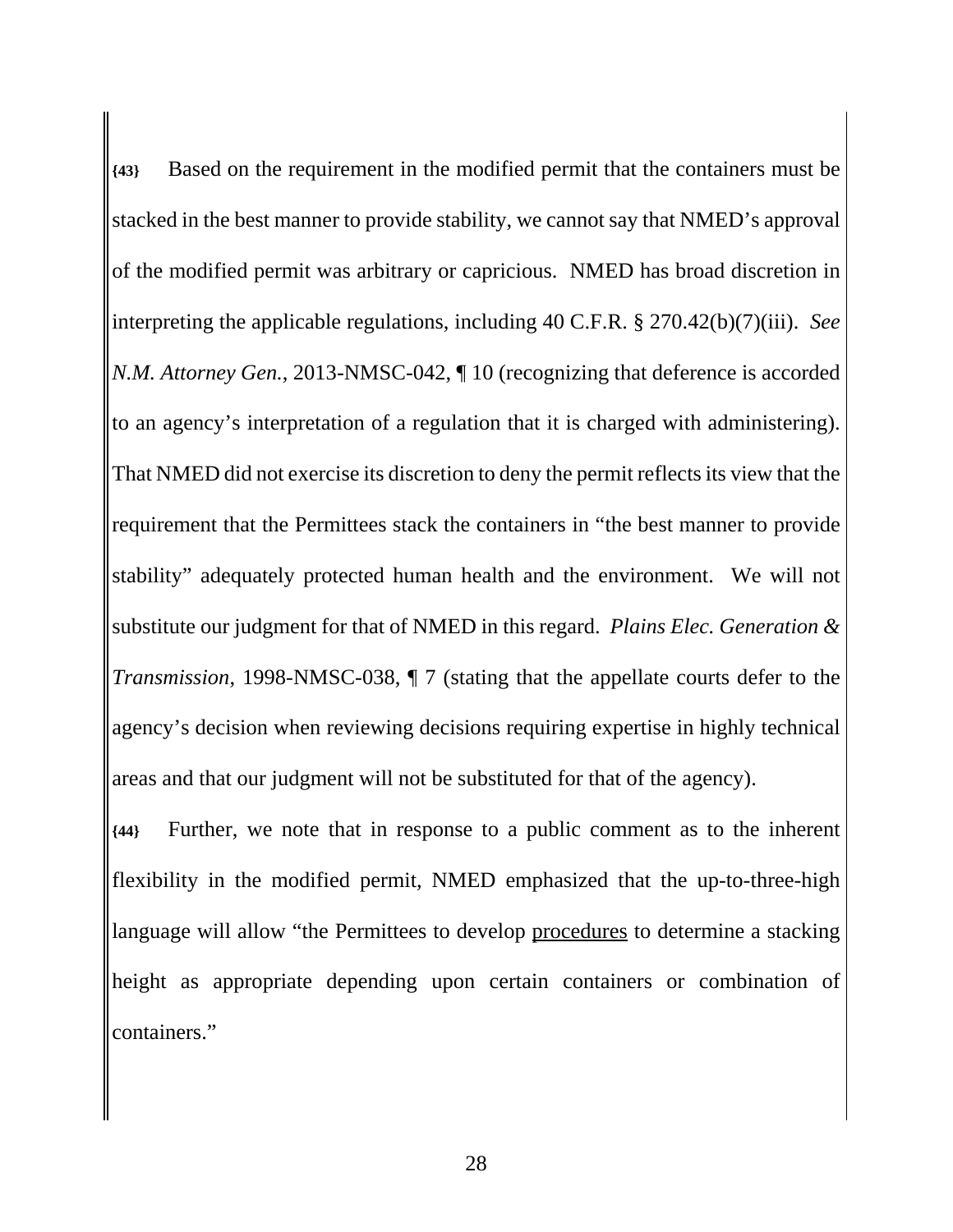# **D. Overpacking Procedures**

**{45}** The term "overpacking" refers to the placement of a damaged container into a larger, intact container to prevent waste from being released into the environment. The permit states that "[s]hielded containers may be overpacked into standard waste box or ten drum overpack." Standard waste boxes and ten drum overpacks are types of containers meeting certain regulatory and design specifications for the storage of waste.

**{46}** The permit also enumerates the types of containers used for storing remotehandled and contact-handled waste at WIPP. The permit states that contact-handled "waste containers will be either [fifty-five-gallon] . . . drums singly or arranged into [seven]-packs, [eighty-five-gallon] . . . drums singly or arranged into [four]-packs, 100-[gallon] . . . drums singly or arranged into [three]-packs, ten drum overpacks . . ., standard large box 2s . . ., or [standard waste boxes]." And it states that remotehandled "waste containers include RH TRU Canisters, which are received at WIPP loaded singly in an RH-TRU 72-B cask, shielded containers, which are received in HalfPACTs, and [fifty-five]-gallon drums, which are received in a CNS 10-160B cask."

**{47}** Based on the foregoing, Appellants argue that NMED arbitrarily and capriciously authorized an unlawful practice by approving the modification request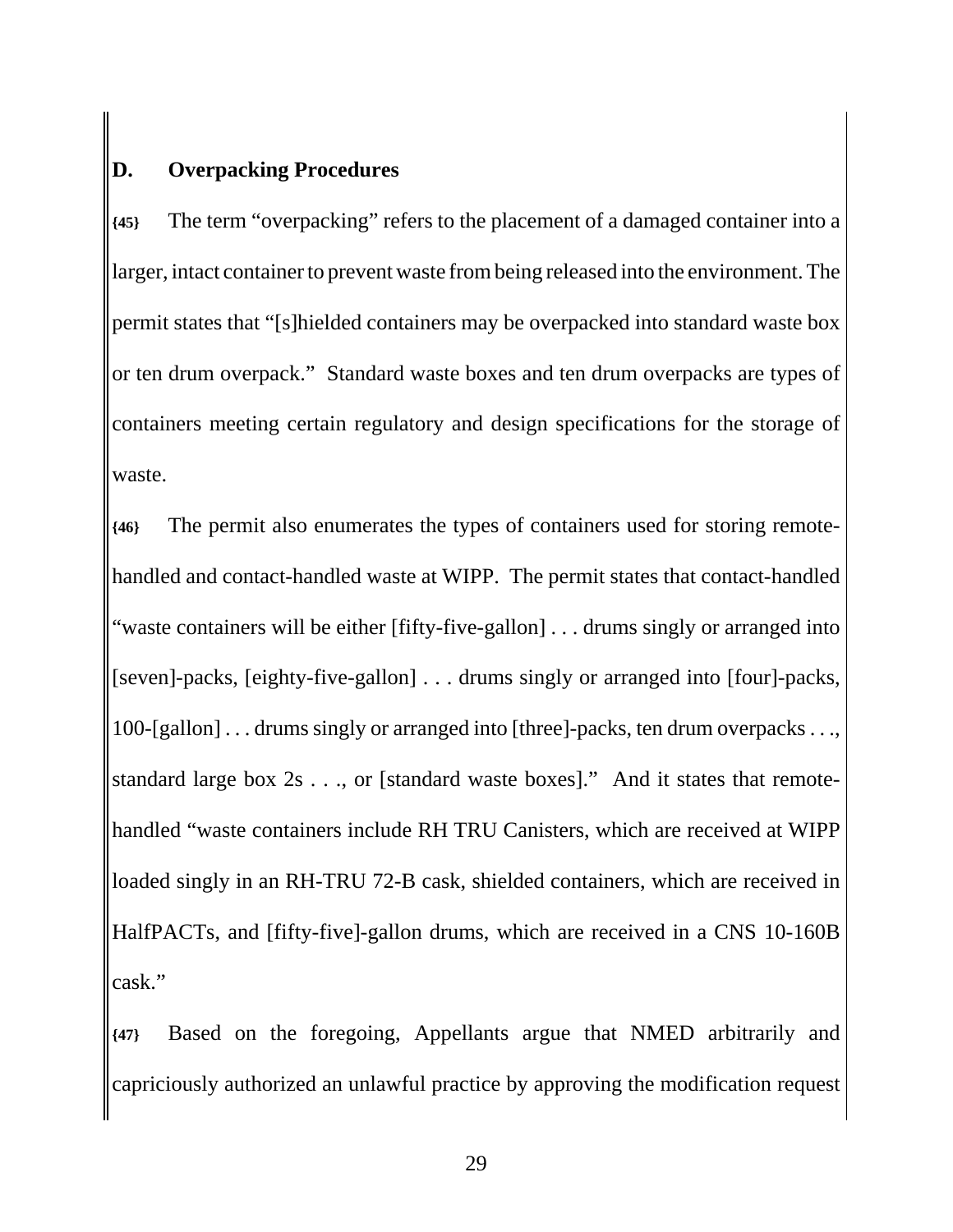because standard waste boxes and ten drum overpack containers that are "authorized only to receive [contact-handled] waste" are "not authorized to contain [remotehandled] waste." Thus, Appellants argue, were a shielded container damaged in a manner that caused it to have a surface dose rate greater than 200 millirems per hour, thus requiring it to be managed as remote-handled waste, the modified permit "contains no lawful procedure to manage" it. Appellants state that "[o]n its face, a [p]ermit provision requiring a damaged shielded container . . . to be overpacked in a container authorized only to contain [contact-handled] waste fails to protect health, safety[,] and the environment and is arbitrary and capricious." (Emphasis omitted.) **{48}** Appellants' argument in this regard requires examination of two distinct overpacking circumstances. The first is overpacking shielded containers that, although damaged, have a surface dose rate of less than 200 millirems per hour. The second is how the Permittees intend to handle a shielded container with damage that causes the container to have a surface dose rate in excess of 200 millirems per hour. These contingencies were addressed separately in the modification request.

**{49}** In regard to the first contingency, the Permittees stated:

In the unlikely event that shielded containers have surface contamination or container integrity issues which may require decontamination/repair/patch/overpacking, the Permittees may overpack the shielded container into a standard waste box or ten drum overpack. Because the surface dose rate is less than 200 [millirems per hour], this overpacking will occur in the [contact-handled b]ay . . . and not in the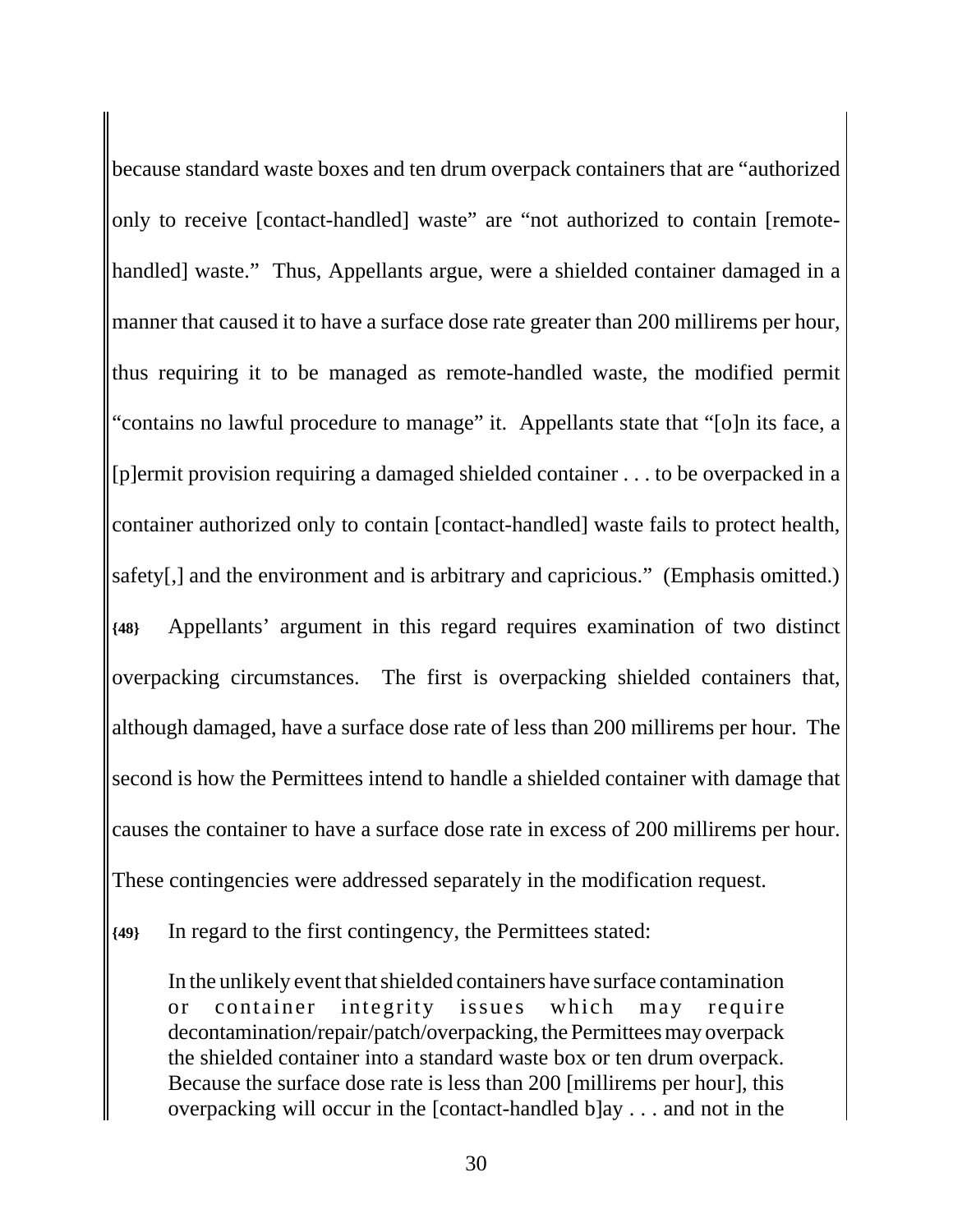[remote-handled b]ay, consistent with overpacking other containers that are managed and stored as [contact-handled] . . . waste.

In regard to the second contingency, the Permittees stated:

Even if the damage to the shielded container resulted in a breach of the shielding, it would still be handled in the [contact-handled b]ay in accordance with [the permit's procedure applicable to control of spills or leaking or punctured containers of contact-handled and remotehandled waste].... Facility radiological control programs will dictate how a container breach will be mitigated and may include the use of supplemental shielding, overpacks, or other methods to manage radiological hazards beyond the scope of this [p]ermit.

**{50}** Thus, contrary to Appellants' argument, the record in this case does not support the conclusion that the Permittees intend to manage damaged shielded containers that meet the definition of remote-handled waste by overpacking them within containers that are only approved to hold contact-handled waste. Rather, the permit's provision that "[s]hielded containers may be overpacked into standard waste box or ten drum overpack" addresses the manner in which the Permittees may handle damaged shielded containers that meet the definition of contact-handled waste. Additionally, the permit provides that "[o]verpack containers will be compatible with the hazards of the materials involved." To the extent that standard waste boxes or ten drum overpacks would not be compatible with the hazards of a damaged shielded container that was classified as remote-handled waste, the permit prohibits overpacking in that manner.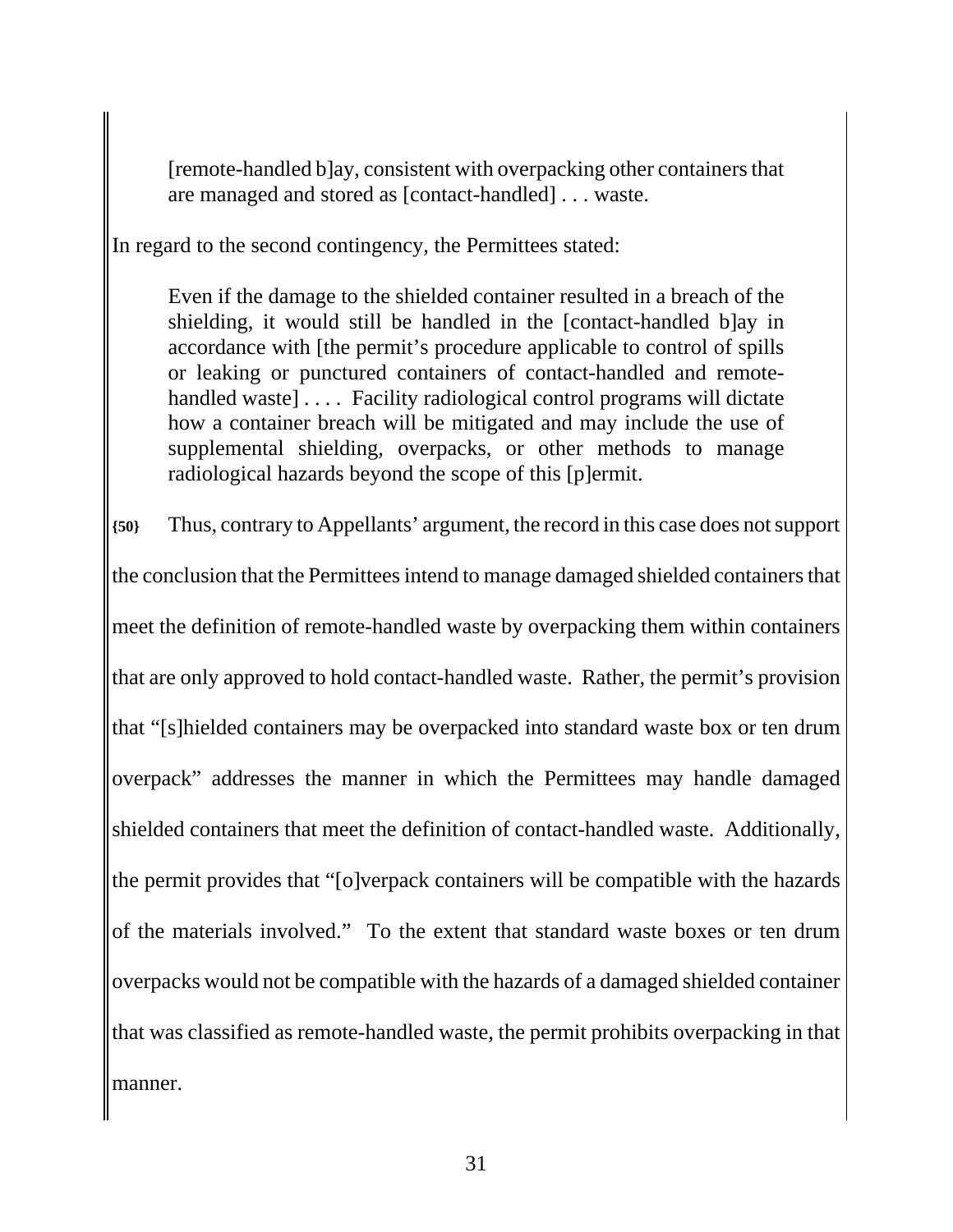**{51}** Based on the foregoing, we conclude that the record contradicts Appellants' assertion that "[t]he permit clearly calls for placing [remote-handled] waste in [contact-handled] containers[.]" Further, Appellants have not shown, by argument or authority, that the Permittees' plan to rely on radiological control programs to dictate how to mitigate a container breach that causes the shielded containers to have surface dose rate higher than 200 millirems per hour is inadequate. Accordingly, we do not consider that issue in this appeal. *See N.M. Attorney Gen.*, 2013-NMSC-042, ¶ 9 (recognizing that it is the appellant's burden to demonstrate that an agency's decision should be reversed).

**{52}** In sum, based on our review of the record, we reject Appellants' argument that NMED authorized an unlawful overpacking practice. Having reviewed and considered all of the relevant evidence in the record pertaining to the overpacking issue, we are unable to conclude that NMED's decision to grant the modified permit was arbitrary or capricious. *See Gila Res. Info. Project*, 2005-NMCA-139, ¶ 16 ("A ruling by an administrative agency is arbitrary and capricious if it is unreasonable or without a rational basis, when viewed in light of the whole record." (internal quotation marks and citation omitted)).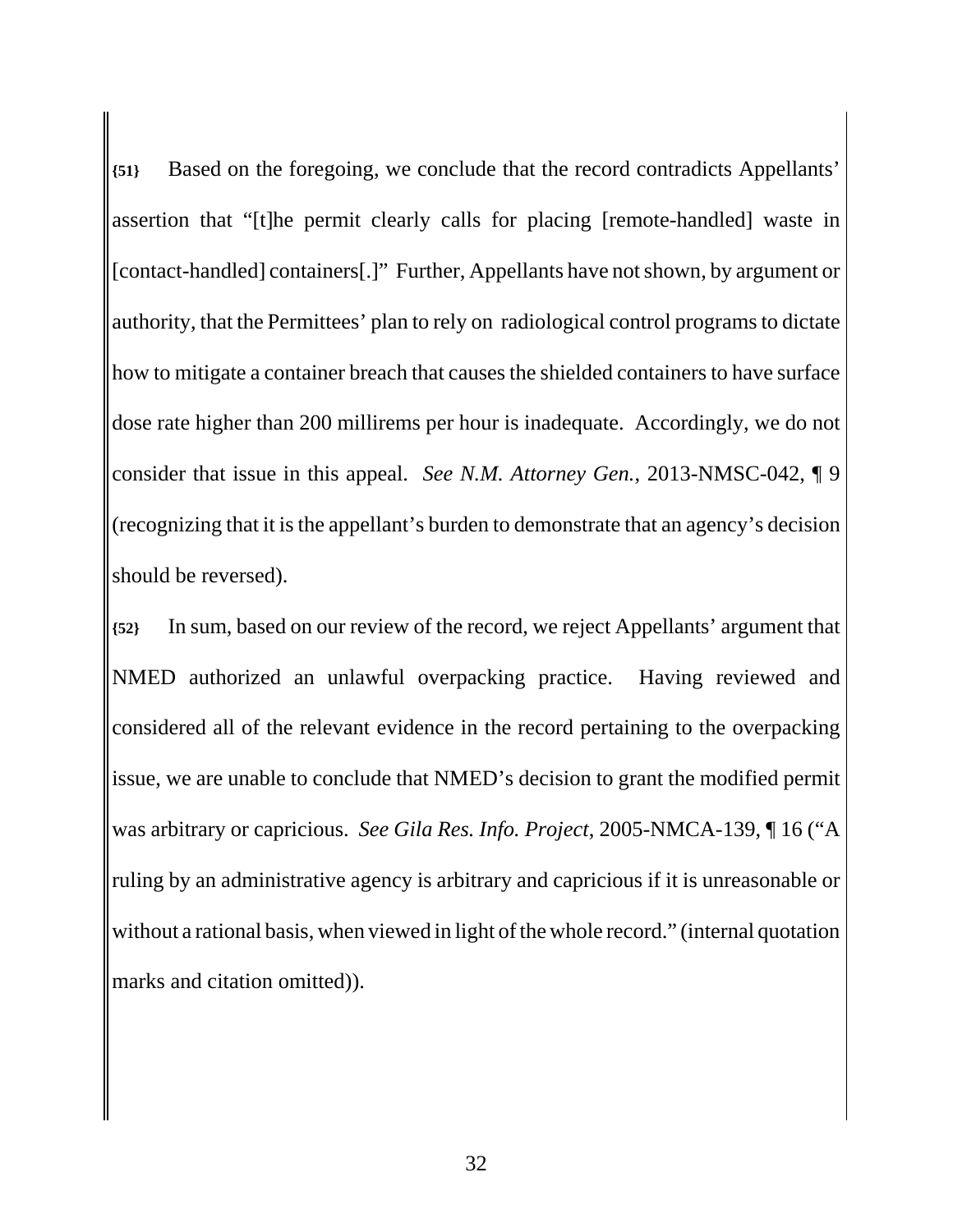#### **E. Breach of Shielded Containers**

**{53}** Appellants' final argument in regard to the adequacy of the modification request concerns the possibility of a breach of the shielded containers. Before turning to Appellants' argument, and to provide context for our analysis, we review the regulation upon which Appellants' argument is premised.

**{54}** Title 40 of the Code of Federal Regulations, Section 264.601 governs the environmental performance standards applicable to miscellaneous units, including WIPP. *See* Environmental performance standards, 40 C.F.R. § 264.601 (2006); Definitions, 40 C.F.R. § 260.10 (2014) ("Miscellaneous unit means a hazardous waste management unit where hazardous waste is treated, stored, or disposed of [.]"); 20.4.1.100 NMAC (3/1/2009) (adopting 40 C.F.R. Part 260); 20.4.1.500 NMAC (3/1/2009) (adopting 40 C.F.R. Part 264). Section 264.601 provides, in relevant part, that miscellaneous units "must be located, designed, constructed, operated, maintained, and closed in a manner that will ensure protection of human health and the environment." It further provides that "[p]ermits for miscellaneous units are to contain such terms and provisions as necessary to protect human health and the environment, including, but not limited to . . . design and operating requirements, detection and monitoring requirements, and requirements for responses to releases of hazardous waste or hazardous constituents from the unit." 40 C.F.R. § 264.601. And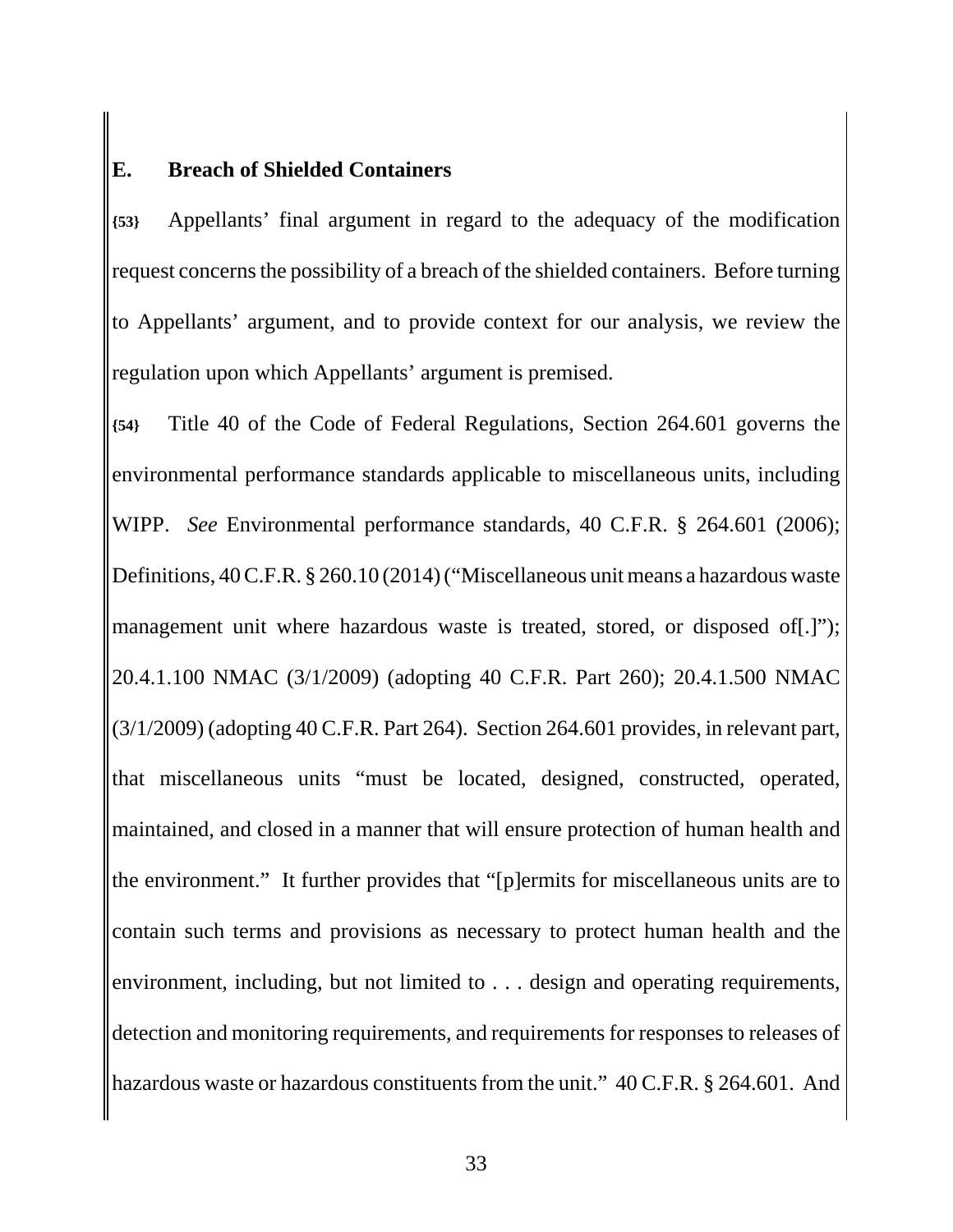it enumerates a number of factors to be considered in meeting the foregoing requirements. 40 C.F.R.  $\S$  264.601(a)-(c). Section 264.601 in Title 40 of the Code of Federal Regulations does not govern modification requests, which, as as discussed throughout this Opinion, are governed by 40 C.F.R. § 270.42.

**{55}** Appellants argue that NMED's decision arbitrarily and capriciously "disregarded" the terms of 40 C.F.R. § 264.601, which, Appellants state, is the governing regulation. Appellants further argue that NMED acted arbitrarily and capriciously by "revers[ing] itself as to the need for evaluation of the impacts of the proposed modification under" 40 C.F.R. § 264.601. *See* 20.4.1.500 NMAC (adopting 40 C.F.R. Part 264). On these bases, Appellants argue that NMED's decision must be reversed.

**{56}** Pursuant to 40 C.F.R. § 270.42(b)(7)(ii), NMED "may deny or change the terms of a Class 2 permit modification request" if "[t]he requested modification does not comply with the appropriate requirements of 40 C.F.R. Part 264[.]" Thus, whether to deny a modification request on the basis of lack of compliance with 40 C.F.R. § 264.601, is within NMED's discretion. As a factual basis underlying its argument that NMED's action disregarded the terms of 40 C.F.R. § 264.601, Appellants state that had NMED examined the issue of a possible breach of shielded containers, the examination would have revealed the need "to limit the quantity of [remote-handled]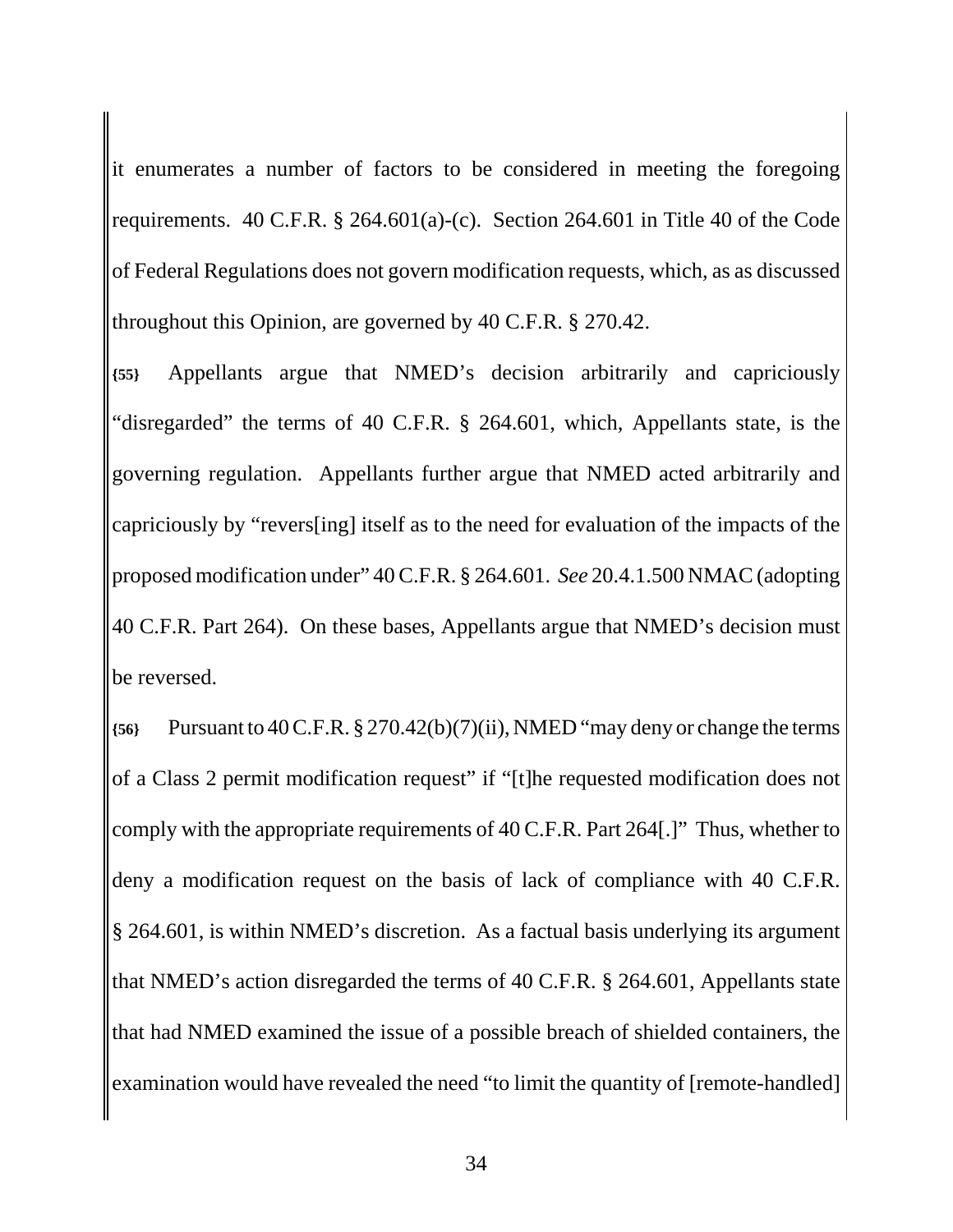waste in shielded containers in areas where [remote-handled] waste was previously barred." Appellants also state that "regardless of the surface dose rate, contents of a shielded container can be far more radioactive than [contact-handled] waste and can have significant quantities of hazardous chemicals, creating significantly larger risks in an accident." Neither of the foregoing assertions of fact is supported by citation to evidence in the record, therefore, they have no bearing on our analysis. *See Muse v. Muse*, 2009-NMCA-003, ¶ 51, 145 N.M. 451, 200 P.3d 104 (stating that assertions of counsel that are unsupported by the record provide no basis for review).

**{57}** As further factual support, Appellants point to Southwest Research's public comment that shielded containers "will likely have external dose rates that are more than an order-of-magnitude greater than the [contact-handled] waste that is normally handled[,]" with which, Appellants contend on appeal, NMED "did not disagree." While NMED did not directly rebuke this comment, it responded by reiterating that:

[o]nce the waste is placed in the shielded container and the surface dose rate is no greater than 200 millirem[s] per hour, the waste is then handled as [contact-handled] waste. The permit specifies management of waste in the [contact-handled] waste related areas if the containers in those areas can be managed as [contact-handled] waste.

We read NMED's response to state that even assuming the likelihood that the shielded containers will have higher external dose rates than contact-handled waste, it may be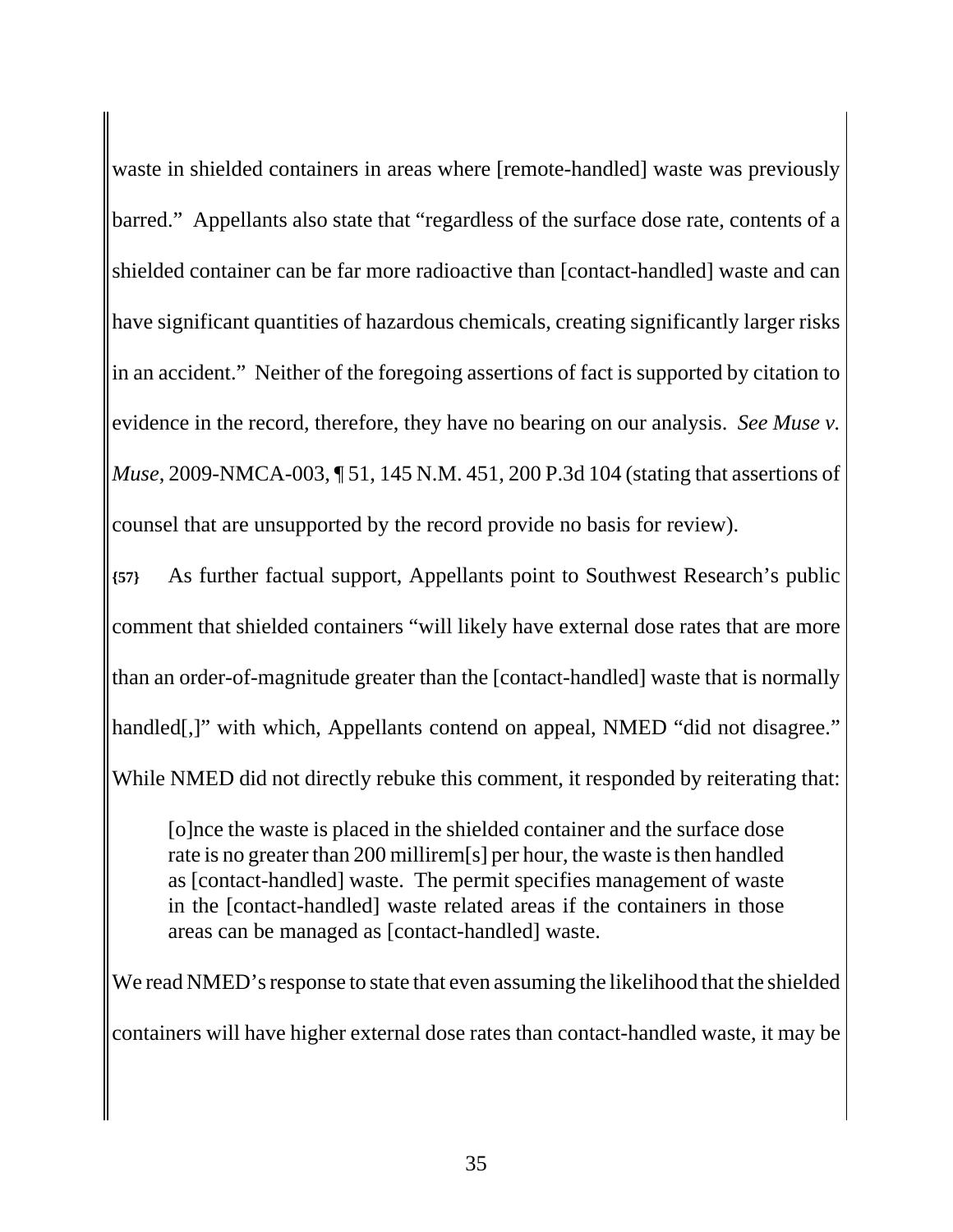managed safely within the contact-handled waste areas under the permit's protocol provided that its surface dose rate does not exceed 200 millirems per hour.

**{58}** Appellants do not, by argument or evidence in the record, demonstrate that higher external dose rates that they contend are "likely" to be associated with the shielded containers required examination of a possible breach and the consequences thereof of the shielded containers. Nor, in their reply brief do Appellants respond to NMED's arguments regarding the "[i]nnumerable measures to protect public health and the environment, including provisions specifically written to protect public health and the environment from hazards associated with remote-handled . . . waste." *See Delta Automatic Sys., Inc. v. Bingham*, 1999-NMCA-029, ¶ 31, 126 N.M. 717, 974 P.2d 1174 (explaining that failure to respond in a reply brief to arguments raised in an answer brief constitutes a concession of the matter). Among those measures are overpacking shielded containers, as discussed earlier in this Opinion, installation of "[o]ne or more filter vents" in the "shielded container lid to prevent the escape of radioactive particulates and to prevent internal pressurization"; specific protocols applicable to the management, storage, and placement of the shielded containers, and security and radiological checks and shipping documentation reviews of the shielded containers that arrive at WIPP. Having reviewed NMED's citations to evidence in the record pertaining to these safety measures, and having not been presented with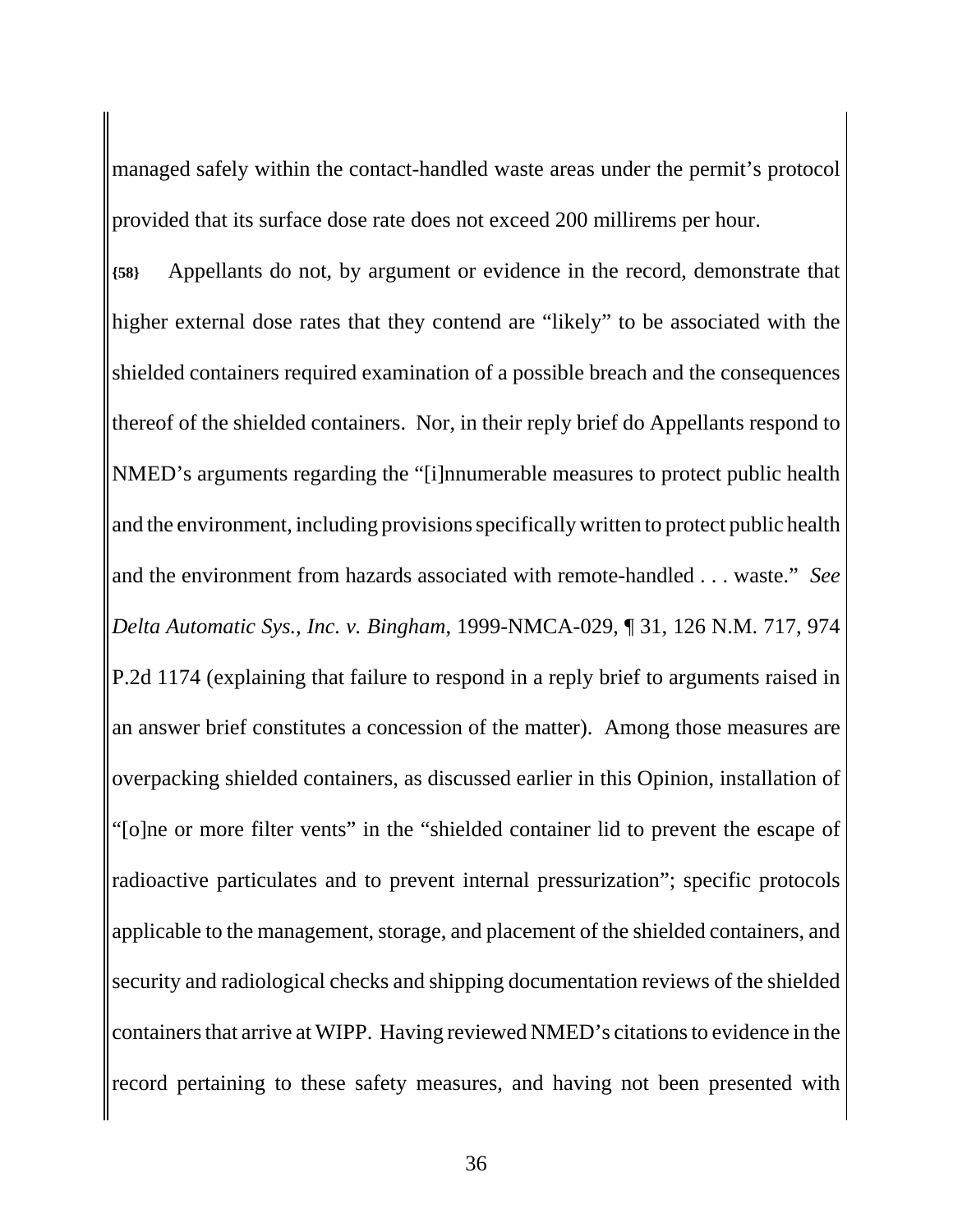argument or evidence in the record demonstrating that they were inadequate, we cannot conclude that NMED abused its discretion by not denying the permit pursuant to 40 C.F.R. § 270.42(b)(7)(ii). *See Oil Transp. Co.*, 1990-NMSC-072, ¶ 25 (stating that an agency's action that is "contrary to logic and reason" constitutes an abuse of discretion).

**{59}** Nor are we persuaded by Appellants' argument that NMED improperly reversed its position when it failed to require an evaluation of the impacts of the proposed modification under 40 C.F.R. § 264.601. Appellants' argument in this regard is premised on the history of the administrative proceedings applicable to the September 29, 2011, modification request, which, although it is not at issue in this appeal, is discussed in the background section of this Opinion to provide a historical overview of the proceedings.<sup>4</sup> Appellants point to NMED's December 22, 2011, letter in which NMED informed the Permittees that their September 29, 2011, modification request would be processed as a Class 3 permit modification.

**{60}** In the December 22, 2011, letter, NMED stated, in relevant part, that "[t]he requested modification would require complex changes to the operation of the facility. . . . [For] example, [NMED] will need to evaluate whether the proposed

<sup>4</sup> As stated in the background section of this Opinion, the present appeal concerns NMED's approval of a subsequent modification request that was filed by the Permittees on July 5, 2012.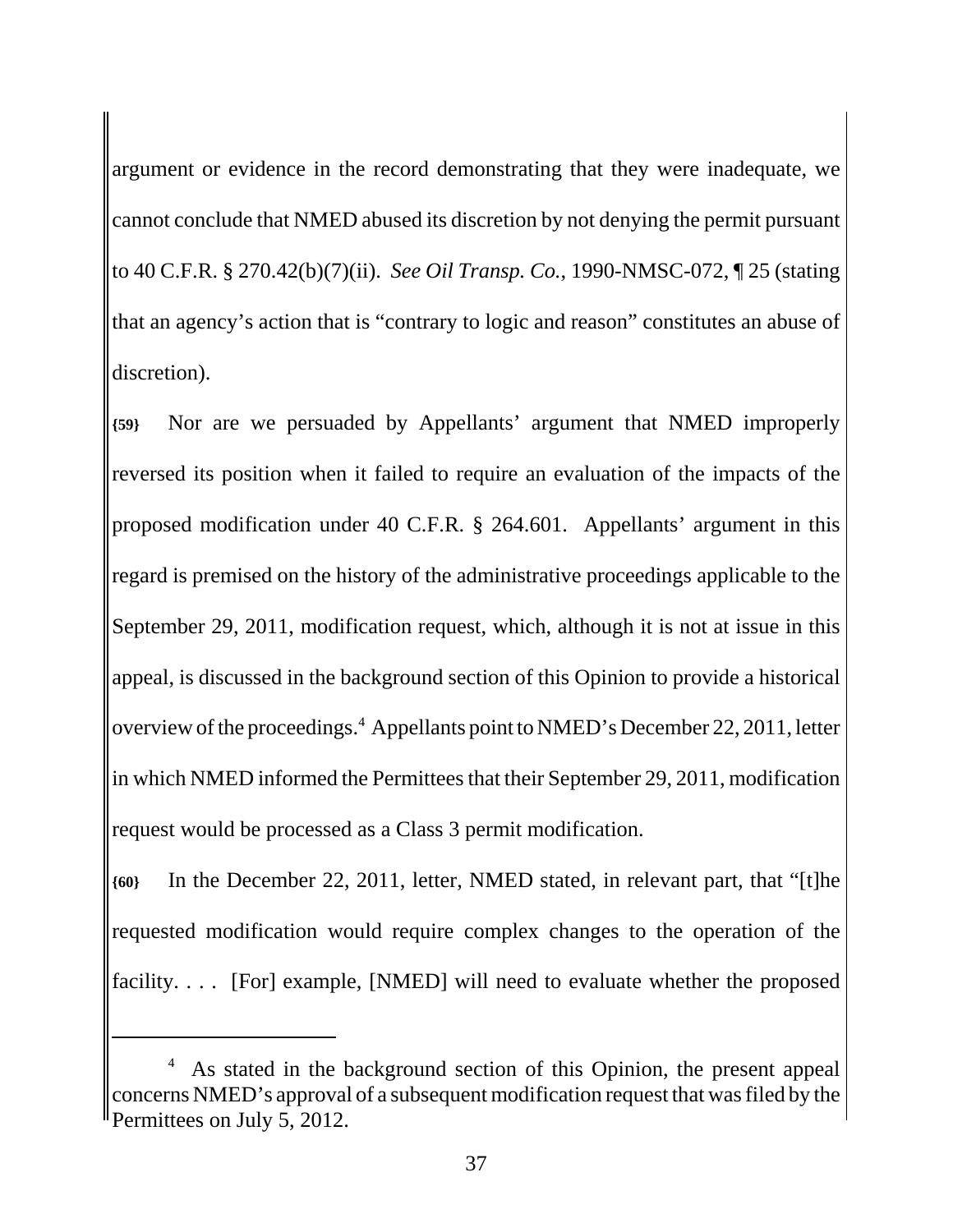modification complies with 40 C.F.R  $\S$  264.601(c)(6), which addresses the potential for health risks caused by human exposure to waste constituents." Six days later, NMED retracted the December 22 letter. Subsequently, on January 31, 2012, NMED issued its final decision as to the September 29, 2011, modification request, denying the permit modification request to add provisions for shielded containers. The January 31, 2012, letter did not refer to 40 C.F.R. § 264.601 as a basis for its denial. Rather, NMED's denial was based on "technical inadequacies" that could not be corrected by NMED and approved with changes because NMED lacked sufficient information to make the required changes.

**{61}** Appellants cite federal and state case law for the proposition that it is arbitrary and capricious for an agency to change course without explanation, or treat one case differently from another case with similar facts. *See, e.g.*, *Motor Vehicle Mfrs. Ass'n of United States, Inc. v. State Farm Mut. Auto. Ins. Co.*, 463 U.S. 29, 46-47 (1983) (holding that a federal agency's rescission of part of a federal regulation was arbitrary and capricious where the agency failed to present an adequate basis and explanation for the rescission); *Sais v. N.M. Dep't of Corr.*, 2012-NMSC-009, ¶ 17, 275 P.3d 104 (holding that "[a] worker's termination may be arbitrary and capricious if one employee is treated differently compared with others who are similarly situated and no rational explanation is offered for the difference"). Based on that proposition,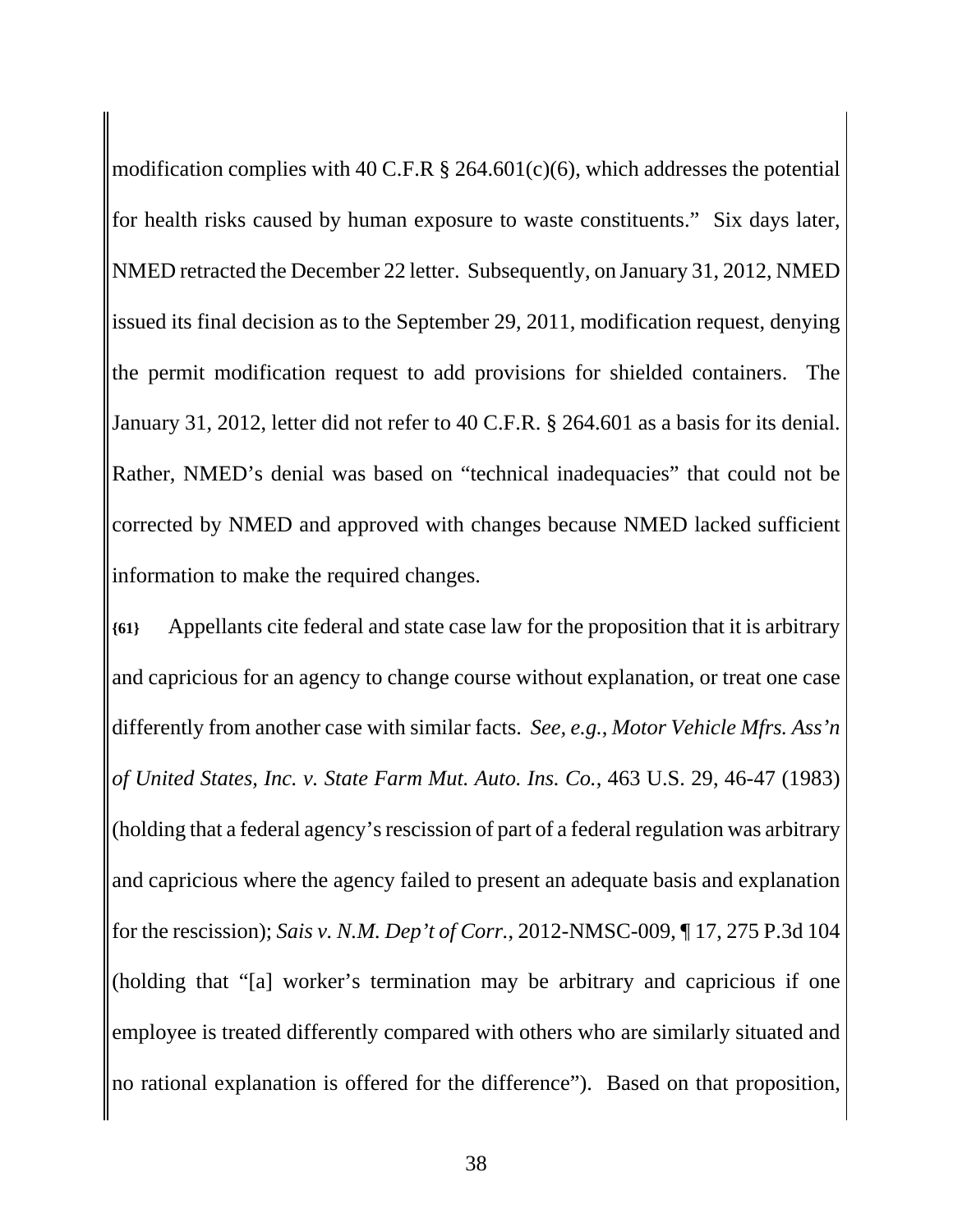Appellants argue that NMED's approval of the modification request in this case without having evaluated whether the proposed modification complies with 40 C.F.R § 264.601(c)(6), in keeping with the December 22, 2011, letter, rendered NMED's decision arbitrary and capricious because NMED "reversed its position on a fundamental issue without explaining its reasons."

**{62}** We do not share Appellants' view that NMED's December 22, 2011, letter, which was rescinded six days after it was issued, and replaced with a letter that did not rely on 40 C.F.R. § 264.601, may be viewed as reflecting NMED's "position on a fundamental issue." At best, the rescinded letter can be said to have reflected NMED's view of the September 29, 2011, modification request which, although it sought to introduce shielded containers to WIPP, suffered from technical inadequacies and insufficient information. As indicated by NMED's approval of the July 5, 2012, modification request, the later request did not reflect the same deficiencies. As such, we cannot conclude that NMED acted arbitrarily and capriciously by treating the respective modification requests differently. *See Sais*, 2012-NMSC-009, ¶¶ 17, 21, 27 (stating that where there is a "meaningful distinction between" the differently decided cases, disparate treatment of them does not constitute an abuse of discretion). In the absence of evidence to the contrary, we conclude that the information contained in the second modification request satisfied the requirements of 40 C.F.R. § 264.601,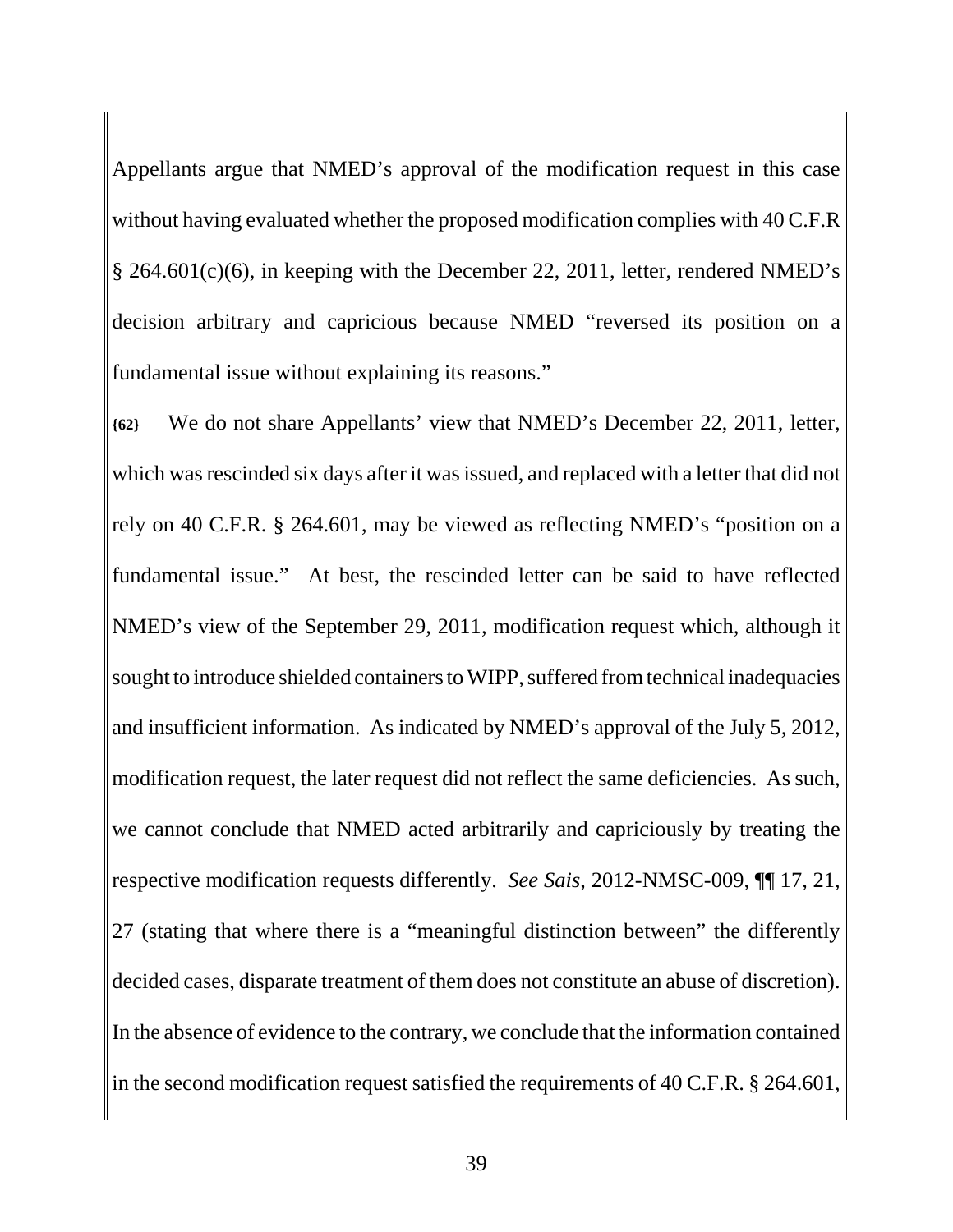thus alleviating the need for NMED, in its discretion, to deny the modification request pursuant to that regulation. *See* 40 C.F.R. § 270.42(b)(7)(ii) (stating that NMED "may deny or change the terms of a Class 2 permit modification request" if "[t]he requested modification does not comply with the appropriate requirements of 40 C.F.R. Part 264"); *Plains Elec. Generation & Transmission*, 1998-NMSC-038, ¶ 7 (stating that the reviewing court defers to the agency's decisions when reviewing decisions requiring expertise in highly technical areas and will not substitute our judgment for that of the agency).

# **II. Appellants' Arguments Regarding the Need for Class 3 Instead of Class 2 Proceedings**

**{63}** In their remaining arguments, Appellants raise three points, in each of which Appellants urge reversal of NMED's decision that was rendered pursuant to Class 2 procedures and a remand of this case for Class 3 proceedings. We consider each of Appellants' three points in turn. And we conclude that none provides a basis for reversal.

## **A. Storage Capacity**

**{64}** Appellants' first argument regarding the need for Class 3 instead of Class 2 proceedings stems from the regulatory requirement that a modification request that will result "in greater than [a twenty-five percent] increase in the facility's container storage capacity" requires Class 3 proceedings. *See* 40 C.F.R. app. § 270.42(F)(1)(a)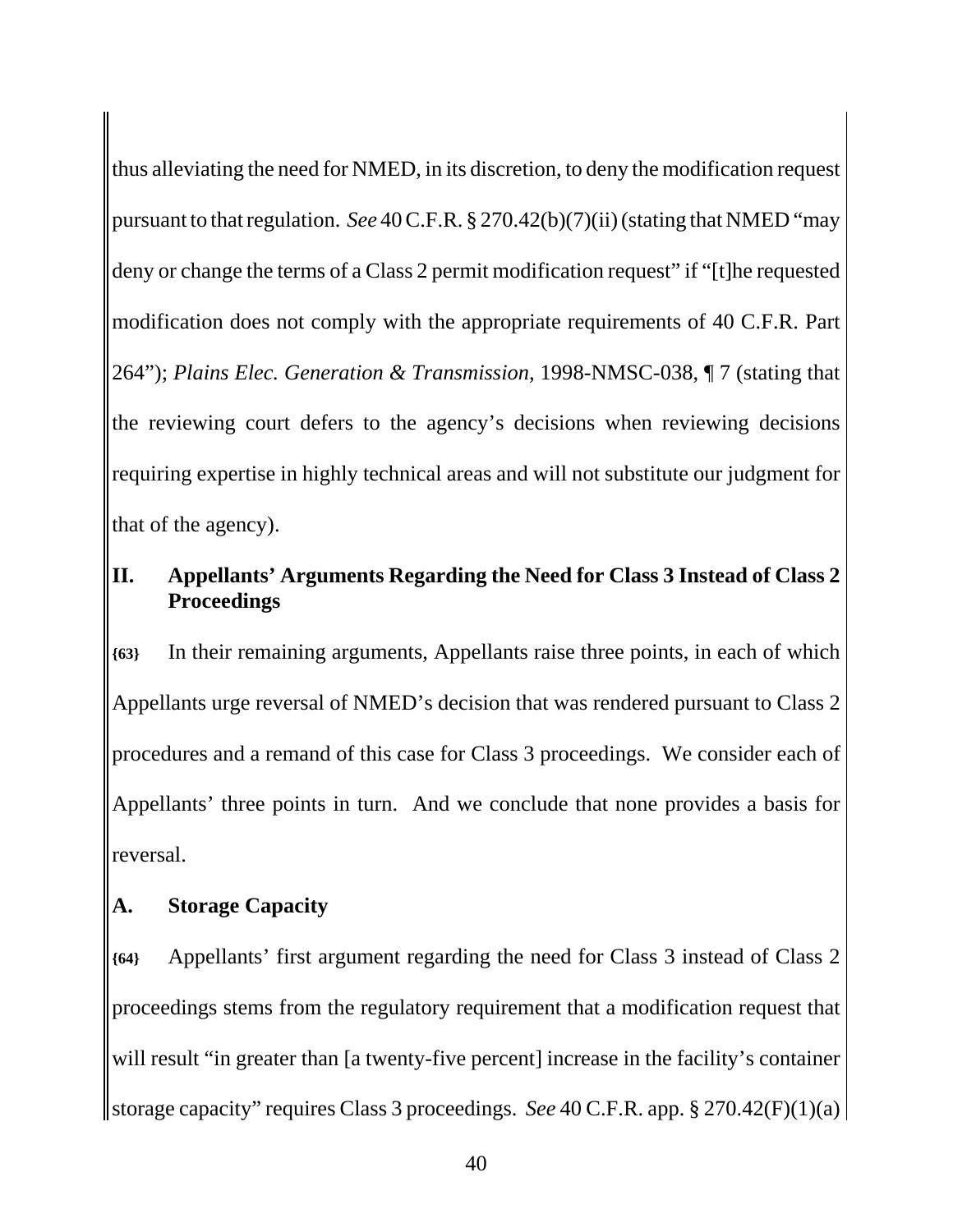(2008) (Classification of Permit Modification). Appellants argue that the modification request increases WIPP's storage capacity for remote-handled waste by allowing the waste to be stored in areas that were previously limited to the storage of contacthandled waste. Thus, according to Appellants, NMED's decision was arbitrary and capricious because it disregarded the terms of "the governing regulation." *See* § 74-4- 14(A), (C)(3) (stating that we may reverse NMED's decision if it is "not in accordance with law"). Appellants' argument is not supported by the applicable regulation or by evidence in the record.

**{65}** The applicable regulation requires Class 3 proceedings under circumstances in which the facility's "container storage capacity" will be increased by more than twenty-five percent. 40 C.F.R. app.  $\S 270.42(F)(1)(a)$ . On its face, 40 C.F.R. app. § 270.42(F)(1)(a) does not distinguish between the capacity of a facility to store remote-handled waste versus contact-handled waste, and Appellants provide no authority to support reading such a distinction into the regulation. Appellants do not point to any evidence in the record indicating that, owing to the use of shielded containers, WIPP will have any increase in storage capacity, much less a twenty-five percent or greater increase, nor have we found any evidence in the record to support such a conclusion. As such, Appellants have not demonstrated that NMED acted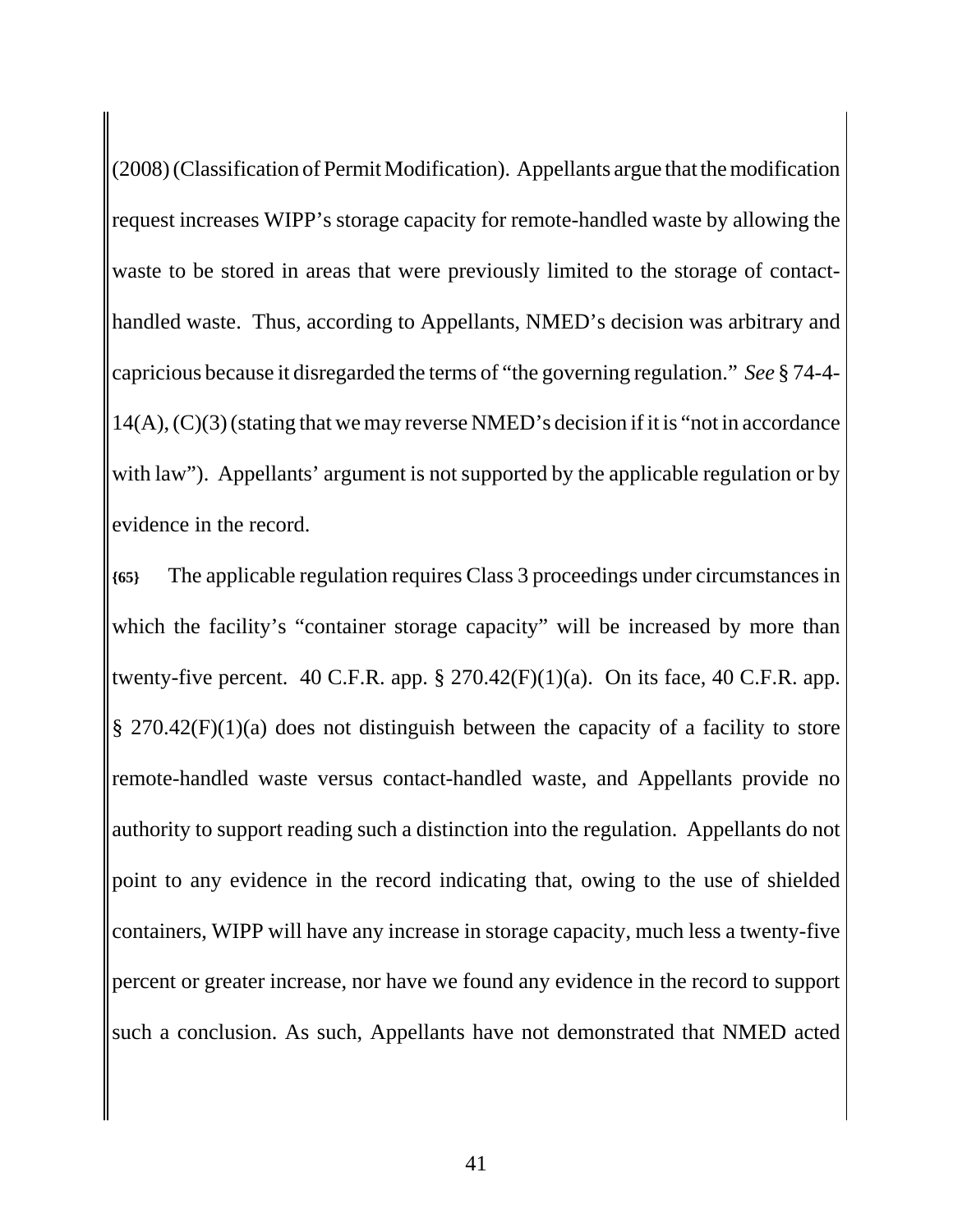arbitrarily or capriciously or that it improperly disregarded 40 C.F.R. app.  $$270.42(F)(1)(a).$ 

**{66}** Furthermore, to be clear, the volume of the shielded containers counts toward the limit of remote-handled waste that may be shipped to and stored within WIPP. In terms of WIPP's ability to manage its limited volume of remote-handled waste, the shielded containers have the effect of increasing the areas of WIPP where remotehandled waste can be stored. That is, rather than storing the remote-handled waste exclusively within the panel boreholes, the Permittees may, under the modified permit, store remote-handled waste in shielded containers on the panel floors. Yet, there is no evidence in the record to support a view that the Permittees' ability to use the space differently will increase WIPP's storage capacity by more than twenty-five percent. Without evidence to support it, Appellants' argument in this regard provides no basis for reversal.

#### **B. Waste Management Practices**

**{67}** Appellants argue that Class 3 procedures were required because the use of shielded containers constitutes "[s]torage of different wastes in containers . . . [t]hat require additional or different management practices from those authorized in the permit[.]" 40 C.F.R. app. § 270.42(F)(3)(a); *see* 20.4.1.900 NMAC (adopting 40 C.F.R. Part 270). Appellants argue that NMED arbitrarily and capriciously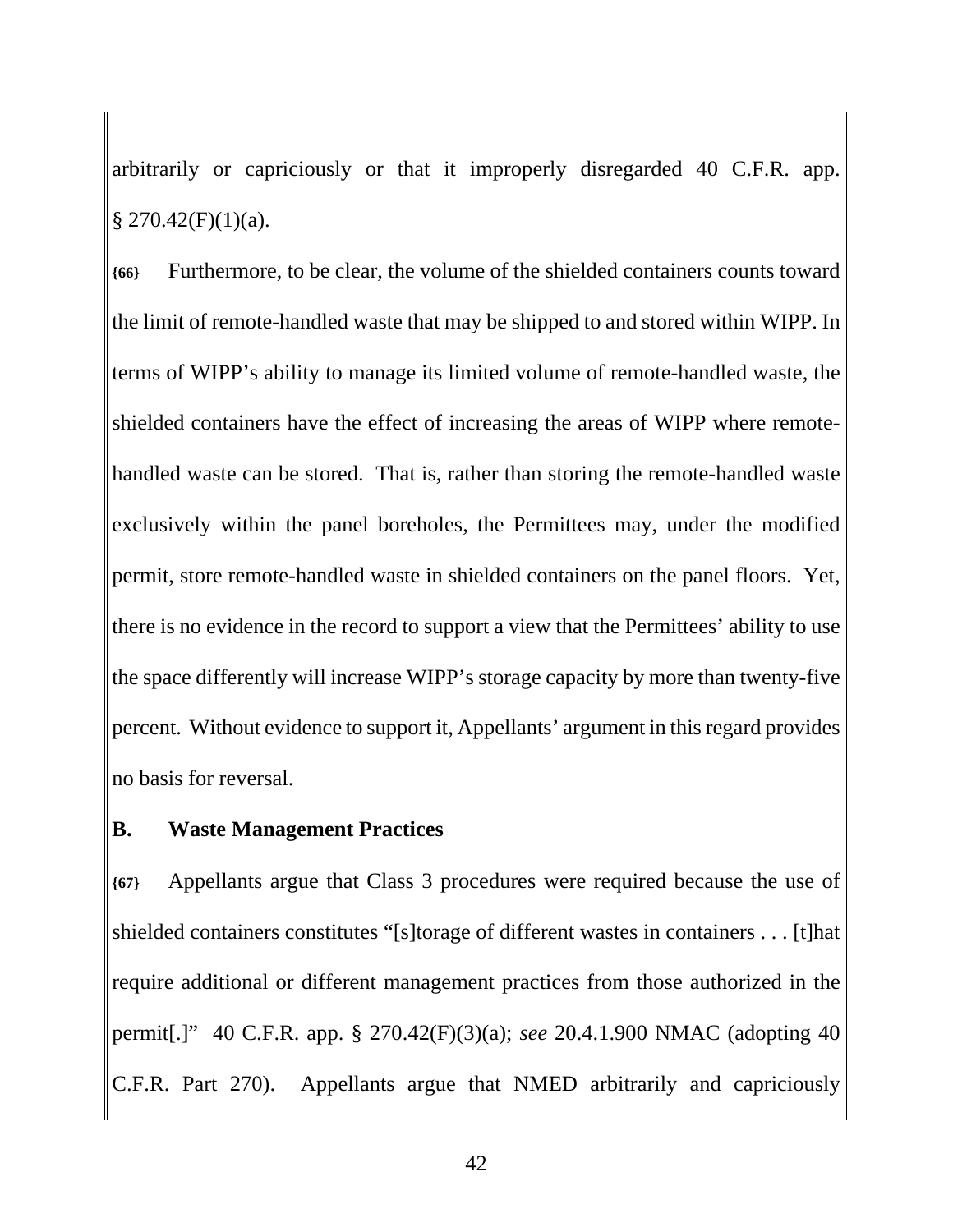disregarded the terms of the federal regulation by authorizing the use of shielded containers under a Class 2 modification. Additionally, relying on NMED's January 31, 2012, denial letter, Appellants argue that NMED acted arbitrarily or capriciously by changing its position on the issue whether, pursuant to 40 C.F.R. app. § 270.42(F)(3)(a), Class 3 procedures were required to modify the permit to allow the use of shielded containers at WIPP.

**{68}** The term "different wastes" as used in 40 C.F.R. app. § 270.42(F)(3)(a) refers to a circumstance in which "the facility may be seeking to accept wastes that were not previously identified in the permit, or it may already be managing the waste but would prefer to shift it to a different treatment, storage, or disposal process." 53 Fed. Reg. at 37,927. Permit modifications to allow different wastes follow either Class 2 or Class 3 procedures. *Id.*

**{69}** Class 2 procedures apply in circumstances in which the "different wastes . . . are sufficiently similar to wastes currently authorized at the unit so that no additional or different management practice, design, or process is required." *Id.* For "example, a unit may be permitted only to treat specific solvent wastes, but may be equally capable of treating other solvent wastes that exhibit similar physical and chemical properties within the same management conditions of the permit." *Id.* Class 3 procedures apply in circumstances in which "the introduction of a different waste . . .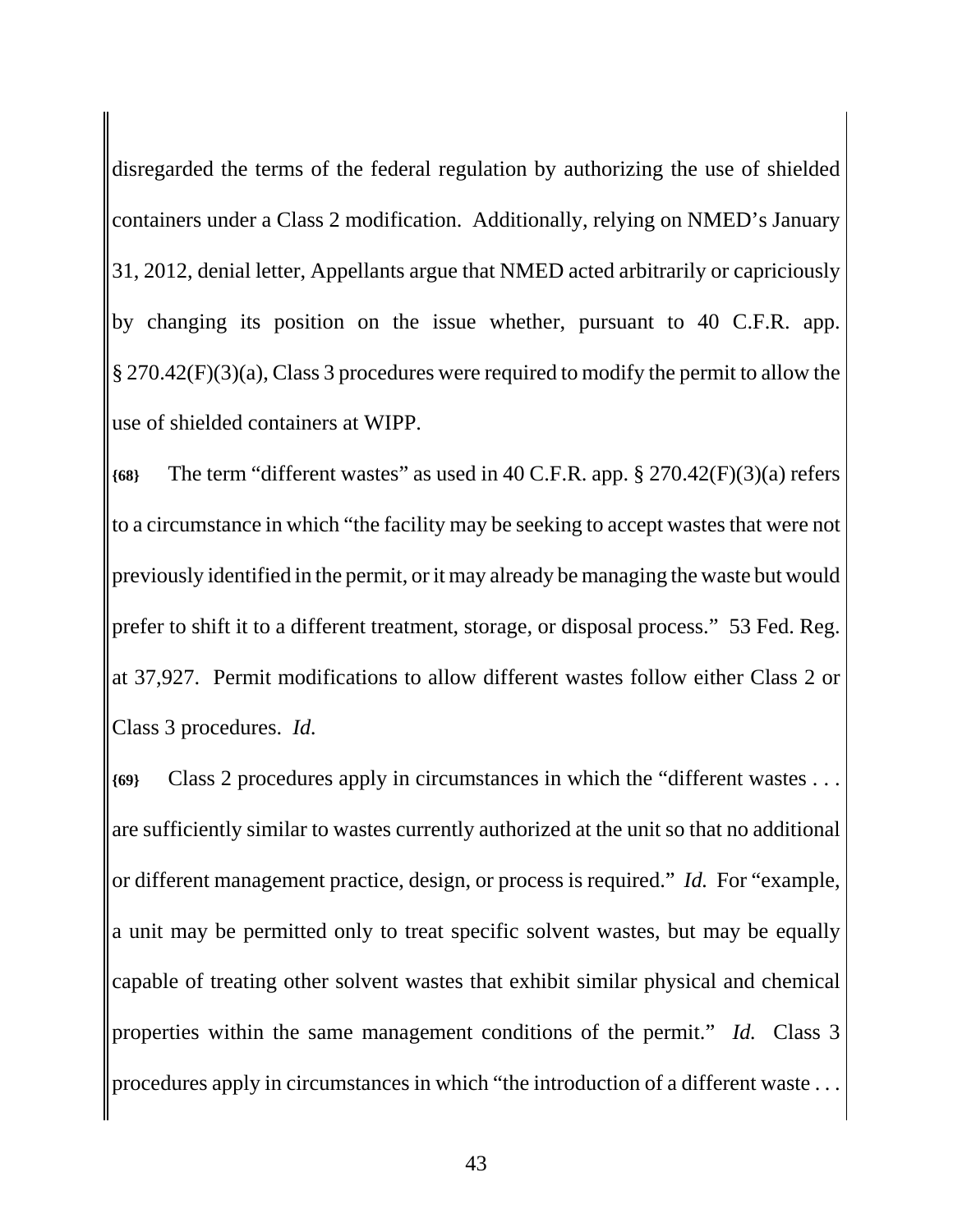will require different or additional management practices, design, or processes to properly manage the waste—for instance, if the waste is reactive or ignitable—and the permit . . . does not anticipate that such wastes will be managed in the unit." *Id.* In the context of WIPP, the term "unit" means the eight underground disposal units referred to throughout this Opinion and in the permit as "panels."

**{70}** Appellants argue that Class 3 procedures were required because the Permittees stated in their modification request that "[t]he shielded container will contain hazardous waste already approved for disposal at the WIPP facility; however, that waste ([remote-handled waste]) is approved for management in the [remote-handled c] omplex and not in the [contact-handled b]ay, and therefore,  $\dots$  it is a different waste in a particular unit." Appellants characterize the foregoing as a concession by the Permittees that Class 3 procedures were required; however, the Permittees' acknowledgment of the fact that the modification includes "different waste in a particular unit" is not dispositive. As indicated, in the preceding paragraph, "different waste" may lead to Class 2 or Class 3 procedures; the determining factor is whether "additional or different management practices from those authorized in the permit" are required. *See* 40 C.F.R. app. § 270.42(F)(3). Following the "different waste" statement, the modification request continued, providing the following relevant explanation of why Class 2 procedures were applicable here.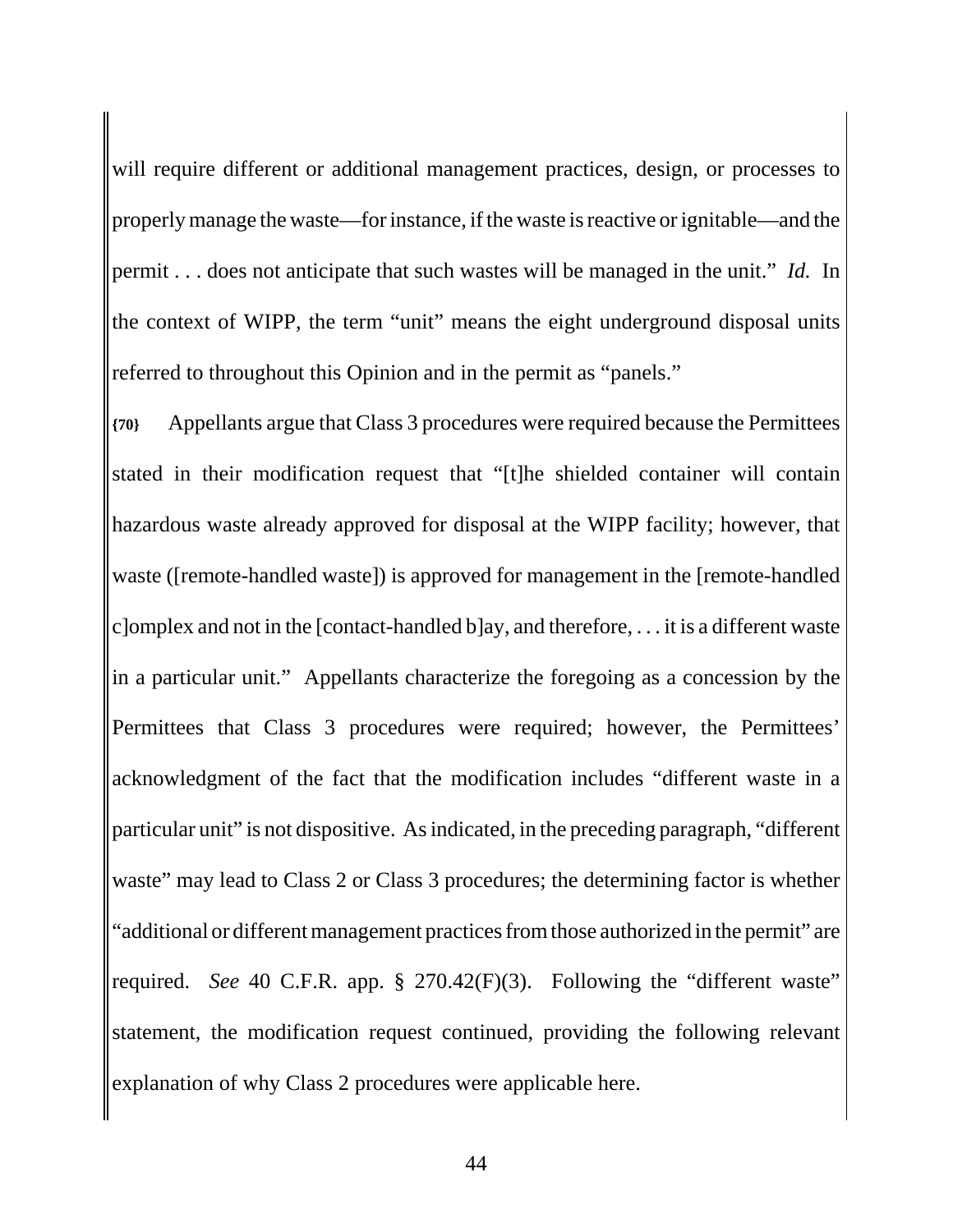In this modification, the Permittees are proposing to manage hazardous waste that is defined as [remote-handled] waste by the generator in the [contact-handled] waste management areas by using the shielded container. Because [the remote-handled] waste has not been managed and stored in the [contact-handled] portion of the facility, the Permittees consider this Class 2 [permit modification request] as the appropriate modification request to authorize this activity. Since modification of the facility is not needed, and the imposition of different waste management practices is not needed, this modification is not classified as a Class 3 [p]ermit [m]odification. This is because the management of [remotehandled] waste in shielded containers can be done using existing [contact-handled] waste practices in the [contact-handled] portion of the facility.

**{71}** Appellants argue that, contrary to the Permittees' statement, different management practices are, in fact, required with the addition of shielded containers. Appellants identify what they believe to be six management practices that are different from those in the permit: (1) "[t]he shielded container itself is 'a new payload container' with layers of lead and steel, weighing nearly a ton"; (2) "[m]anagement of [remote-handled] waste in shielded containers requires shielded-container-specific 'packaging requirements to minimize shifting' "; (3) "[t]he [three]-pack package contains numerous elements not used in shipping [contact-handled] waste and is managed differently from [contact-handled] waste shipments"; (4) "[i]n [the] event of contamination or release from a shielded container, the [three]-pack must be disassembled for overpacking"; (5) "[a] still-unknown, but shielded-containerspecific, overpacking method must contain the intense radiation from [remote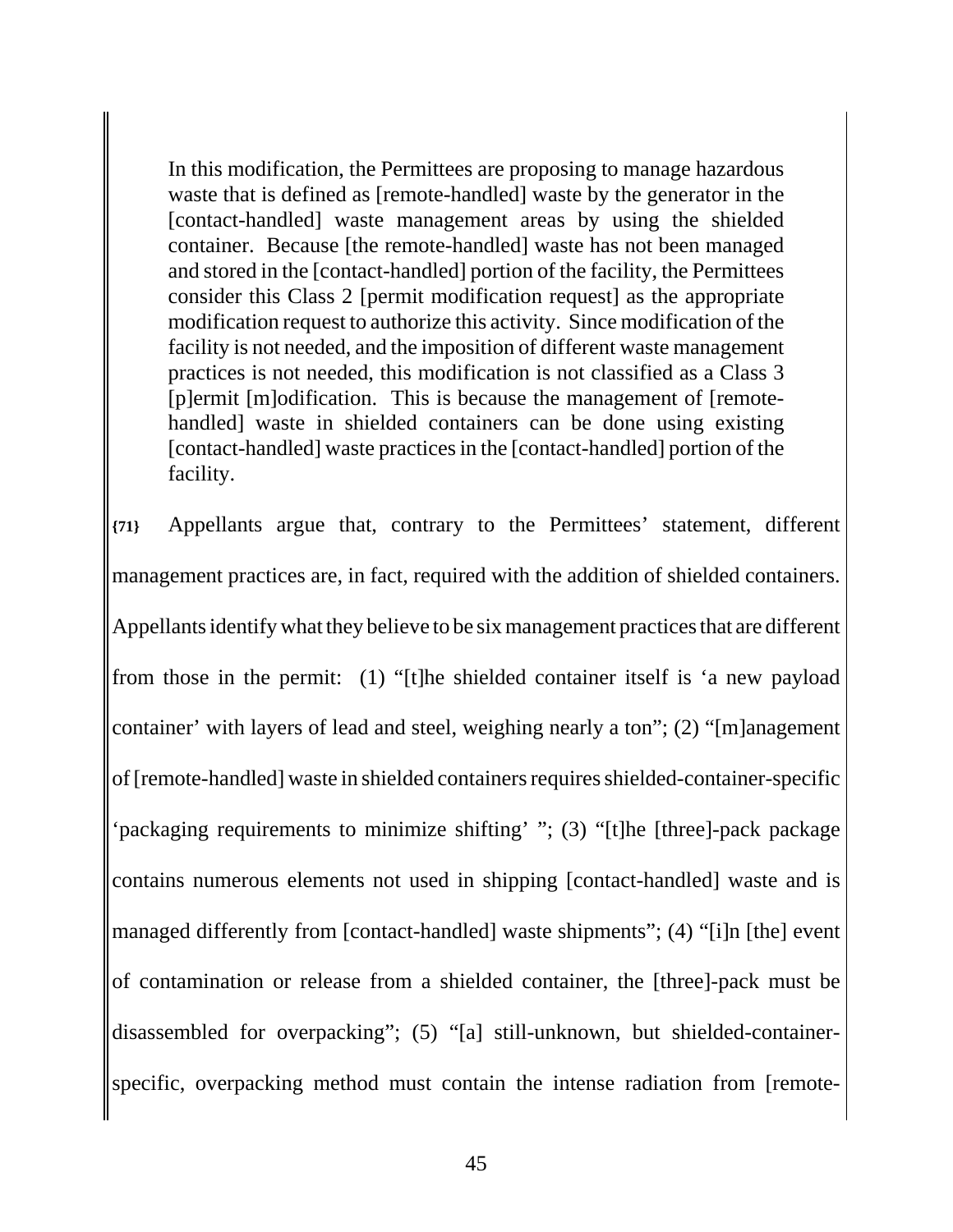handled] waste"; and (6) "[a] still-unknown, but shielded-container-specific, stacking system will be used in [placing] shielded containers in the underground." Appellants' fifth and sixth points are not accompanied by authority, evidence, or citations to the record proper and will not be considered.

**{72}** Appellants' first through fourth management-practices points are not supported by the record. As to Appellants' first point, we do not believe, and Appellants do not show by argument, authority, or evidence in the record, how their recitation of the shielded containers' weight and composition may be considered a "management practice" or otherwise requires a new management practice. Concerning Appellants' second point, that shielded containers are subject to particular packaging requirements, Appellants provide no record support for their view that this affects management practices or requires new management practices at WIPP. To the contrary, the record reflects that the shielded-container-specific packaging requirements govern the generator sites where the packaging will occur. As to Appellants' third point, contrary to their argument that the shielded containers must be managed differently from contact-handled waste, the record reflects that shielded containers do not need to be managed differently from contact-handled waste; rather, they may be managed using contact-handled waste equipment and operating procedures. Finally, as to Appellants' fourth point, NMED argues and the record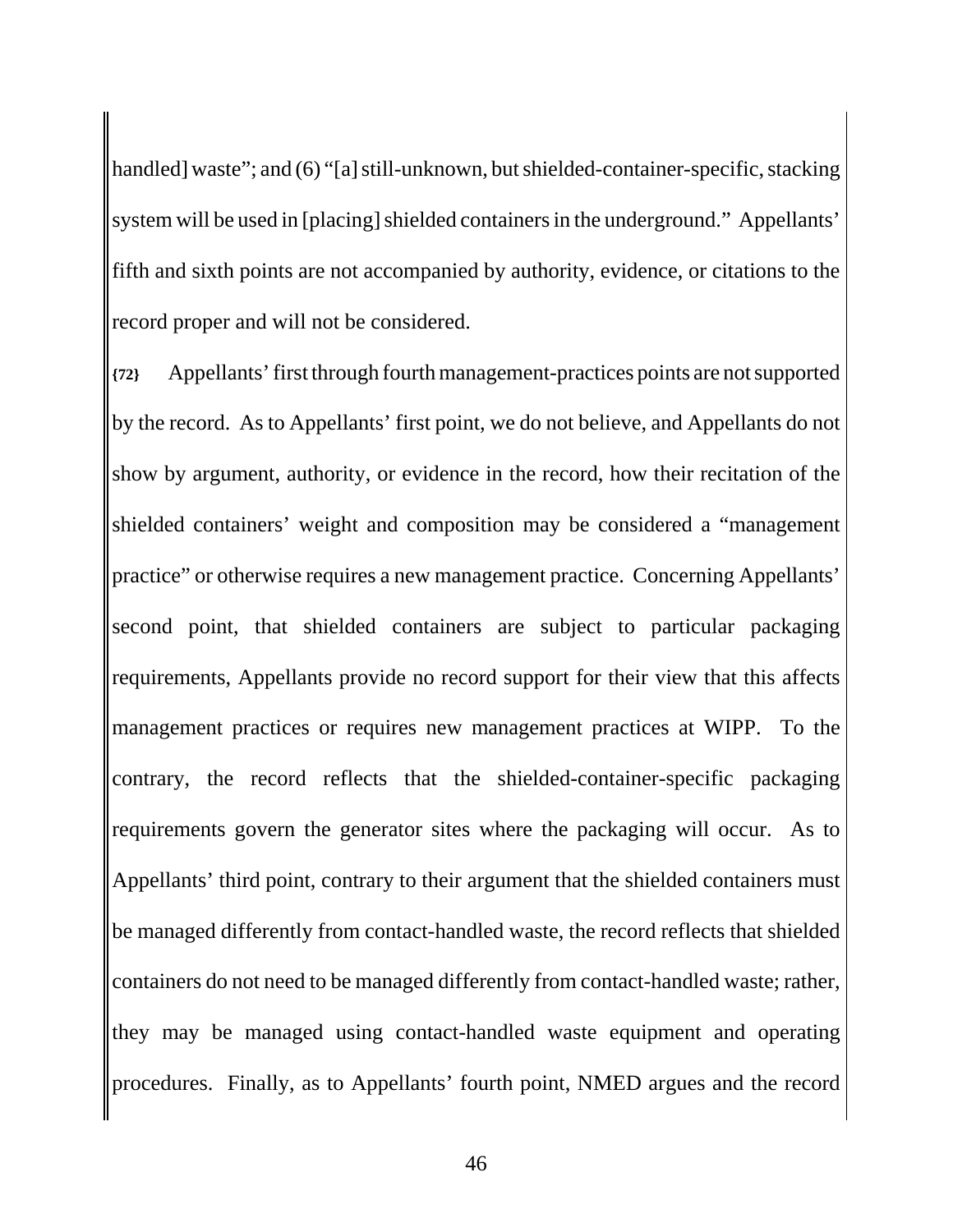reflects that the modification request does not require a new management practice; rather, it provides that a damaged shielded container may be managed according to the existing permit requirements.

**{73}** In sum, Appellants' argument in regard to the different management practices is not supported by the record. Because Appellants have not shown by argument or evidence in the record that NMED contravened 40 C.F.R. app. § 270.42(F)(3) in approving the modification request, we cannot say that NMED's decision was arbitrary or capricious. *See N.M. Attorney Gen.*, 2013-NMSC-042, ¶ 9 (recognizing that it is the appellant's burden to demonstrate that an agency's decision should be reversed); *Gila Res. Info. Project*, 2005-NMCA-139, ¶ 16 ("A ruling by an administrative agency is arbitrary and capricious if it is unreasonable or without a rational basis, when viewed in light of the whole record." (internal quotation marks and citation omitted)).

**{74}** Nor are we persuaded by Appellants' argument that, in light of NMED's January 31, 2012, denial letter, we should conclude that NMED acted arbitrarily or capriciously by changing its position on the issue whether, pursuant to 40 C.F.R. app. § 270.42(F)(3)(a), Class 3 procedures were required in this case. In contrast to the September 29, 2011, modification request that provided a sparse and conclusory statement as to why the modification request should follow Class 2 procedures, in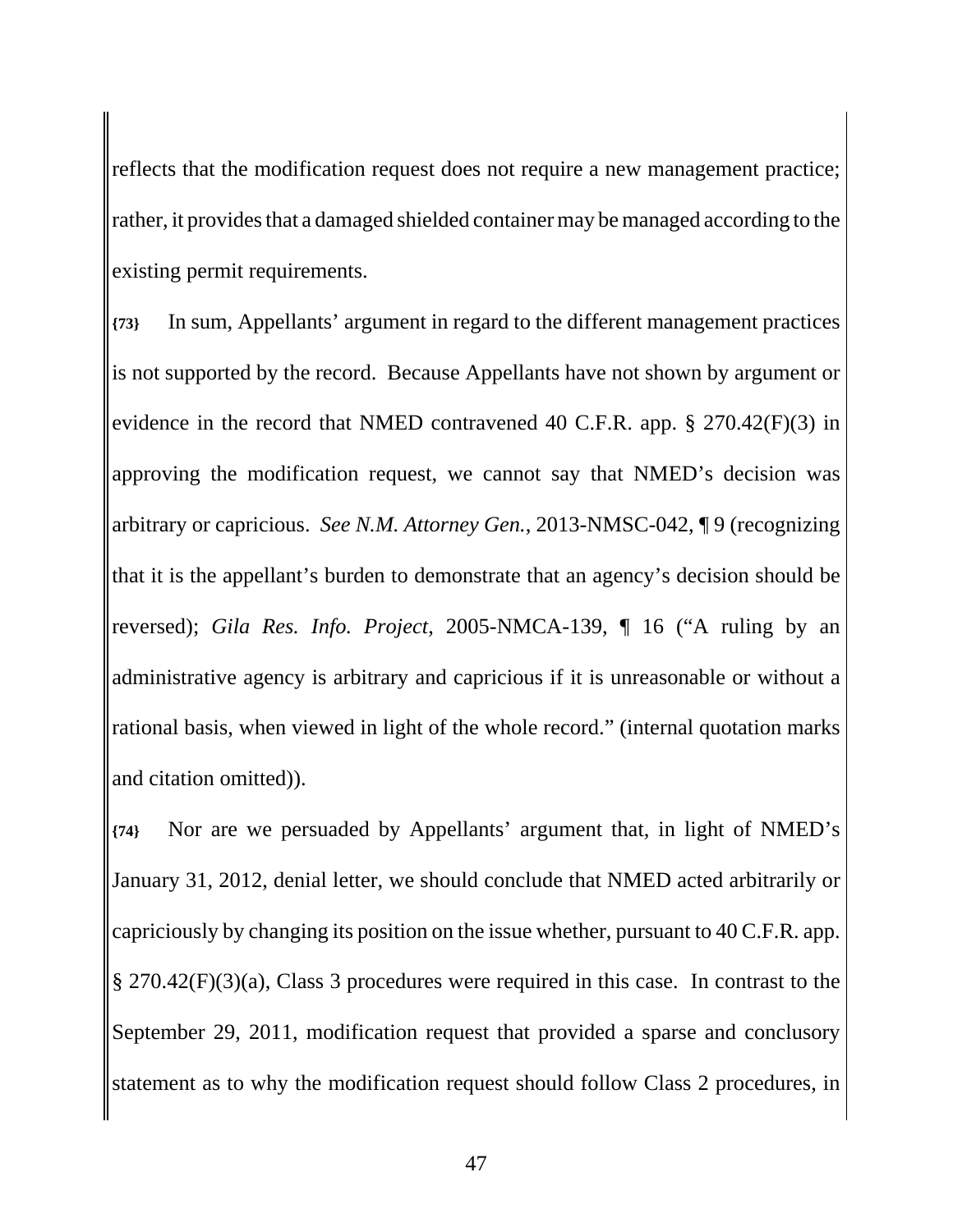their July 5, 2012, modification request the Permittees provided two full pages explaining why the modification request required Class 2 procedures. Among other things, as indicated earlier, the Permittees addressed the issue whether different waste management practices were required, concluding that they were not. Appellants have not demonstrated that NMED erred in agreeing with the Permittees in this regard. *See N.M. Attorney Gen.*, 2013-NMSC-042,  $\parallel$  9 (recognizing that it is the appellant's burden to demonstrate that an agency's decision should be reversed). Moreover, as we have noted, owing to the difference in the respective modification requests, we do not believe that comparing NMED's responses to them demonstrates that NMED acted arbitrarily and capriciously. *See Sais*, 2012-NMSC-009, ¶¶ 17, 21, 27 (stating that where there is a "meaningful distinction between" the differently decided cases, disparate treatment of them does not constitute an abuse of discretion).

## **C. Public Concern**

**{75}** As indicated earlier in this Opinion, in making a decision as to a Class 2 modification request, NMED is required to consider all written comments submitted to NMED during the public comment period and must respond in writing to all significant comments in the decision. 40 C.F.R. § 270.42(b)(6)(vi). NMED points to the fact that of the 206 comments that it received, 173 were pre-printed form letters containing "very little substance[,]" sixteen were copies, or near copies, of the form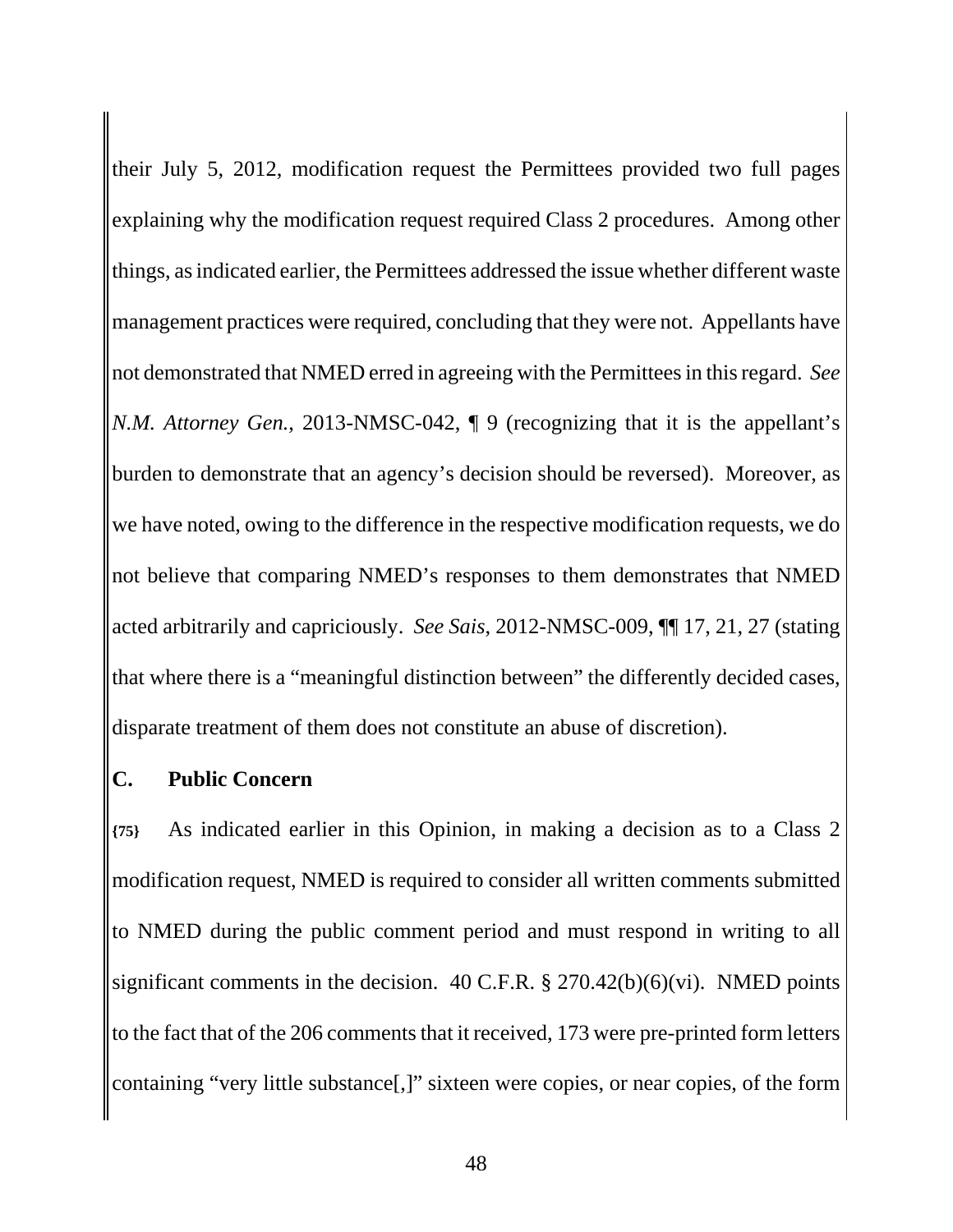letters, twelve "were similarly lacking in substance[,]" and only two organizations, Southwest Research and Nuclear Watch New Mexico, provided substantive comments. Thus, NMED argues, notwithstanding the volume of letters it received, the substance of the public's concern was fairly limited. NMED further argues that it carefully considered the public comments it received and responded thereto in writing, as evidenced by its explanatory written responses contained in the record. NMED determined that in light of the fact that it held public meetings on the modification request and addressed the public comments in writing, a public hearing was not required.

**{76}** Appellants argue that NMED abused its discretion by failing to require Class 3 procedures pursuant to 40 C.F.R. § 270.42(b)(6)(i)(C)(1), which provides that "significant public concern about the proposed modification" is a basis upon which NMED may determine that the modification must follow Class 3 procedures. Appellants' argument in this regard is supported exclusively by the number of letters sent to NMED during the comment period. Appellants argue that in NMED's December 22, 2011, letter pertaining to the September 29, 2011, modification request, NMED stated that "more than [eighty] public comments indicated substantial public concern, requiring Class 3 procedures[.]" Whereas, Appellants contend, in this case, where "200 citizens express[ed] the need for a public hearing" as to the July 5, 2012,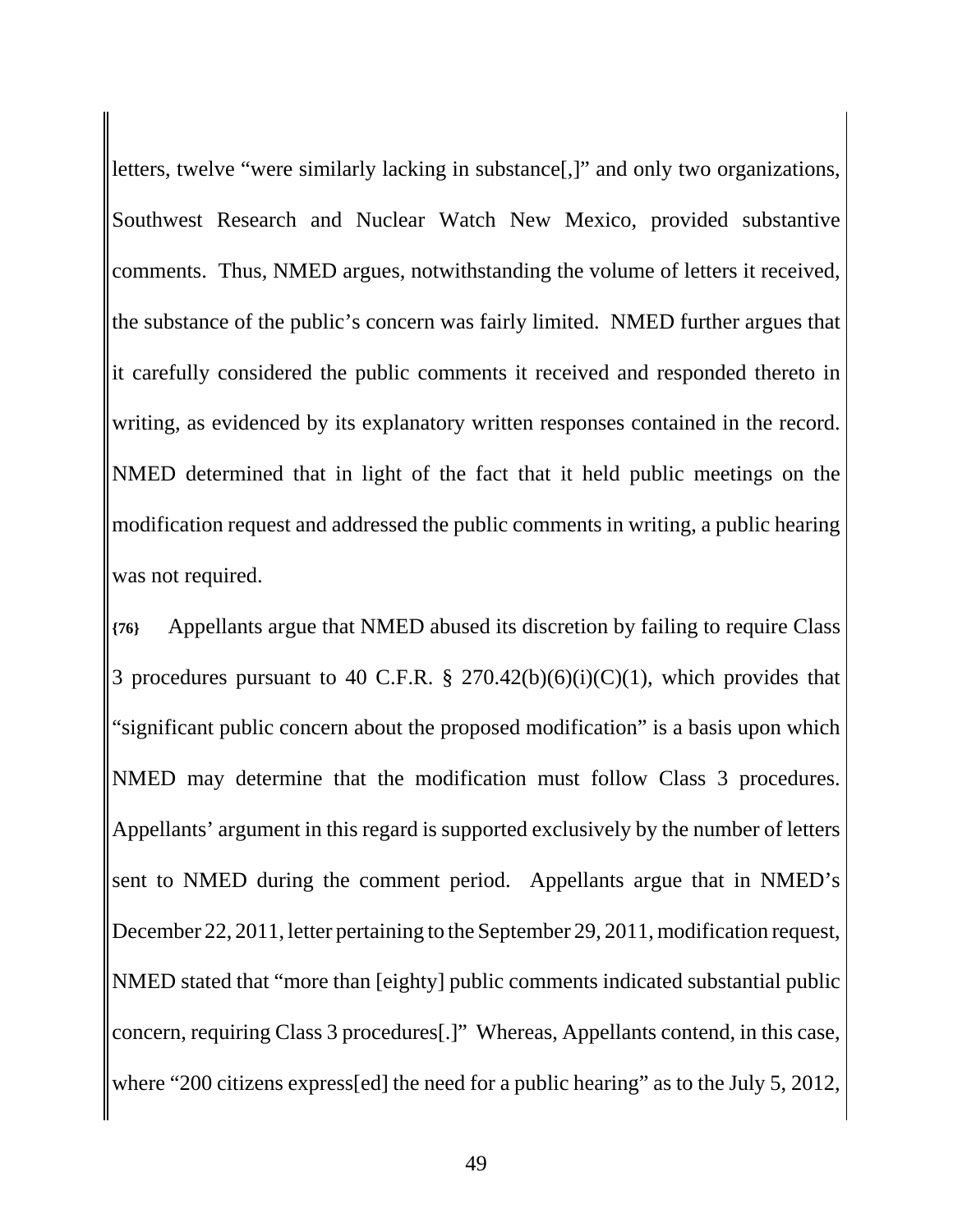modification request, NMED, acting contrary to logic and reason, found "a lack of public concern[.]"

**{77}** In regard to this argument, as in regard to others that we have already discussed, we do not find Appellants' reliance on NMED's December 22, 2011, letter that did not pertain to the present modification request and that was retracted six days after it was issued, persuasive. In NMED's January 31, 2012, final decision on the matter of the September 29, 2011, modification request, technical inadequacies, rather than public concern over the use of shielded containers or the need for a public hearing, was the basis for denying the modification request. Furthermore, without evidence to the contrary, we assume that the public's concern, like that of NMED, reflected the technical and informational inadequacies of the September 29, 2011 modification request. We do not conclude that the views expressed in NMED's later-retracted December 22, 2011, letter, which was written in response to a technically inadequate modification request, is informative or persuasive in regard to NMED's decision in regard to the present modification request.

**{78}** Although we recognize that issues surrounding WIPP and modifications to the permit are of general public interest and concern owing to the health and environmental implications of waste storage within our state, Appellants have not demonstrated that NMED abused its discretion by acting contrary to or ignoring the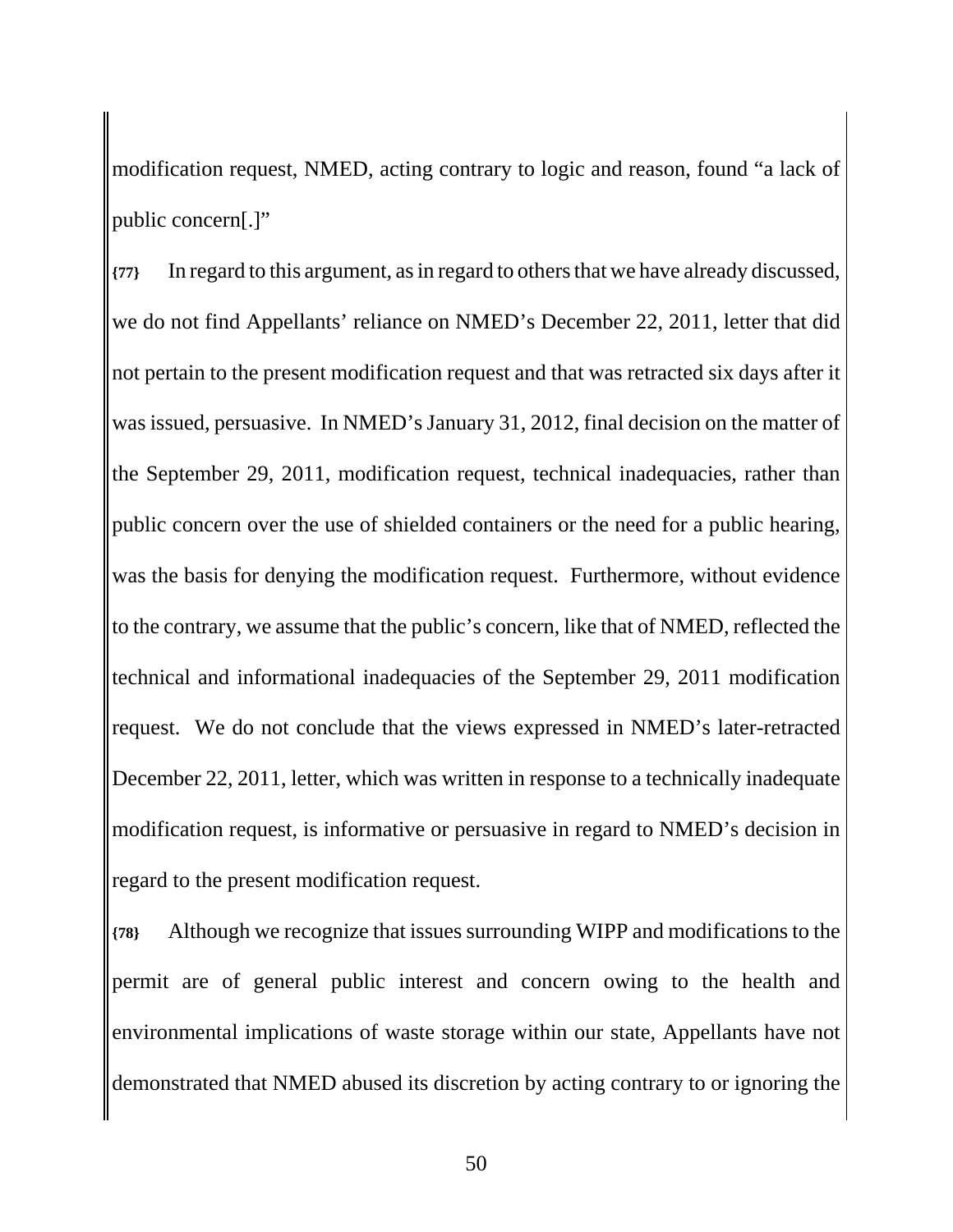public interest and concern in processing the modification request under Class 2 procedures. Short of a generalized reiteration of the issues raised throughout their briefs, and addressed earlier in this Opinion, Appellants do not demonstrate that NMED failed to adequately address the public's specific concerns here by NMED's written responses to the public comments. *N.M. Attorney Gen.*, 2013-NMSC-042, ¶ 9 (recognizing that it is the appellant's burden to demonstrate that an agency's decision should be reversed). Nor do Appellants demonstrate, by argument, evidence, or authority, what could have or should have been raised and addressed in a public hearing that was not addressed in NMED's written responses to the public's comments. *See Sw. Research & Info. Ctr. v. N.M. Env't Dep't*, 2003-NMCA-012, ¶ 39, 133 N.M. 179, 62 P.3d 270 (recognizing that "there is great public interest in the WIPP facility in general" but holding that this "does not mean that there must be a hearing for every administrative detail concerning the facility"). Under the circumstances of this case, we are unable to conclude on the issue of public concern that NMED abused its discretion by declining to process the modification request under Class 3 rather than Class 2 procedures. *See Oil Transp. Co.*, 1990-NMSC-072, ¶ 25 (stating the abuse of discretion standard).